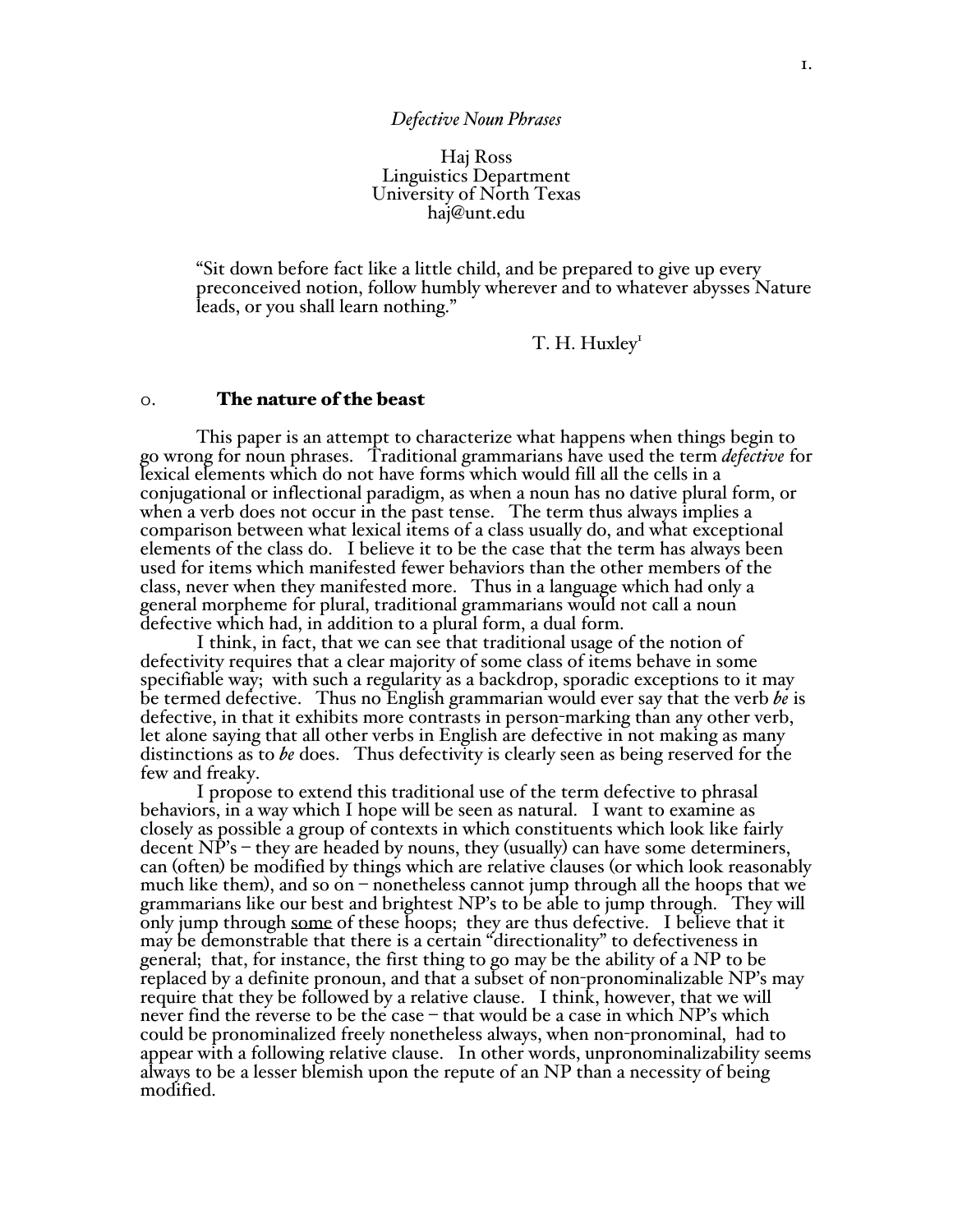This all may be a bit difficult to understand in the abstract, but I think that it will become much clearer as we begin to look at examples of types of defectivity, a sport to which I now turn.

Before starting with a detailed look at the phenomena which have led me to the notion of (phrasal) defectivity, however, it may be relevant to say briefly what general area of grammatical thinking they are to be seen as contributing to, namely, grammaticalization. We are accustomed to saying that the morpheme -*tween* of *between* is a grammaticalized form of the noun *twain*, and even that the NP *the side* is partially grammaticalized when it is found in such a sentence as *Hank kissed Hermione by the sidei of a bubbling brook* [NB: \*. . . *by iti*]. But I think that previous workers on grammaticalization have not felt that measure phrases, say, as in *This watch will cost \$24i* [NB: \* . . . *will cost themi*] may profitably be seen as cases of what might be referred to as *incipient grammaticalization*. Possibly measure phrases and some of the other types of phrases which I will be discussing below have seemed flexible enough in their shapes and behaviors that they may have been seen as doing business as usual. I certainly intend no criticism of the extremely exciting work in today's active community of researchers on grammaticalization (cf. Heine, Claudi and Hünnemeyer (1991), Hopper and Traugott (1993), and Traugott and Heine (1991a, b)) – on the contrary. Rather, I see the present paper as an attempt to link such studies even more closely to what some might want to call "pure syntax" – a field of study which might want to see itself as being separable from research in grammaticalization. I want to argue against any attempt to separate. To understand any living system, we need to know both how it might have evolved, and how this evolution may want to proceed further. 

And now let us sit down like little children.

## 1. The behavior of purebred NP's

Prototypically, NP's are characterized by exhibiting all of the following syntactic behaviors:

- A. Definite pronominalization (both inbound and outbound). In the former, a definite pronoun can replace or stand for the NP in question; in the latter, the NP can be referred to by such a pronoun.
- B. Modifiability by various determiners and by full or reduced relative clauses, both restrictive and appositive<sup>2</sup>. Modifiers are optional and not required.
- C. Pluralizability, including, when the NP in question is in subject position, the triggering of Subject-Verb Agreement
- D. The ability to undergo various movement rules, rules

1. that are local and governed, like Passive, *Tough*-Movement, Middle, etc.,<br>2. that rip constituents over long distances, like Topicalization,

Cleft Sentence Formation, Pseudo-cleft Formation, Question Formation, Relative Clause Formation, Heavy NP Shift, etc. 3. and that copy constituents, like various types of dislocations.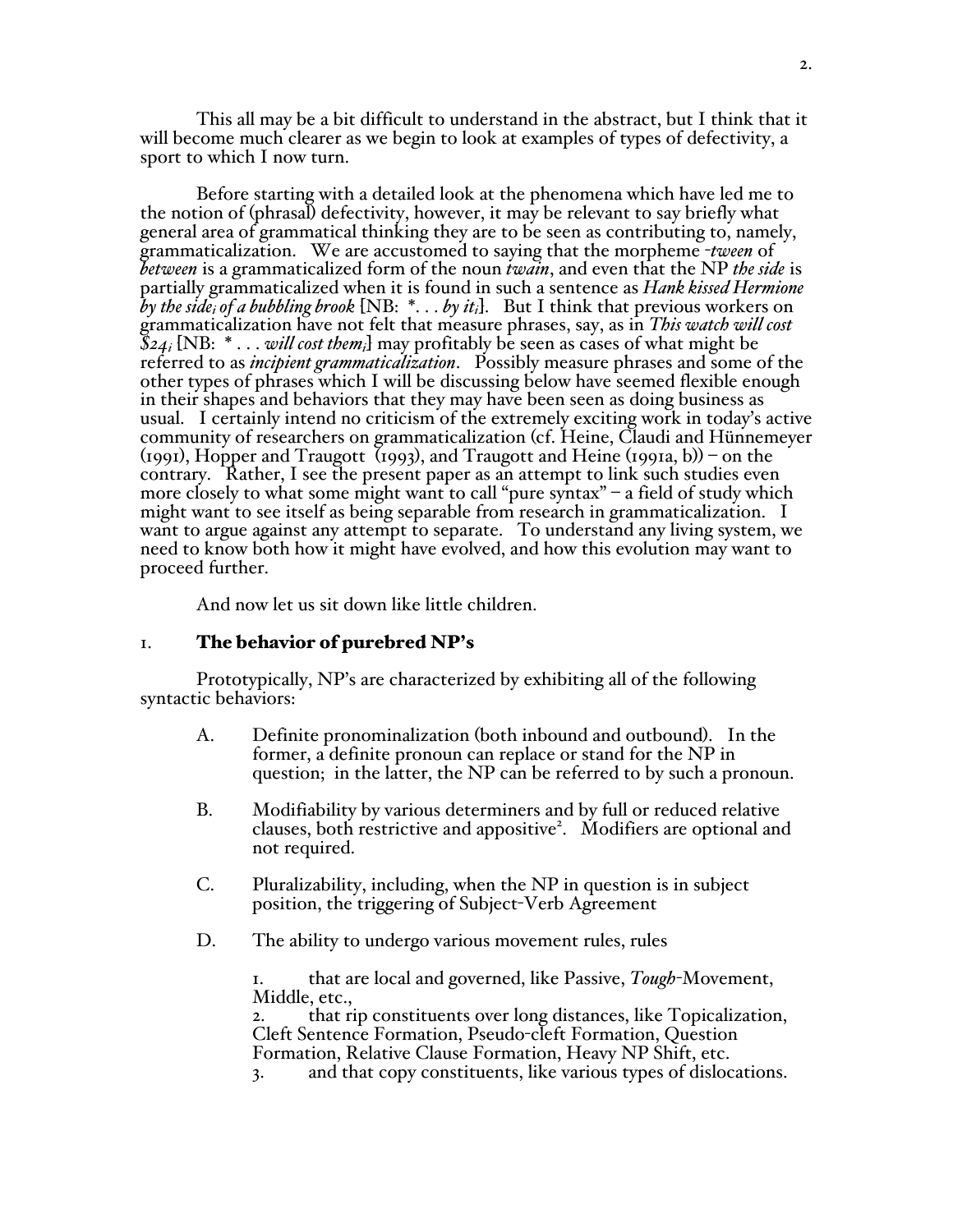Should we enquire as to where we might find purebred NP's, the immediate response would be: where else? Only in the finest environments, to wit: as subjects, direct objects, indirect objects, of the best verbs, natch, as the objects of (some) both locative and non-locative prepositions, and as some possessors. We might add that topicalized and dislocated NP's are also purebreds.

#### 2. Types of defective noun phrases (DNP's)

Given the behaviors in §1 above as a kind of baseline, let us now look at a selection of various constituents that are headed by nouns, and which exhibit some of the things we expect of good nouns, and thus might be thought to be NP's – but they are somehow not quite up to snuff. In some cases, which I will start off with, grammarians have noticed that the phrases in question differ significantly from the baseline, and have thus shied away from calling them NP's. This was a move I made myself, in the first paper I presented at the LSA in 1964, a paper thankfully never<br>published: "The grammar of measure phrases in English." Another type of nounphrasoid is predicate nominals, which have been dominated by nodes like PredNom, or PN, in some analyses. And another is the case of what are sometimes called "cognate objects," or "inner objects" – things like *I dreamed a beautiful dream*, *They were roaring blood-curdling roars*. I am not aware of any particular node, distinct from NP, that may have been suggested as a category for such constituents.

Grammarians have noted that these objects were different (in this last case, the cognate objects must obligatorily be modified), but have not, I believe, tried to relate the differences encountered in cognate objects to those encountered in "measure phrases" or "predicate nominals." This is one basic aim of this paper.

I believe that all three of the above noun-phrasoids differ from the goodygoody-two-shoes NP's of §1 in the same kinds of directions, and further, that the phrasoids occur in the same parts of clauses. My terminological suggestion is that they all be recognized as being kinds of *defective noun phrases*, or DNP's. My theoretical suggestion is that it is time to turn to the question as to what might be the cause(s) of such nominal defectivity. I do not intend to propose any formal mechanisms yet for the representation of defectivity ["DNP" is not a suggestion for a new phrase structure node]; formal mechanisms will come on their own when the time has ripened a bit more. My examples will be drawn from English only, but I would be very surprised if there were to turn out to be a language in which there is nothing comparable to nominal defectivity. Even if such languages should prove to exist, it is clear that many of these problems are going to crop up in other grammars, with interesting mutations. I think that formal analyses should be deferred until we have some idea as to what is out there typologically.

This theoretical throat having been ritually cleared, let us get down to tacks that are brasser. Below, I will list some types of DNP's, in each case showing some of the ways in which they deviate from the baseline of §1. After the various ungrammaticalities encountered, I will append one of the letters  $A - D$ , to indicate which of the four kinds of expected behaviors of §1 is failing to make it. Occasionally, I will highlight the contrast by citing a purebred example.

|                |      | Measure phrases (MP's)                                                                                                          |
|----------------|------|---------------------------------------------------------------------------------------------------------------------------------|
| $\textbf{(I)}$ | ai.  | <i>Jed gave me \$20, but the motor will cost more than \$20 / that /</i><br>* <i>them.</i> $[A - Inbound pronominalization]$    |
|                | aii. | I got $$20$ when I was eight, and I still have it / that / them.<br>[baseline - objects of have can normally be pronominalized] |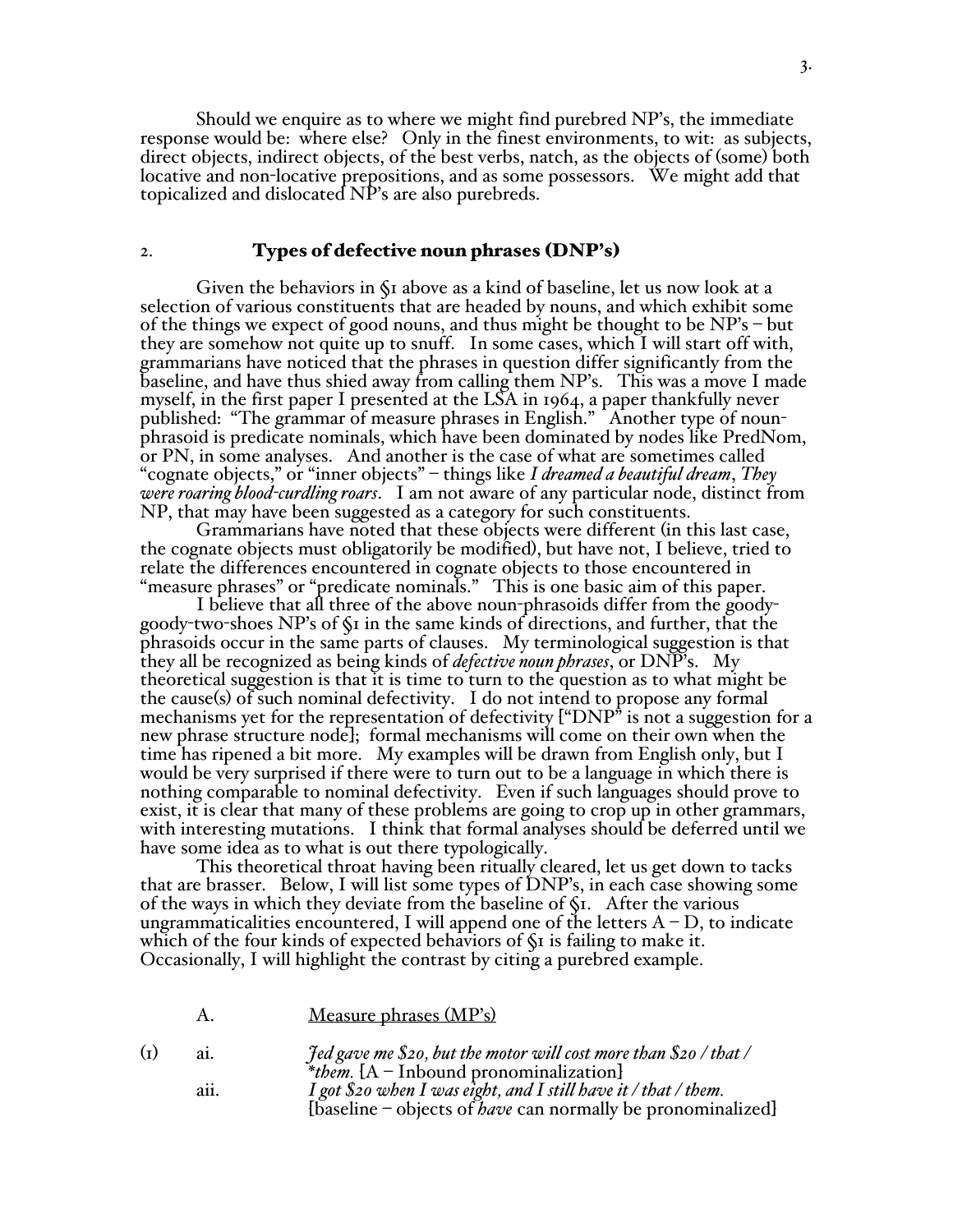|                    | aiii.                       | This rattlesnake costs $\$$ 20, and I don't have it / that /* them.<br>$[A - outbound$ plural pronominalization is blocked]                                                                                                                                                                                                                                                                                                            |
|--------------------|-----------------------------|----------------------------------------------------------------------------------------------------------------------------------------------------------------------------------------------------------------------------------------------------------------------------------------------------------------------------------------------------------------------------------------------------------------------------------------|
|                    | $\mathbf b$ .               | We will be in Dallas for two hours, but I don't want to explore<br>the city [*for that / *for the hours / *for the two hours / $\%$ for those<br><i>hours</i> $\leq$ % for those two hours <sup>3</sup> ]. [B – determiner restrictions]<br>180 pounds [is /**are] what I want to weigh next month. $[C -$                                                                                                                             |
|                    | di.                         | measure phrases very rarely trigger plural number agreement.<br>*Two hours is tough for me to imagine the concert lasting. $\rm \, \{D^-$<br>failure of <i>Tough</i> -Movement to apply                                                                                                                                                                                                                                                |
|                    | dii.                        | But relative clausoids are possible: I earned the \$20 that the<br><i>popsicle will cost.</i> $[D - I \text{ say "relative clausoid" here and$<br>elsewhere, because these clauses have funny wrinkles that<br>regular copper-clad relatives don't: they exclude negatives –<br><i>*that the popsicle won't cost</i> , and they require articles $-$ (idii)<br>becomes ungrammatical if the <i>the</i> before <i>\$20</i> is deleted.] |
|                    | diii.                       | And Topicalization is OK: Two hours this concert will never<br>last.                                                                                                                                                                                                                                                                                                                                                                   |
| В.                 |                             | Predicate nominals                                                                                                                                                                                                                                                                                                                                                                                                                     |
| $\rm _{(2)}$       | a1.                         | $^*M$ y cousins are not yet drunkards <sub>i</sub> but will soon be them <sub>i</sub> . <sup>4</sup> $\rm [A-$<br>failure of inbound pronominalization                                                                                                                                                                                                                                                                                 |
|                    | aii.                        | <sup>2</sup> *Being computer freaks <sub>i</sub> in the Sahara is a drag – they <sub>i</sub> have to<br><i>travel so far to be able to buy memory chips.</i> ${A}$ – failure of<br>outbound pronominalization J                                                                                                                                                                                                                        |
|                    | $\mathbf b$ .               | *My cousins are not yet [the / these / some / Ann's] drunkards.<br>$[B - determiner restrictions]$                                                                                                                                                                                                                                                                                                                                     |
|                    | c.                          | *My cousins are drunkard / *My cousin is drunkards. $[C - These]$<br>examples show that the number on predicate nominals is not<br>free $-$ it is determined by agreement with the number of some<br>earlier NP. Prototypically, NP's are free, independent,<br>unlinked to other constituents. Thus any such restriction as<br>that on number which we are seeing here should cause<br>defectivity. J                                 |
|                    | di.                         | A drunkard is tough for me to imagine Hankins [biting / ?being].<br>$[D - failure of Tough-Movement to apply]$                                                                                                                                                                                                                                                                                                                         |
|                    | dii.                        | Again, relative clausoids are possible: My cousins are not yet<br>*(the) drunkards that my uncles (*never) were.                                                                                                                                                                                                                                                                                                                       |
|                    | diii.                       | Topicalization is only sometimes OK:<br>Hopeless drunkards my roomies are ?(not).<br>ii. $*A$ total flop I fear that the play will be.                                                                                                                                                                                                                                                                                                 |
| C.                 |                             | Inner objects [a.k.a "cognate objects"]                                                                                                                                                                                                                                                                                                                                                                                                |
| $\left( 3 \right)$ | a.<br>$\mathbf{b}$ .<br>di. | *Jim slept the sleep <sub>i</sub> of the just, and will always sleep it <sub>i</sub> . [A]<br>$*$ fim slept [a / some / no / his] sleep of the just. $[B]$<br>*The sleep of the just is hard for me to imagine Jim sleeping.                                                                                                                                                                                                           |
|                    | dii.<br>diii.               | [D]<br>??The sleep of the just Jim may never sleep again. [D]<br><i>Jim must be needing the deep sleep that we <math>(*</math>don't) see him sleeping</i><br><i>every night.</i> $[D - again, negativeless clauses only]$                                                                                                                                                                                                              |
|                    | div.                        | *The sleep of the just, that Jim may never sleep again. $[D-{\rm Left}]$                                                                                                                                                                                                                                                                                                                                                               |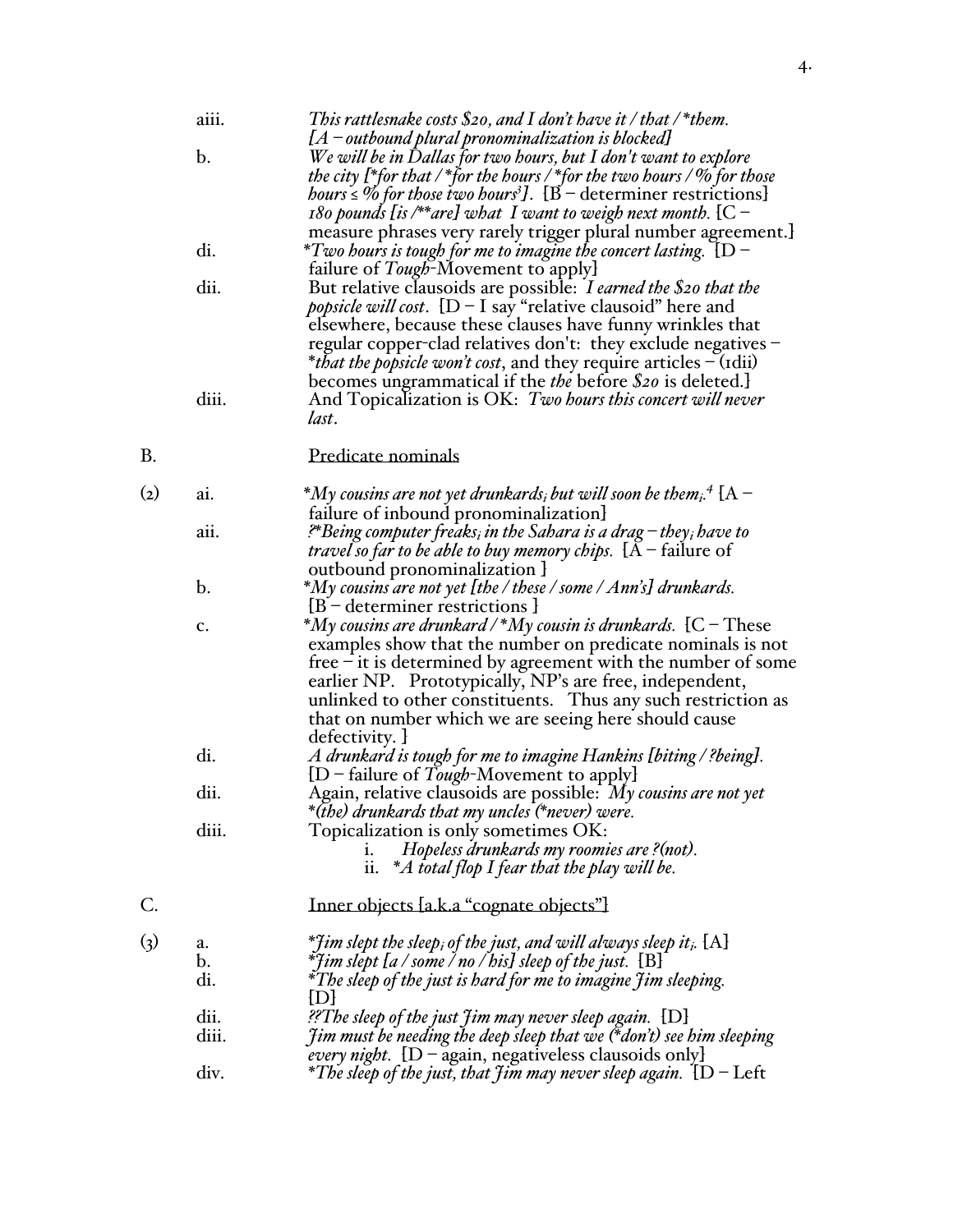Dislocation is impossible. Actually, this \* may be being caused by the inability of inner objects to be pronominalized by *that*; note that \*(3a) is not improved by replacing *it* by *that*. Thus this restriction may possibly best be seen as a type A defectivity.]

The next type of DNP that I will take up is what generally goes, in the trade, by the name of *idiom chunks*. I have written at some length about the squishiness of the idiomaticity of the phrases headed by the boldfaced nouns (?) in such idioms as *take this tack on*, *keep tabs on*, *keep track of*, *pay heed to*, etc. (cf. Ross (1973)), and I will only have room to discuss certain of their limitations in the present context.

| D.                 |             | $Idiom$ chunks – two subtypes                                                                                                                                                                                                                                                                                                                                                                                                                                                                                                                                                                                                                                                                                                                         |
|--------------------|-------------|-------------------------------------------------------------------------------------------------------------------------------------------------------------------------------------------------------------------------------------------------------------------------------------------------------------------------------------------------------------------------------------------------------------------------------------------------------------------------------------------------------------------------------------------------------------------------------------------------------------------------------------------------------------------------------------------------------------------------------------------------------|
|                    | I.          | $Type I - Postverbal$                                                                                                                                                                                                                                                                                                                                                                                                                                                                                                                                                                                                                                                                                                                                 |
| $\left( 4 \right)$ | ai.         | ?*If you won't read the riot act, to these ruffians, I will read it, to them.<br>{A}                                                                                                                                                                                                                                                                                                                                                                                                                                                                                                                                                                                                                                                                  |
|                    | aii.        | *Once you have tripped the light fantastic <sub>i</sub> with Sara, you will never<br>want to trip it, again with anyone else. $[A]$                                                                                                                                                                                                                                                                                                                                                                                                                                                                                                                                                                                                                   |
|                    | aiii.       | But some idiom chunks allow definite pronominalization: They<br>took this tack, on desegregation and may take it, again on depopulation.<br>[A]                                                                                                                                                                                                                                                                                                                                                                                                                                                                                                                                                                                                       |
|                    | bi.<br>bii. | *We read [that / a / some / each] riot act to them. $[B]$<br>We took [those tacks on that problem / a new tack on that problem / $\,$<br>some tack *(that I would never have tried) on that problem / the tack<br>*(that was most likely to succeed), etc. on that problem]. $[B - the]$<br>defectivity here resides in the fact that tack only allows certain<br>determiners if a relative clause follows.]                                                                                                                                                                                                                                                                                                                                          |
|                    | ci.         | I lost my temper(*s). / We lost our temper(s).                                                                                                                                                                                                                                                                                                                                                                                                                                                                                                                                                                                                                                                                                                        |
|                    | cii.        | I craned my neck(*s) to see. / We craned our neck?*(s) to see.                                                                                                                                                                                                                                                                                                                                                                                                                                                                                                                                                                                                                                                                                        |
|                    | ciii.       | I kept my word(*s). / We kept our word(*s).                                                                                                                                                                                                                                                                                                                                                                                                                                                                                                                                                                                                                                                                                                           |
|                    | civ.        | I raised my hand $\neq$ hands; We raised our hands; ??We raised our hand.<br>$[C - some idiom chunks require possessive pronouns that agree$<br>in person with NP's earlier in their clauses. Such bound<br>possessive pronouns sometimes can agree in number with the<br>nouns they are modifying - optionally, as in (4ci), fairly<br>obligatorily, as in $(4cii)$ , not at all, as in $(4ciii)$ , or sometimes<br>with differences in meaning, as in $(4 \text{civ})$ . Such a plurality-<br>dependency on the part of one NP on the number of another<br>causes various defectivities, of a selection of the types in §1. A<br>serious study of the defectiveness of NP's involving bound<br>possessives would doubtless exceed monograph length. |
|                    | di.<br>dii. | <i>*The riot act I will not read to them.</i> $[D - no Topicalization]$<br>But some idiom chunks do topicalize: This tack I would never<br><i>take on that problem.</i> Which idiom chunks can prepose and<br>which cannot is a currently unsolved problem, as far as I know.                                                                                                                                                                                                                                                                                                                                                                                                                                                                         |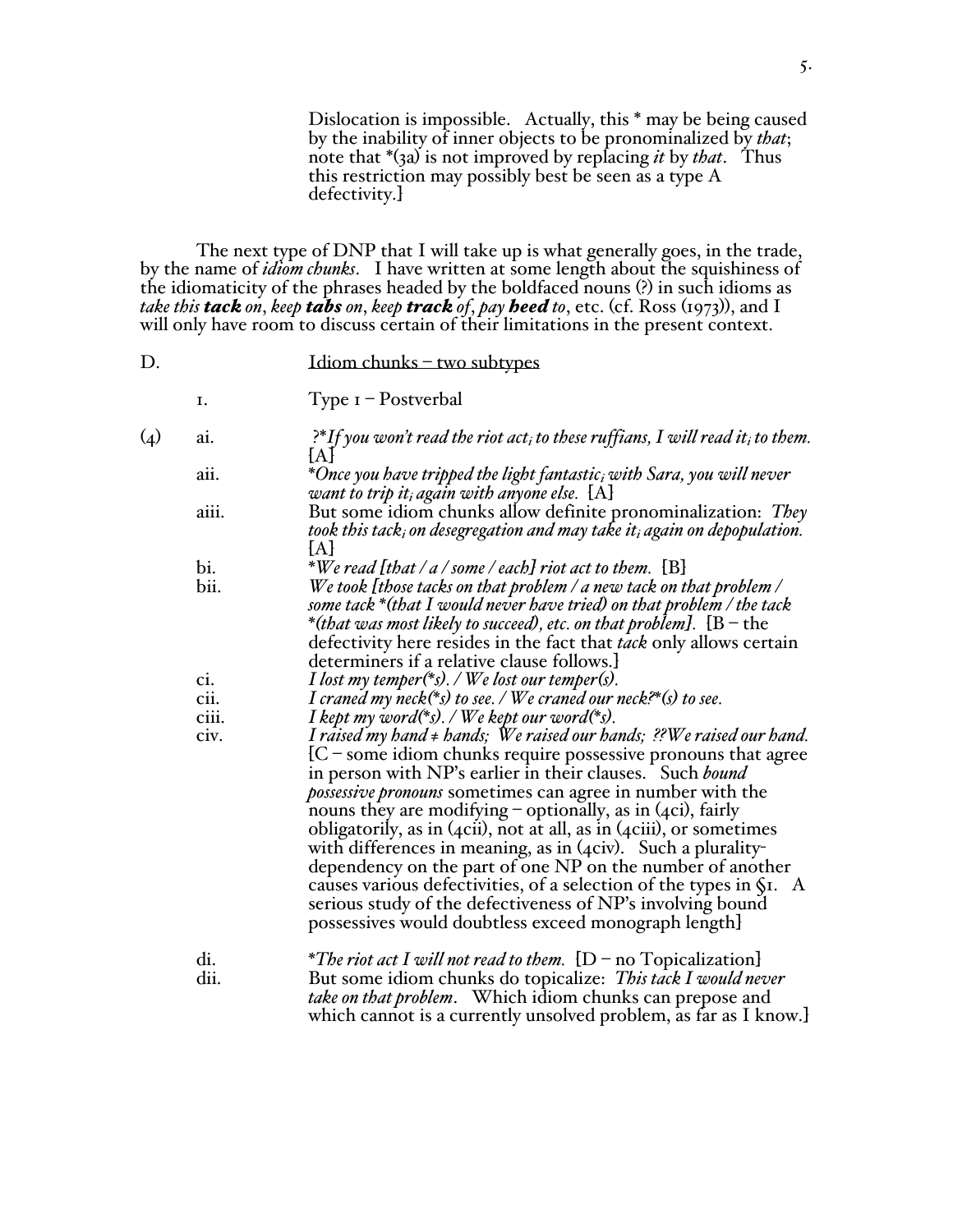|             | 2.    | Type $2$ – Articlelessness in the objects of prepositions                                                                                                                                                                                                                                                                                                                                                                                                                                                                                                                                                                                                  |
|-------------|-------|------------------------------------------------------------------------------------------------------------------------------------------------------------------------------------------------------------------------------------------------------------------------------------------------------------------------------------------------------------------------------------------------------------------------------------------------------------------------------------------------------------------------------------------------------------------------------------------------------------------------------------------------------------|
|             |       | Singular count nouns normally require articles; but after<br>certain prepositions, this requirement can be lifted, in the<br>formation of idiomatic expressions. Some nouns may form<br>idiomatic expressions even with their articles present: the<br>noun side is articleless after in (inside of the box), but requires the<br>definite article after at $(at^*(the)$ side of the house) or by $(b\gamma^*(the))$<br>side of the road). <sup>5</sup>                                                                                                                                                                                                    |
| $\left($ 5) | ai.   | <i>I</i> bought *(a) bed <sub>i</sub> and then went to [bed/*it <sub>i</sub> , <i>I</i> [* if trying to<br>mean "retired for the evening"] $[A - inbound]$<br>pronominalization                                                                                                                                                                                                                                                                                                                                                                                                                                                                            |
|             | aii.  | ${}^*$ Jan is in bed <sub>i</sub> and I want to move it <sub>i</sub> into the study. $\rm\, [A-$                                                                                                                                                                                                                                                                                                                                                                                                                                                                                                                                                           |
|             | b.    | outbound pronominalization<br><i>Oil was [on the (shiny) top of the car /on (*shiny) top of the car]</i> .<br>$[B - \text{articles}$ nouns can't be modified $-\text{ but for that matter}$ ,<br>neither can nouns which can only be preceded by the: by the<br>( <i>*rickety</i> ) side of the house. The correct generalization may be<br>that modifiers are impossible wherever there is no choice of<br>determiners.                                                                                                                                                                                                                                   |
|             |       | <i>Oil was [on the top(s) of the cars / on top(*s) of the cars].</i> [C –<br>as was the case with modifiers, discussed in $(5b)$ , plurals are<br>possible neither with articleless nouns, nor with nouns which<br>can only be preceded by the: There was grass [by the side / by the<br>side(??s)] of the house.]                                                                                                                                                                                                                                                                                                                                         |
|             | di.   | Maxine went to the bed. The bed Maxine went to.<br><i>Maxine went to bed.</i> *Bed Maxine went to. $[D - \text{articles}]$<br>DNP's that are objects of a preposition can almost never<br>prepose, as far as I know [a rare exception is ?Church I never go<br><i>to</i> (compare the perhaps worse ?? <i>College I never went to</i> ), though<br>some articleless nouns can prepose when they are direct                                                                                                                                                                                                                                                 |
|             | diii. | objects: Church I still attend ≥ ?? College I never attended}<br>The top of the car I put snail repellent on. $/$ *Top of the car I put snail<br><i>repellent on.</i> [D – locative nouns, like <i>top</i> , front, back, can never<br>prepose when articleless.                                                                                                                                                                                                                                                                                                                                                                                           |
| Ε.          |       | Locatives / Temporals                                                                                                                                                                                                                                                                                                                                                                                                                                                                                                                                                                                                                                      |
|             |       | The next type of DNP's are NP's which are used in spatial and<br>temporal expressions. Their grammar is complex in the<br>extreme, and I can only touch on it in passing here.<br>Broad-brushly, the way locative and temporal expressions work<br>is as follows. While inanimate NP's in non-adverbial contexts<br>can only pronominalize with definite pronouns like <i>it</i> and <i>they</i> ,<br>such NP's can or must be pronominalized with the pro-adverbs<br>there and then when they are being "used adverbially." Almost<br>all of the problems involved in understanding what might be<br>meant by "used adverbially" are unresolved (for some |

meant by "used adverbially" are unresolved (for some discussion, see Ross (1995b)). One of these has to do with what the class of nouns is which must be pronominalized with *there* "in locative contexts, " as opposed to those nouns with which such pronominalization is possible but not required. Names of countries and other geographic entities (islands, mountains,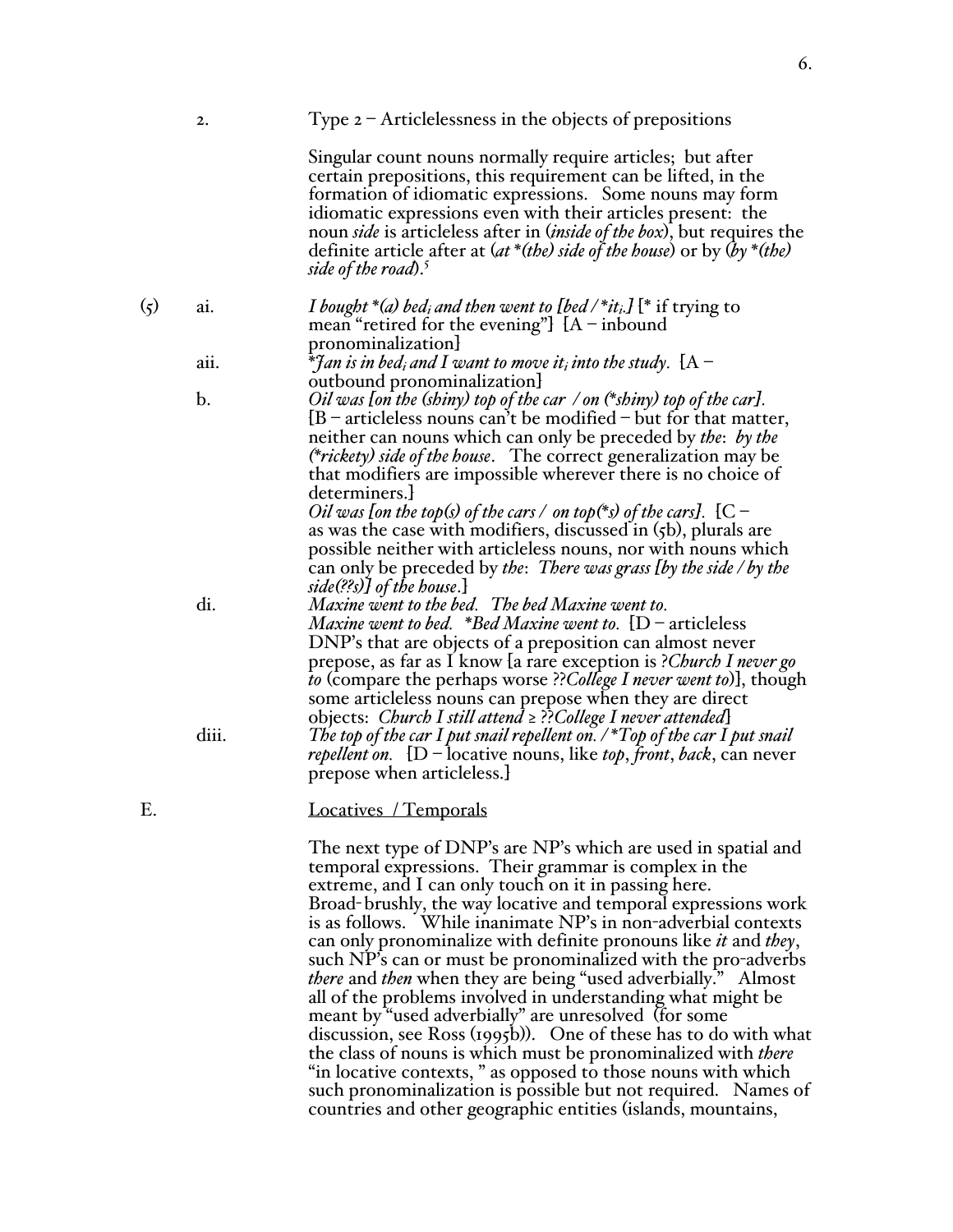bodies of water and the like) usually require *there* in spatial contexts, while artifacts like buildings allow it as well. This distinction is what lies behind such contrasts as those we see immediately below.<sup>6</sup>

(6) a. *The housei is beautiful. I have visited the housei. I want to live in the housei. It<sub>i</sub>* is beautiful. I have visited it,  $\ell^*$  there,. I want to live [in it<sub>i</sub> */therei]. Montanaj is beautiful. I have visited Montanaj. I want to live in Montanaj. It<sub>i</sub>* is beautiful. I have visited [?it<sub>i</sub>./ ?there<sub>i</sub> *]* I want to live [\*in it<sub>i</sub>/ *therej]. The Azoresk are beautiful. I have visited the Azoresk. I want to live in the Azoresk. ?Theyk are beautiful. I have visited [??themk. / ?therek ] I want to live*  $I^{**}$ *in them*<sub>k</sub> $/OK$ *: there*<sub>k</sub> $J$ *.* 

As can be seen from these examples, there are other factors which play a role in the choice of nominal versus adverbial proforms. An easy one to spot is plurality: plural places are much more reluctant to be pronominalized with the definite pronoun *they* than are singular nouns to be pronominalized with the singular *it*. 7 An interesting factor is that of grammatical role: subjects can almost never be *there*d, while geographic objects of locative prepositions almost always must be. What happens in direct object position varies with the semantics of the verb. With *reach*, whose object is generally interpreted more as a Goal than as a Patient, *there* is preferred over *it* (cf. (7)). With *discuss*, whose object is interpreted "propositionally," rather than spatially, only *it* is possible  $-(cf. (8))$ . And there seem to be intermediate cases, verbs which are spatially tinged, like *visit* and *enter*, for which *there*ing may not be totally impossible (cf. (9)).

| $\left(7\right)$ | The Yellowknife Hilton is about $\zeta$ miles ahead – we should reach [it / |
|------------------|-----------------------------------------------------------------------------|
|                  | ?there] by noon.                                                            |
|                  | Montana is the next state $-\infty$ e should reach [?it / there] by noon.   |

- (8) *Montana is an interesting state – I hope to discuss [it / \*\*there] next class.*
- (9) *Montana fascinates me – I've always wanted to visit [?it / ?there].*

To sum up, this section has presented cursorily some of the evidence which supports a claim of defectivity for five types of NP's: measure phrases, predicate nominals, inner objects, two types of idiomatic expressions, and locative expressions. The next section will seek to characterize the contexts in which such DNP's and others are found.

# 3. The habitat of defectives

(10a) says most of it, and (10b), it all:

- a. In general, defectives are postpredicatival the closer to subjecthood, the rarer defective noun phrases are.
- b. The huge majority of DNP's show up in sentences whose main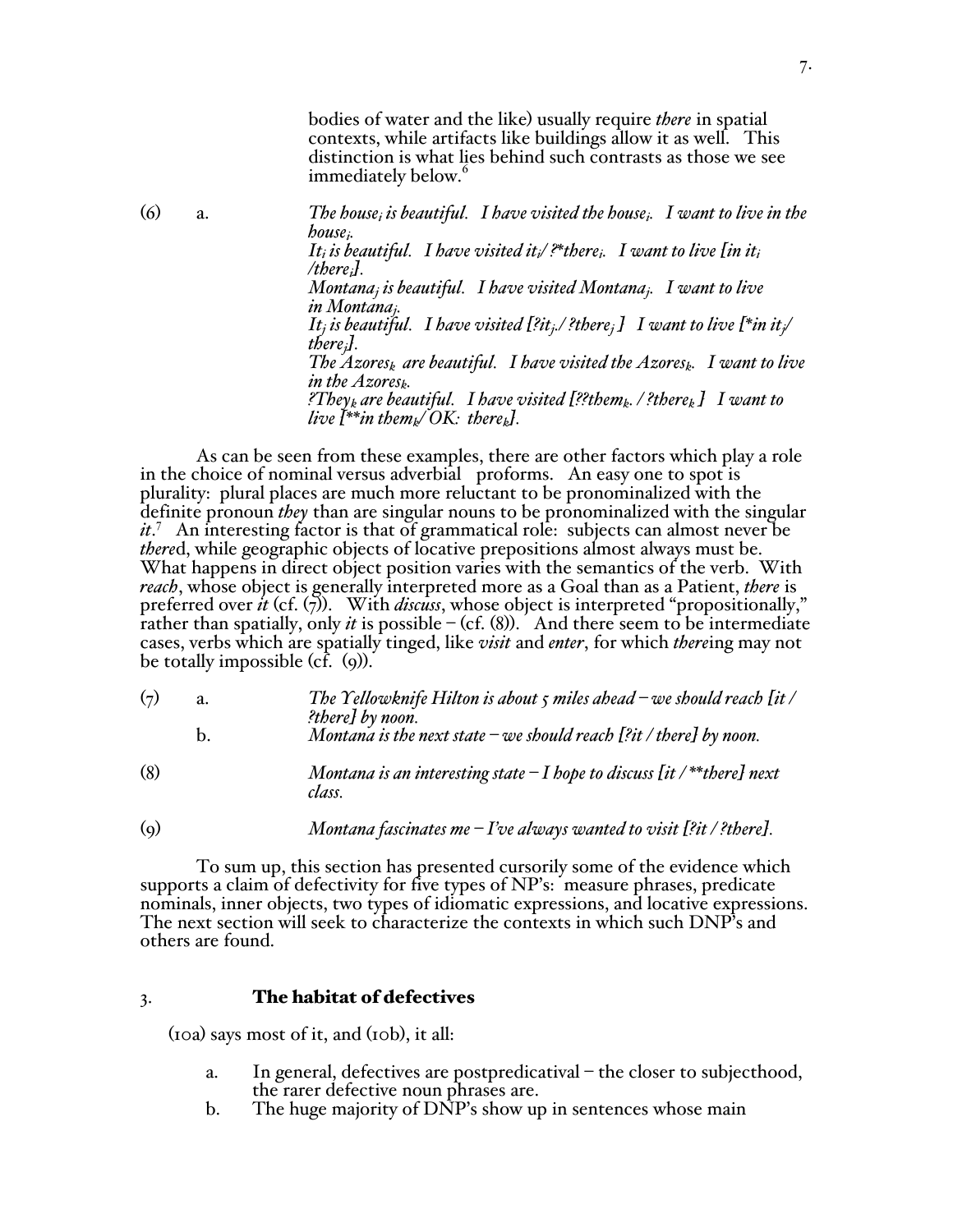predicates are verbs. Non-verb-linked defectives are grammatical hen's teeth.

This generalization covers a lot of territory. Let us examine the five types of defective NP's of  $\S$ 2, to see how (10a) and (10b) apply to each.

# A. Measure phrases

Here, we find an interesting phenomenon: measure phrases are extremely rare in subject position. Here are some examples of the only type that I know of that do exist:

| (II) | Two miles is a long way.                       |
|------|------------------------------------------------|
|      | 24 pounds is too heavy to carry.               |
|      | \$444 is an awful lot to pay for a guinea pig. |

These are the only type of sentences that I have found in which it may make sense to claim that measure phrases can appear in subject position in remote structure. Significantly, it appears that the only possible main verb in such sentences is the copula *be*.

It might appear that such sentences as those in (12) should stand as counterexamples to this claim:

| (12) | a. | Two miles (into the [desert/*coastline]) ([on $/$ *with] foot) (at 6           |
|------|----|--------------------------------------------------------------------------------|
|      |    | mph) will take us all morning.                                                 |
|      | b. | 24 pounds ([in/*toward] your carry-on) will make us                            |
|      |    | overweight.                                                                    |
|      | c. | $\frac{1}{2}444$ ([on/ for /*at /*of] a toaster) will put us in the poorhouse. |
|      |    |                                                                                |

I believe, however, that such apparent counterexamples may eventually prove to be best analyzed as desentential – that such measure phrases should be taken as originating in post-verbally, as in sentences like (13).

| (13) | a. | <b>To go</b> two miles (into the $[desert/*cosetime])$ ([on /*with] foot)              |
|------|----|----------------------------------------------------------------------------------------|
|      |    | (at $\delta$ mph) will take us all morning.                                            |
|      | b. | <b>To put</b> $24$ pounds ([in/*toward] your carry-on) will make us                    |
|      |    | overweight.                                                                            |
|      | c. | <b>To spend</b> $\$$ <sub>444</sub> ([on/ for /*at /*of] a toaster) will put us in the |
|      |    | poorhouse.                                                                             |
|      |    |                                                                                        |

The prepositions that head the PP's that follow the measure phrases in (12) are consistent with the choice of such verbs as those that I have suggested in  $(r<sub>3</sub>)$ , but there is many a slip between suggestion and proof, which latter this is not the place to attempt.

There are some verbs from the Commercial Transaction Frame (cf. Lawler (1989)) for which measure phrases specifying money can be direct objects, and thus be passivized. Cf.  $(r_4)$ :

| $(I_4)$ | Samuelson paid \$12 to Gus for the huge popsicle.             |
|---------|---------------------------------------------------------------|
|         | \$12 was / ?? were paid to Gus for the huge popsicle by Stan. |

Interestingly, I find a slight difference between the postverbal and preverbal tokens of the DNP *\$12*. In the former case, it must be treated as a mass noun, while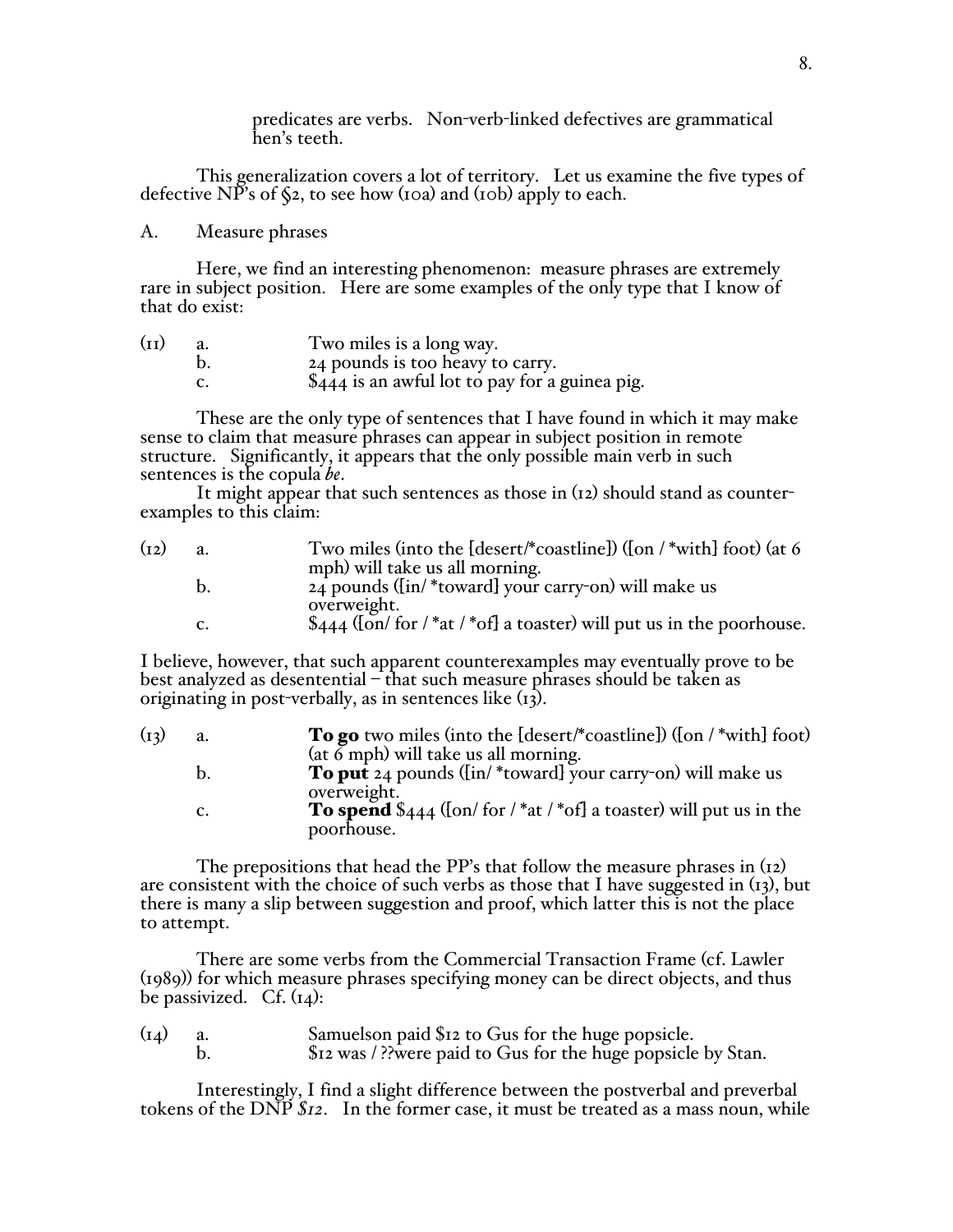in the latter case, in subject position, it seems to perhaps also be faintly possible to treat it as a count noun  $-cf.*$ (15) and ??(16b), respectively.

| (I <sub>5</sub> ) | a.            | Stan paid \$12, much of which was from the slush fund, to Gus<br>for the huge popsicle.   |
|-------------------|---------------|-------------------------------------------------------------------------------------------|
|                   | $\mathbf b$ . | *Stan paid \$12, many of which were crumpled and greasy, to Gus<br>for the huge popsicle. |
| (16)              | a.            | \$12, much of which was from the slush fund, was paid to Gus by<br>Stan.                  |
|                   | b.            | ?? \$12, many of which were crumpled and greasy, were paid to Gus<br>by Stan.             |

Thus one difference between subjects and non-subjects lies in the ability of the former to be classified in more ways than can be the latter. I think too that it is significant for the hypothesis that defectivity occurs primarily in post-verbal positions that it is a marked type of nouns – mass nouns – that we find in the active versions of  $pay$ , in (15). I am not suggesting in any way that this fact follows from the hypothesis in  $(10) - I$  have no explanation whatsoever to offer for it. But seem connected it does.

### B. Predicate Nominals

Let us now move to predicate nominals, {I will refer to them as 'PN's' below] which can occur in remote structure only postverbally. I do not know whether it has ever been observed or not, but it is a fact that these phrases only show up after verbs. Logically, we might expect to find PN's after adjectives or other constituents, as in  $(\frac{1}{7})$ :

| (I7) | He is stingy ([of/with/etc.]) [a miser/*misers] $_{\rm PN}$ .         |
|------|-----------------------------------------------------------------------|
|      | They are stingy ([of/with/etc.]) [* a miser/OK: misers] $_{\rm PN}$ . |

There are, to be sure, cases of sentences in which PN show up as adjuncts: cf.  $(18):$ 

| (18) | He returned home [a miser/*misers] $_{PN}$ .           |
|------|--------------------------------------------------------|
|      | They returned home $[$ * a miser/OK: misers $]_{PN}$ . |

but these are arguably derivable from remote structures like those in (19), as I have proposed in Ross (1980).

| (iq) | He was a [a miser/*misers] <sub>PN</sub> when he returned home.   |
|------|-------------------------------------------------------------------|
|      | They were a $[$ * a miser/ OK: misers $]_{PN}$ when they returned |
|      | home.                                                             |

When we ask whether PN's can ever show up as subjects, it would seem that the only possibility of this happening would be for them to be surface subjects that had been derived by rules like the rule of *Tough*-Movement. The results of attempting to provide such a derivation can be seen below: in (20), we see a case of a *Tough*-moved entity-specifying predicate nominal, and in (21), a case of a *Tough*moved predicate-specifying predicate nominal.

(20) a. It is tough for me to imagine your friend to have been the victim of a land swindle.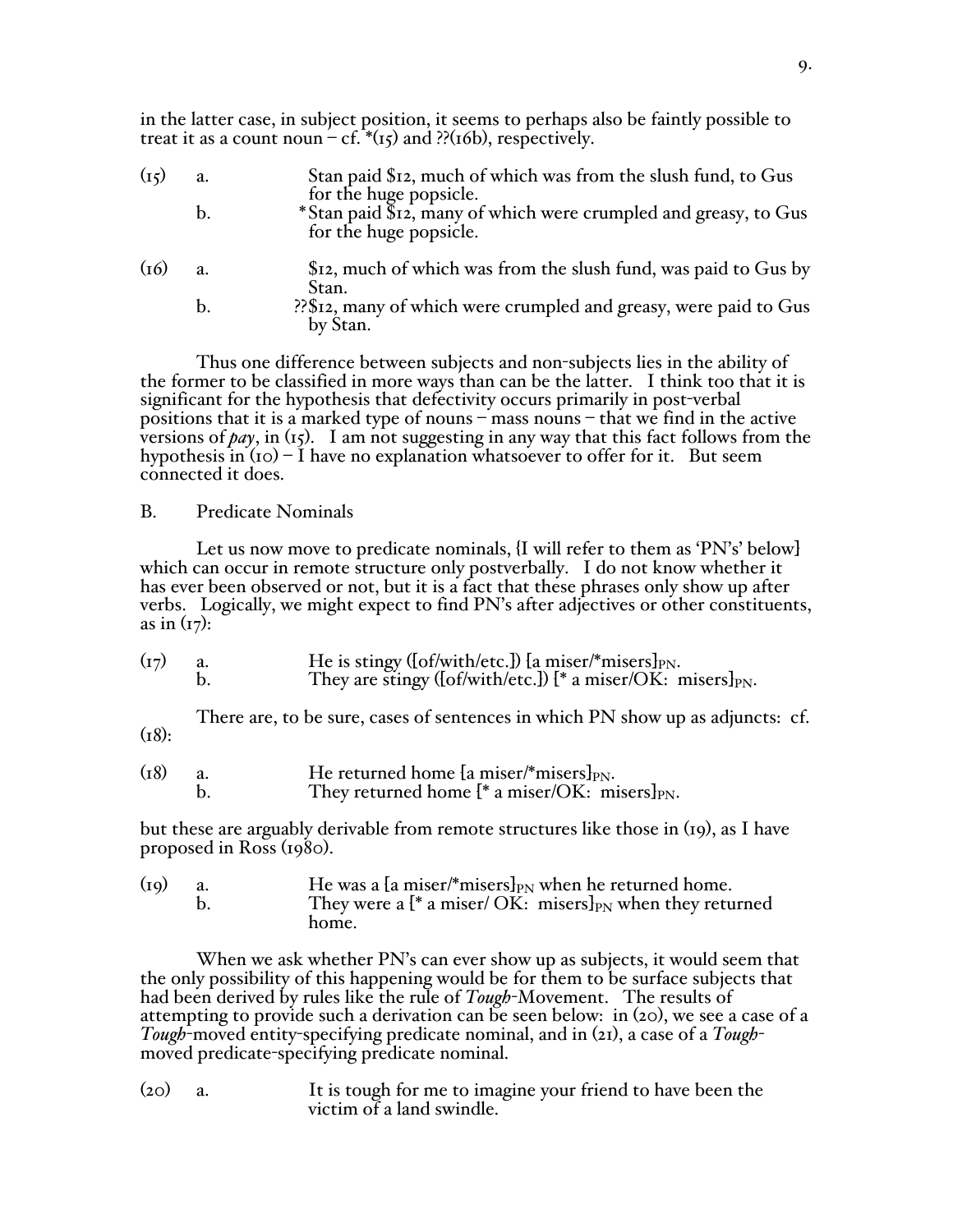|      | ?? The victim of a land swindle is tough for me to imagine your<br>friend to have been. |
|------|-----------------------------------------------------------------------------------------|
| (21) | It is tough for me to imagine your friend to have been a<br>drunkard.                   |
|      | * A drupled is tough for me to imagine your friend to have                              |

b. **Example 1** The drunkard is tough for me to imagine your friend to have been.

As we see, the more defective of McCawley's two types of predicate nominals must be prevented from undergoing *Tough*-Movement, a restriction which (10) helps us to understand the rationale for. Let me mention briefly one reason for believing that predicate-specifying predicate nominals are more defective than are entity specifying ones. What is involved is the possibility of allowing the article which normally is required with all singular count nouns *not* to appear. The sentences in (22a, b) show us that normally, indefinite articles cannot be omitted before role nouns. The only exceptions to this generalization that we find are when such role nouns appear after copular-object-taking verbs:

| (22) | a.            | We want to hire *(a) president of a small software firm.                    |
|------|---------------|-----------------------------------------------------------------------------|
|      | $\mathbf b$ . | [A president /*President] of a small software firm was visiting             |
|      |               | us today.                                                                   |
|      |               | Beatrice [is now / became] [president] $_{PN}$ of a small software          |
|      |               | firm.                                                                       |
|      |               | They have elected Beatrice [ $president]_{PN}$ of a small software<br>firm. |
|      |               |                                                                             |

We should expect articleless predicate nominals to be more reluctant to undergo *Tough*-Movement than are predicate nominals with indefinite articles. I believe that there is a distinction in my speech in the predicted direction, but the difference is much smaller than I would have expected, for reasons that elude me. The relevant sentences are found in (23b).

| (23) | a.   | It is tough for me to imagine Beatrice to have been (a)                                    |
|------|------|--------------------------------------------------------------------------------------------|
|      |      | president of a small software firm.                                                        |
|      | bi.  | ?A president of a small software firm is tough for me to imagine                           |
|      |      | Beatrice to have been. $\geq$                                                              |
|      | bii. | ?? President of a small software firm is tough for me to imagine<br>Beatrice to have been. |
|      |      |                                                                                            |

### C. Cognate objects

Let me pass on to the next group of DNP's – cognate objects. Again, the only way for us to see whether these can appear as subjects will be to try to get them there by applying rules that advance NP's to subject position, such as Passive or *Tough*-Movement. The logic of the situation is the following: if we find that there are cognate objects that can undergo such advancement rules, this will mean that (10) is too strong. If, however, we are unable to find any cognate objects that can be advanced, we will not know whether this is due to the lethal efficiency of (10), or to the fact that there are a number of processes that clauses with cognate objects do not undergo, say, Passive and some other advancement rules. The behavior of purebreds is shown in (24) below, and the extent to which cognate objects fail to toe the line is shown by  $(25)$ .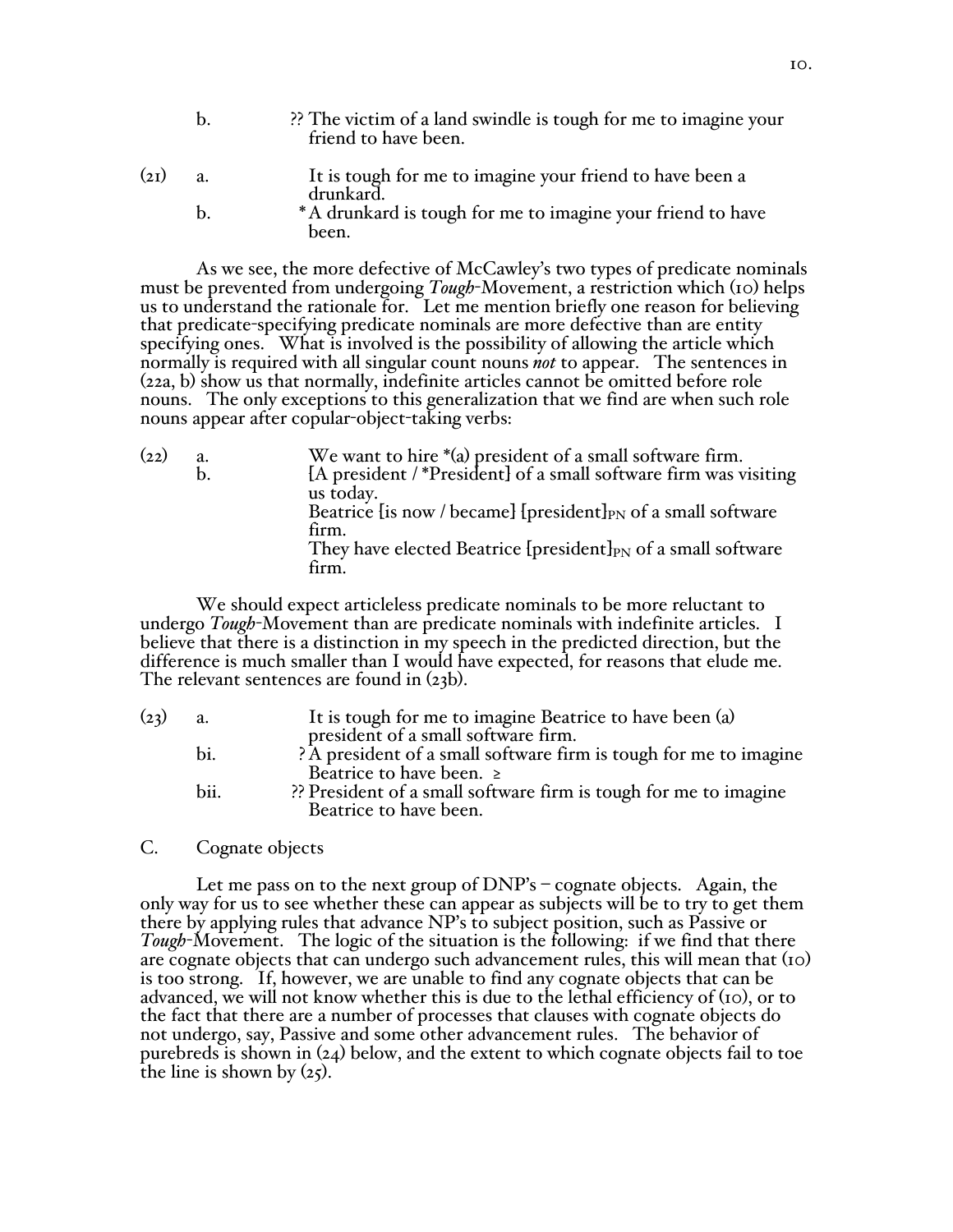| (24) | a.             | Calvin and Hobbes cannot be translated into Malay.                   |
|------|----------------|----------------------------------------------------------------------|
|      | $b$ .          | Calvin and Hobbes is not translatable into Malay.                    |
|      | c.             | Calvin and Hobbes does not translate readily into Malay.             |
|      | d.             | Calvin and Hobbes remains untranslated into Malay.                   |
| (25) | a.             | *A beautiful dream was dreamt by Hector.                             |
|      | $\mathbf{b}$ . | *Beautiful dreams are rarely dreamable more than twice.              |
|      | c.             | *Nine-dimensional dreams do not dream readily.                       |
|      | $\rm d$ .      | *Many important dreams remain undreamed because of poor<br>planning. |

I note in passing that "cognate object" is a Big Lie as a term, for it is easy to show that there are a number of kinds of such objects. A more careful treatment of them than I have space for here would have to distinguish between more frozen and idiomatic (and therefore less transitive [?]) cases and less frozen, more transitive cases. A case like *dream a dream* is probably somewhere in the middle of the spectrum of possible cognate objects, while *die a death* would probably rank with the most frozen cases, and *sing a song* with the least frozen and most transitive. Accordingly, we find that if we try to put these two cognate objects through  $(24)$ -like paces, we get dazzling ungrammaticalities for the former case (cf. (26)), and some pretty decent sentences for the latter (cf.  $(27)$ .

- (26) a.  $** A$  miserable death was died by Hector.<br>b.  $** B$ lissful deaths are now di(e?)able in you
	- \*\* Blissful deaths are now di(e?)able in your own home, thanks to the wonders of the new improved Thanatron.
	- c. \*\* Superior deaths die readily at your local Ethical Suicide Parlor.<br>d. \*\* A hero's death may remain undied merely because of faulty
	- \*\* A hero's death may remain undied merely because of faulty concentration.
- (27) a. Some songs should not be sung before midnight.
	- b. Many songs are only marginally singable underwater.
	- c. Drinking songs sing poorly for teetotalers.<br>d. Two of these songs were to remain unsung
	- Two of these songs were to remain unsung for more than sixty years.

To return to the matter of DNP's in subject position, while realizing the inherent limitations of the tests I am about to apply, let us see what *Tough*-Movement will tell us about the cognate object of *dream*:

( $28$ ) ?? A real sicko of an S & M dream is tough for me to imagine old Mrs. Winterduffer dreaming.

I find (28) flawed, but not as badly as the examples in  $(25)$  – clearly, some repair work on (10) is called for. But I must defer this to a future study, and pass on now to look at the next category of DNP's – idiom chunks.

But before we leave the realm of cognate objects, let us note that they too are found only after true verbs – never after adjectives or predicate nominals. Thus sentences like those in (29) never spawn monsters like those in (30):

- 
- (29) a. Max is violently jealous of Michele. b. These gardeners are merely enemies of the state.
- (30) a. \*\*Max is jealous (P) [a violent jealousy] $_{\text{Cognate object}}$  of Michele.
	- b. \*\* These gardeners are enemies (P) [a mere enmity] $_{\text{Cognate object}}$  of the state.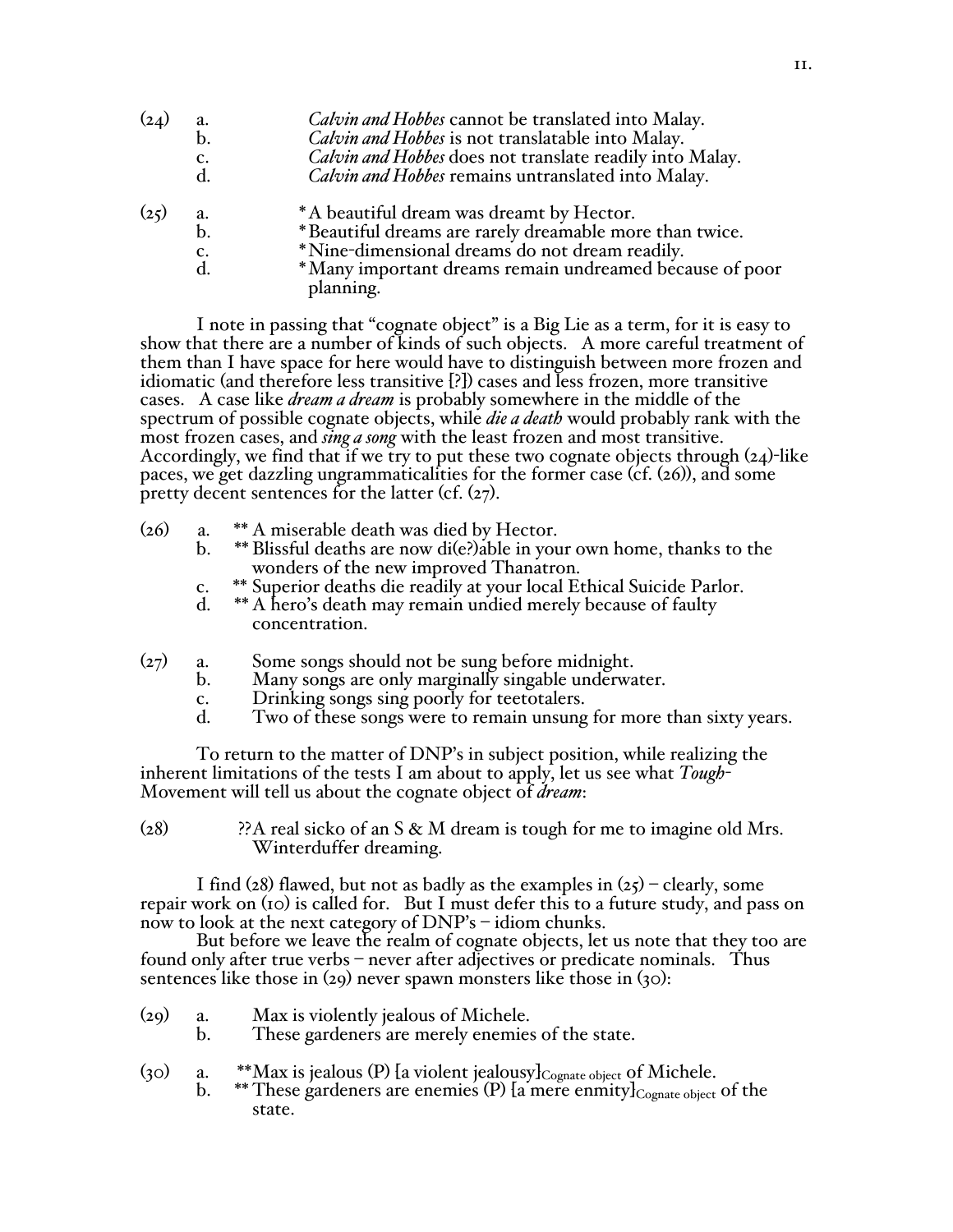# D. Idiom chunks

Here, we do find that there are many idiom chunks that can appear as subjects, due largely to the operation of Passive, but due also in part to the operation of *Tough-*Movement. Thus examples such as the following, in which the idiom chunks have been boldfaced, can be constructed:

- $(31)$  a. **Headway** was made on the problem along a number of avenues.
	- b. This **tack** will be tough for them to take on the recycling issue.

The main thrust of Ross (1973) was to demonstrate that such idiom chunks formed a squish – that is, that they could be viewed as being, in the terminology of this paper, of varying degrees of defectiveness. In that work, I reported an observation, not original with me, I do not believe, to the effect that with highly defective idiom chunks, it was sometimes possible to demonstrate that modification of the head noun in the DNP increased its passivizability. Possibly the clearest case of this effect can be seen with the idiom *pay heed to*:

(32) I do not think that ?\*(any) heed should be paid to this kind of sabrerattling.

In the present context, the contrast in (32) points to an interesting conclusion. We learn from it that defectivity may reside not only in the ability to be modified, but in the actual association with a modifier. Thus *heed*, by itself, is too defective for it to be possible for the rule of Passive to convert it into a superficial subject of *be paid*. However, if such determiners as *no*, *any*, *some*, and possibly even *such*, appear before *heed*, its noun-phrasiness must be increased above the threshold required for Passive. Though this is not the occasion to enter the merry chase that these facts will doubtless lead some grimly determined future scholar, let us note in passing such variants as those in (33):

(33) a. The Feds are going to have to keep tabs carefully on Old Zeb's stills. The Feds are going to have to keep careful tabs on Old Zeb's stills.

If it can be argued, as I think likely, that (33b) should be derived transformationally from (33a), a proposal going back at least to Zellig Harris, if not to traditional scholars like Jespersen, then if in addition there is a significant difference in grammaticality between the passivized variants of  $(33)$ , which appear in  $(34)$ ,

(34) a. ??Tabs are going to have to be kept carefully by the Feds on Old Zeb's stills . ≤ Careful tabs are going to have to be kept by the Feds on Old Zeb's stills.

then some formal mechanism will have to be constructed that will assign degrees of noun-phrasiness (or, viewed from the half-empty bottle perspective, of defectivity) to all nominal nodes (or possibly only to certain ones?). Further, it will be necessary to specify that (some? all?) rules can augment or decrement such indices of nounphrasiness. In the case of the conversion of  $(33a)$  to  $(33b)$ , the adjunction of the deadverbial modifier *careful* to the head nounoid *tabs*, will, in keeping with our observations above, have to ensure that some minimal noun-phrasiness value for Passive has been attained.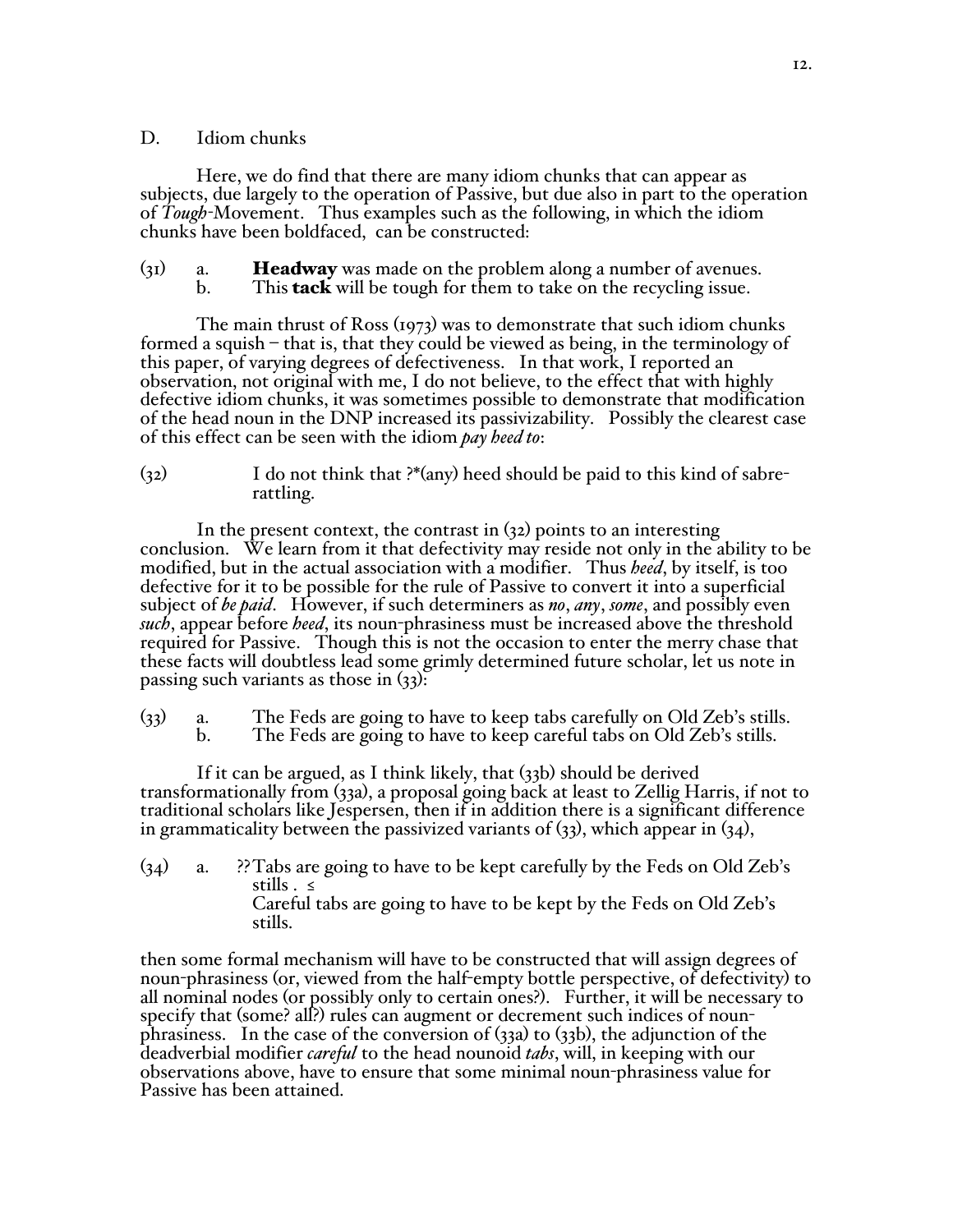Needless to say, to call such suggestions as these programmatic would be to treat them with a near-saintly charity. It will be interesting to see what can be worked out seriously one day in order to account for such challenging data.

Before leaving the topic of idiom chunks, I would like to make three more points. The first is that from the unified approach to various types of DNP's that I have been attempting above, the oft-noted rarity of idiom chunks in deep subjects is no accident. Furthermore, a previously unremarked restriction on such idiom chunks also comes into focus. This is the fact that without exception, to the best of my knowledge, all of the idiom chunks which can be found to occupy deep subjects are definite. A small selection appears in (35).

- (35) a. [The shit /\*Shit] is going to hit the fan.<br>b. [Devil (= The devil) /\*\*Some devil /\*\*A
	- $[Devil (= The devil) 7**Some devil 7**A devil] take that blame rooster!$
	- c.  $[Cat (= the cat) / **A cat / **Some cat] got your tongue?$ <br>d.  $[The/*A/*My] iig is up.$
	- $[The <sup>*</sup>A <sup>*</sup>My]$  jig is up.
	- e. [Beulah's/\*Either girl scout's] goose is cooked.

Note, though, that proverbs can have indefinite subjects – I do not know why:

- (36) a. A stitch in time saves nine.<br>b. A watched pot never boils.
	- A watched pot never boils.
		- c. A bird in the hand is worth two if by sea, etc. etc.

The second point that I would like to make is that there is an interesting type of unattested idiomatic expression which (10) will help us to understand. The gap concerns the class of idiom chunks which were examined in  $(4cv)$  above – those which require bound possessive pronouns. Simply put, the unexpected gap is that stated in  $(37)$ :

(37) There are no bound possessives in subject position.

This is a fact that requires explanation, given the existence of dialects in which backward pronominalization into possessive NP's is possible. That is, while everyone can say (38a), many [though not me] can also say (38b):

- $(38)$  a. Max's<sub>i</sub> daughter loves him<sub>i</sub>.
	- b. % His daughter loves  $Max_i$ .

This being the case, why do we never find, even in those dialects which accept (38b), that an idiom like (39a) might have some such variant as (39b)?

(39) a. Terry<sub>i</sub> blew his<sub>i</sub> stack.<br>b. \*His<sub>i</sub> stack blew on Te.

 $*H$ is<sub>i</sub> stack blew on Terry<sub>i</sub>.

Equally, since there are dialects which can passivize (40a) to (40b) [presumably, the same speakers who accept (38b) will also accept (40b), though I do not know if this hypothesis has ever been checked],

 $(40)$  a. Max<sub>i</sub> loves his<sub>i</sub> daughter.

b. % His daughter is loved by Max.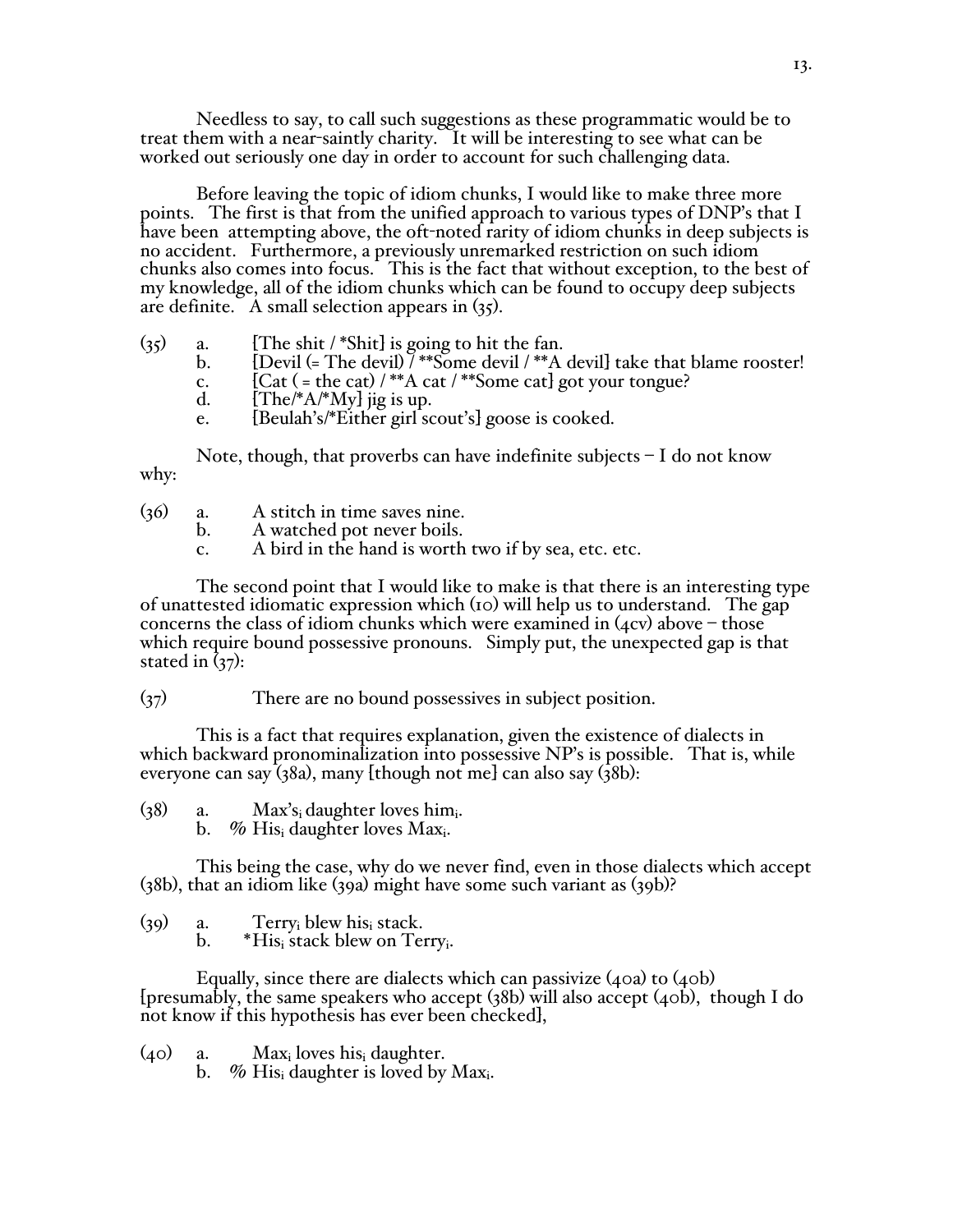unless we state something like  $(37)$ , which is clearly related to  $(10)$ , how can we rule out such passives of sentences like  $(39b)$  as  $*(41)$ ?

#### $(4I)$  \* His<sub>i</sub> stack was blown by Terry<sub>i</sub>.

Thus (10) provides us with a partial explanation of the non-existence of anything like \*(39b) or \*(41): the determiner of *stack* in (39) is not independent of all other constituents in the sentence, so *stack* is defective. (10) describes the pressure that keeps such DNP's as far away from subjects as possible. I have said that this explanation is only partial. This is because (10) is formulated as a tendency, not as an absolute prohibition – we do find some subject  $DNP's$ . Why, then, do we find none of the form of (39b) and (41)? Is this to be interpreted as being due to a cumulative pressure? Are we to say that sentences like (38b) lose some of their viability (cf. Ross (1986b), (2000) for this term) because of the backwards pronominalization, and then lose more because of the process of idiomaticization? We can raise such questions now, but I believe that we are very far from having anything like the depth of understanding of such issues that would allow us to find answers to them.

And the third observation: to the best of my knowledge, there are no idiom chunks after adjectives or nouns. Measure phrases, predicate nominals, cognate objects and idiom chunks all seem to turn up only in the ambit of verbs.

### E. Locatives / Temporals

I will leave now, regretfully, the rich lodes of syntactic treasure that we find whenever we enquire into the way idioms come into being, and push on to the last of our five types of DNP's – spatial / temporal NP's.. In the case of such NP's, one set of examples can say about all that needs to be said, and it already has  $-$  cf. (6) above.

The point of such examples is that while there are post-verbal contexts (though no post-adjectival or post-predicate-nominal ones) which can force an NP to be treated as a locative or temporal (and thus to be pronominalized with *there* or *then*, respectively), it is (almost) never possible to force a subject to be construed adverbially. The only exceptions I know of to this generalization are exemplified by such sentences as those in (42):

- (42) a.  $\qquad$  [Under the sink / There] is filthy beyond belief.<br>b.  $\qquad$  [After 5PM / Then] would be the most convenie
	- [After 5PM / Then] would be the most convenient for Terry.
	- c. [In the garage / Here] is our traditional place to put the Christmas tree.
	- d. [Tuesday at 3AM / Then] would be a great time to go wassailing.

Let me sum this section up so far. We have seen repeatedly that the prototypical habitat for DNP's is post-verbal, and that they can be fronted only with various kinds of difficulty, difficulties which can either manifest themselves in a drop in grammaticality, or in a requirement for a modifier to up the nouniness of the fronted DNP.

But there is another interesting way to see the force of (10). What happens when we front a direct object, which can in its deep post-verbal position be either a definite or an indefinite? As we will see shortly, both of the rules which prepose constituents to positions before the subject (usually) impose a restriction on the preposee, to the effect that it be specific, and in the case of Left Dislocation, that the left-dislocatee be definite, as well. (43) shows these facts for the rule of Topicalization, and (44) for Left Dislocation.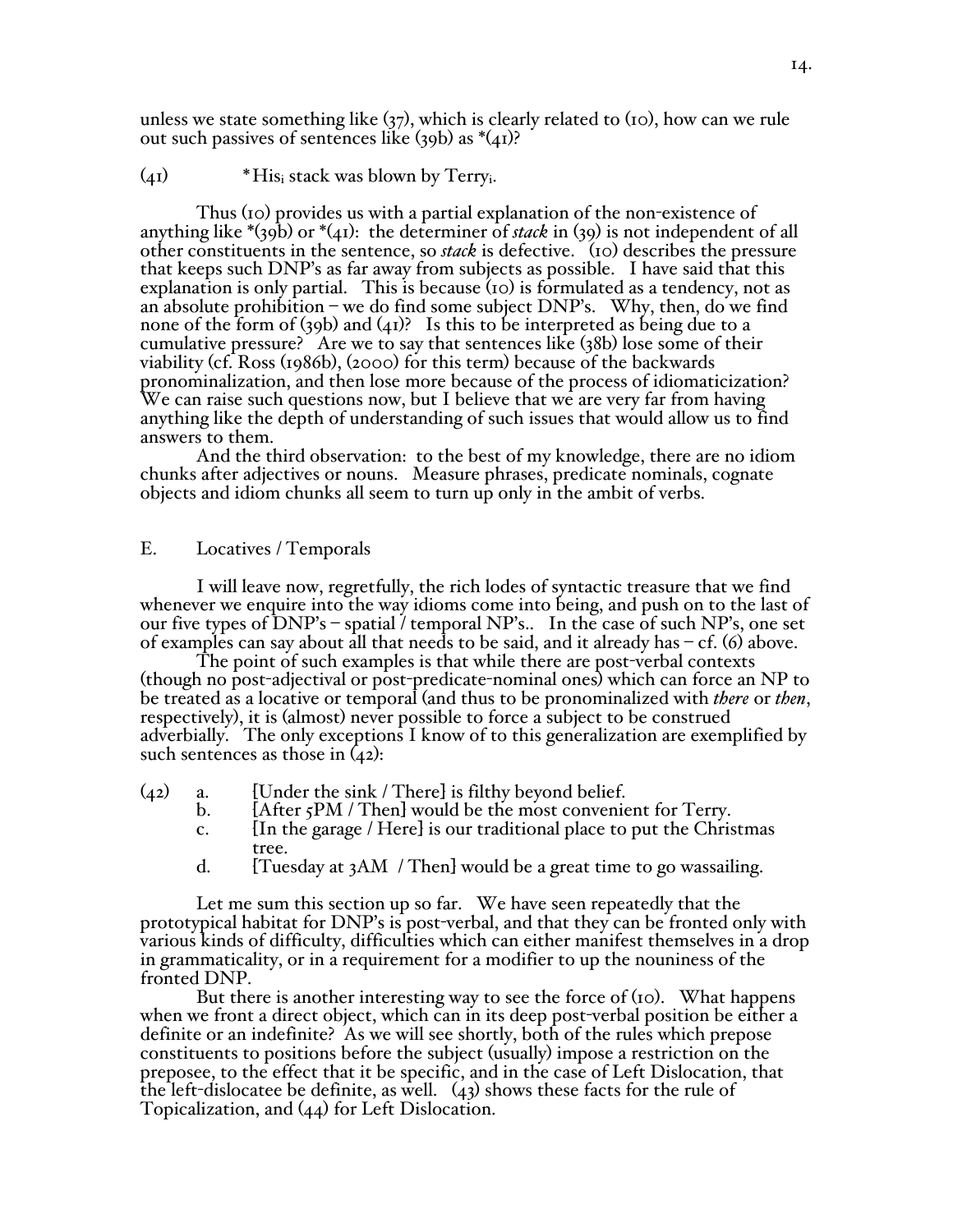(43) Topicalization: the best topicalizees are not only definite, they are deictic. There appear to be many speakers who reject topicalizing altogether, and some who will only grudgingly tolerate it if the topicalized NP contains a deictic. In general, for all speakers, I believe, the farther along the continuum towards non-specific indefinites, the worse NP's are as topicalizees.

a. ?A bed I bought.

If certain modifying elements are stressed, indefinite topicalizees are improved:

[*One* bed / [*Two* beds / ?\*Two *beds*] / Big beds / Beds from Suez] I bought.

Bafflingly, topicalizability is improved if the head noun of an indefinite specific NP is stressed:

c. A *bed* I bought.

Modifiers save some non-specific indefinite topicalizees:

d. Everybody \*(who knows Gothic) he wants to pass.

But not all non-specific NP's can be topicalized:

- e. A bed that was painted white they couldn't find. [For me, this is acceptable if specific, but it sounds quite weak under a non-specific interpretation, unless preceded by McCawley's famous Star of David, the prefix for sentences which "sound Yiddish."]
- f. \*A bed they couldn't find. [This modifierless version is bad for me on a specific reading, but even worse (or Yiddisher) under a non-specific reading.]

Finally, constituents which contain an incorporated negative can also be fronted by the rule of Topicalization.<sup>8</sup> Thus  $(43g)$  can become  $(43h)$ .

- g. Natasha will fool nobody in that costume.
- h. Nobody will Natasha fool in that costume.

These are clear counterexamples to my hypothesis that only specific NP's can be preposed, as of course are question clauses, for *wh*-words are prototypically non-specific indefinites. I am currently mystified as to why it should be easier to topicalize (some) non-specific indefinites [cf. (43d, h)] than it is to topicalize some specific indefinites.

- (44) Left-Dislocation: prototypically, this rule copies definites. It is not always good with indefinites, nor, hélas and however, always bad.
	- a.  $* A$  squirrel<sub>i</sub>, he<sub>i</sub> was eating walnuts.
	- b. A squirrel<sub>i</sub> \*(that was eating walnuts), they didn't see him.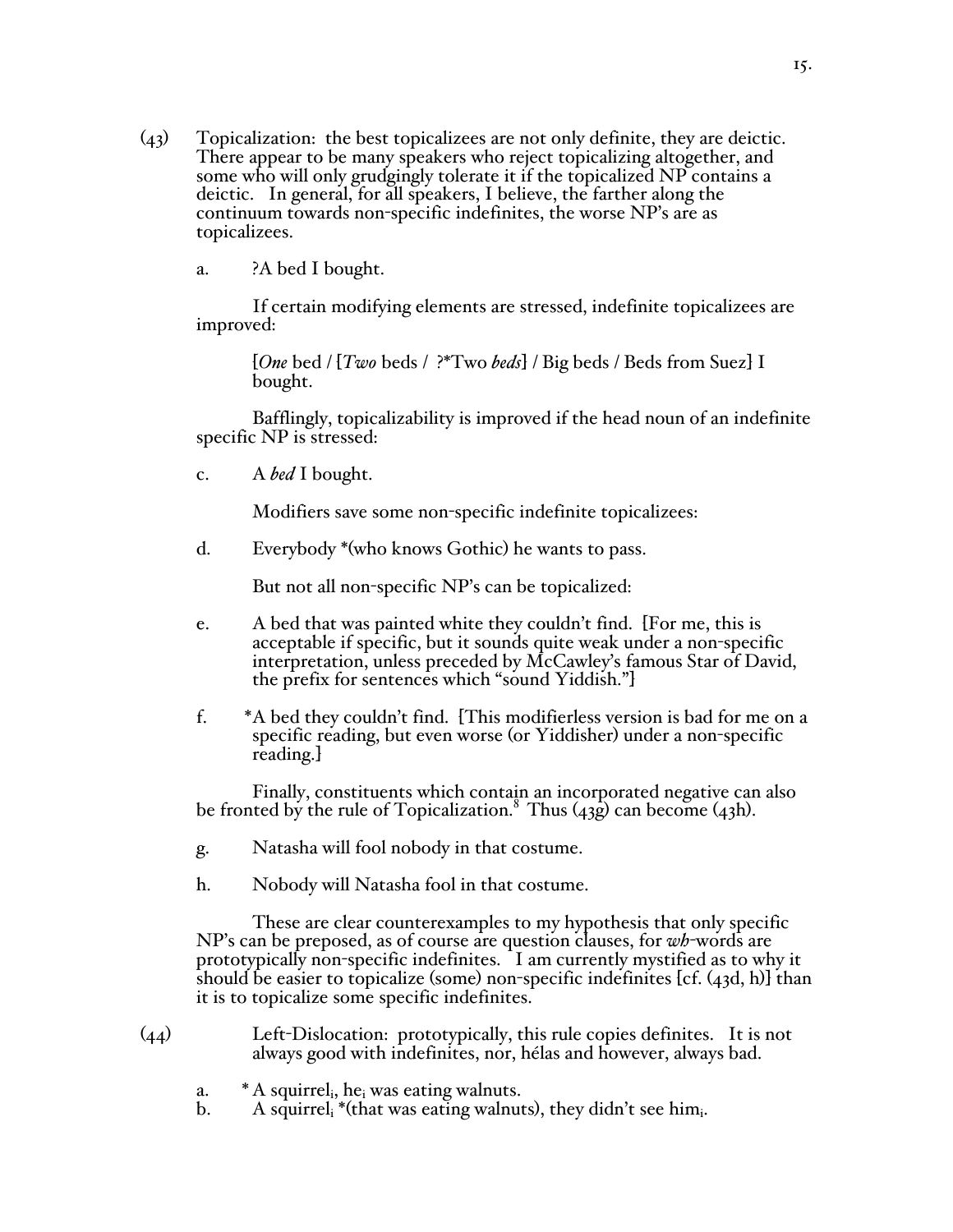In the first part of this section, I gave evidence that DNP's are prototypically found post-verbally. They generally resist undergoing rules that would put them into subject position. And immediately above, I have tried to show how two popular rules (Topicalization and Left Dislocation), whose effect is to front NP's to the left of subjects, are prototypically centered on definite NP's, though this water is muddied by the two processes in English which occasion the inversion of the subject and tensed auxiliary in main clauses: Topicalization(?) of negative constituents (*Nobody from Kankakee will I ever kiss*) and Question Formation (*Who will I have to kiss?*). Burying our heads in the sand in the face of these, we can envision a general form of clause on the order of (45):

(45) Definiteness and defectivity in clauses

| <b>Fronted elements</b>     | Purebreds     | Defectives                     |
|-----------------------------|---------------|--------------------------------|
| prototypically<br>definites | anything goes | prototypically<br>non-specific |

# 4. The case of chômeurs

4.0 In this section, I will take up an interesting link between defectivity and chômage, the fundamental concept which was introduced into linguistic theory through the work of David Perlmutter and Paul Postal (cf. e.g. Perlmutter (1983), Johnson and Postal (1980)). Chômeurs are produced through the operation of rules which replace one term with another; the replaced term, "out of work," is placed en chômage. In English, most chômeurs are placed at the end of clauses, where we have seen DNP's to be. I do not know which is chicken and which egg, but the facts seem to be roughly as follows:

- (46) a. Chômeurs are (often) defective, with the extent of their defectivity varying with the unproductivity of the rule which puts them out of work. The greater the productivity of the chômeurizing rule, the less severe the defectivization.
	- b. A hierarchy of chômeuric definiteness
		- non-specific <sup>"</sup> specific <sup>"</sup> definite <sup>"</sup> definite pronoun

This hierarchy is to be interpreted in such a way that any element to the right implies all those to its left. Thus if a chômeur of some rule can appear as a definite pronoun, chômeurs for that rule could also be found which were definite, or specific, or non-specific. But there might be rules whose chômeurs could only be nonspecific, or only specific and non-specific, etc. I have tried in  $(47)$  to state this same generalization slightly more imposingly:

(47) The Law of Chômeurization-Linked Defectives

If a chômeur arises as a result of any term-changing rule, that chômeur may be required to be defective only in the implicational order suggested in (46b): the mildest type of defectivity imposed will involve restrictions on definite pronominalizability, with increasingly severe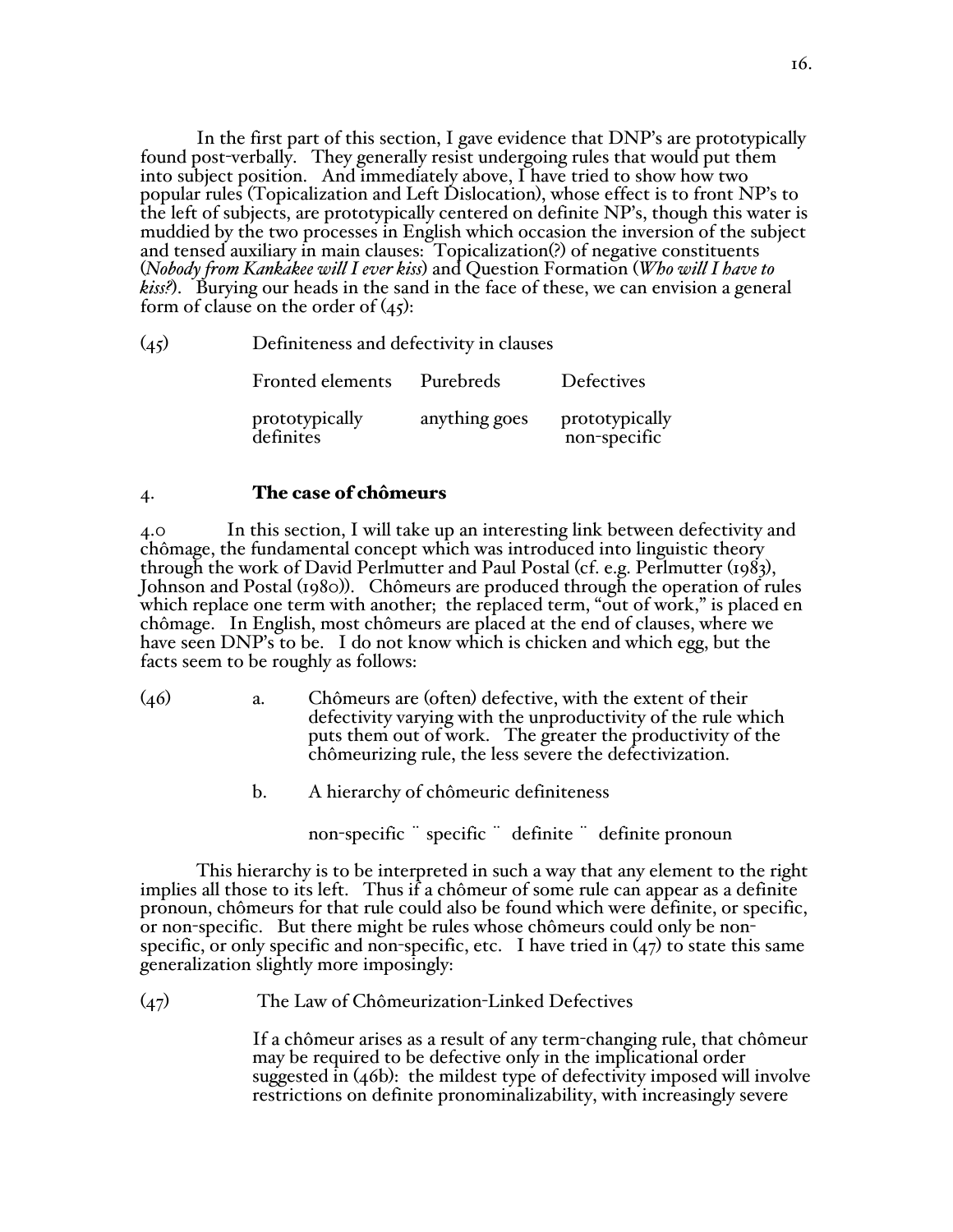restrictions imposing that chômeurs be ever further removed from the definite pronominal core.

### 4.1. Chômeurs caused by the advancement of a term

Let us proceed from such fancy formulations to eat some pudding. In this section, I give a few examples of advancement rules whose chômeurs seem to exhibit some defectivity. In §4.2, I will discuss the case of chômeurs which arise through the application of ascension rules. Here, I will start with rules which only manifest this link with defectivity weakly, proceeding to stronger cases [Chômeurs will be boldfaced].

(48) a. Passive: A strong, highly productive, rule. No detectable defectivization, except for the weakness of pronouns in the agent phrase which are coreferential with the subject or the object of the embedding clause (cf. Ross  $(1971)$   $(2.1.5)$ )

> $Ted_i$  told Janice<sub>i</sub> that the test had been passed by Mike Wallace  $/$  \*by him<sub>i</sub>  $/$  \*by her<sub>i</sub>.

Now let us examine a weaker rule, one which works for a far smaller set of verbs than does the passive. This rule, Goal ¨ 2, takes a Goal phrase which is the object of a preposition and turns it into the object of the main verb of the clause. The popular code name for this type of alternation is "the spray paint cases" – some verbs which undergo it are *spray, smear, spread, stuff, load*, etc. A full listing can be found in Beth Levin's invaluable recent work – cf. Levin  $(i993)$ ,  $(2.3.1, p. 50$  ff. Two verbs from the relevant set are shown in action in  $(49)$  and  $(50)$  below.

- $(49)$  ai. Harris sprayed the paint on the wall.  $\ddot{\,}$ 
	- aii. Harris sprayed the wall with paint.
	- bi. This paint is good stuff, but I won't spray it on the wall. ≥ bii. This paint is good stuff, but I won't spray the wall with it.
	- This paint is good stuff, but I won't spray the wall with it. ≥
	- biii. ?If you find any paint, let's spray the wall with it.
		- I am going to spray the wall with some paint ?(that I got at a yard sale).

In (49), we see that *spray* prefers to do Goal ¨ 2 when the Theme, *paint*, is a nonreferential NP; the rule can apply without further conditions, producing (49aii). The contrast between (49bii) and ?(49biii) is instructive: it suggests that there can be differences between pronouns that refer back to definite antecedents, as in the former case, and pronouns which refer back to non-referential NP's, as in the latter case. For me, *spray* sounds slightly worse when Goal ¨ 2 applies with a chômeur containing the latter type of pronoun. The contrast in  $(49c)$  is also important, as it shows the necessity of the distinction made in the hierarchy in  $(46b)$  between nonspecific and specific chômeurs. As mentioned above, (49aii) shows that *spray* usually requires that its chômeurized Theme be non-specific. However, in (49c), we see this verb stretching a point, allowing Goal ¨ 2 to operate when the Theme, *some paint*, is specific, but only if this chômeurized Theme is modified. I must say that I find this contrast quite baffling – I would have expected the facts to be the opposite of what we find. It seems that we must conclude that a modified specific indefinite is more like a nonspecific indefinite than an unmodified one is.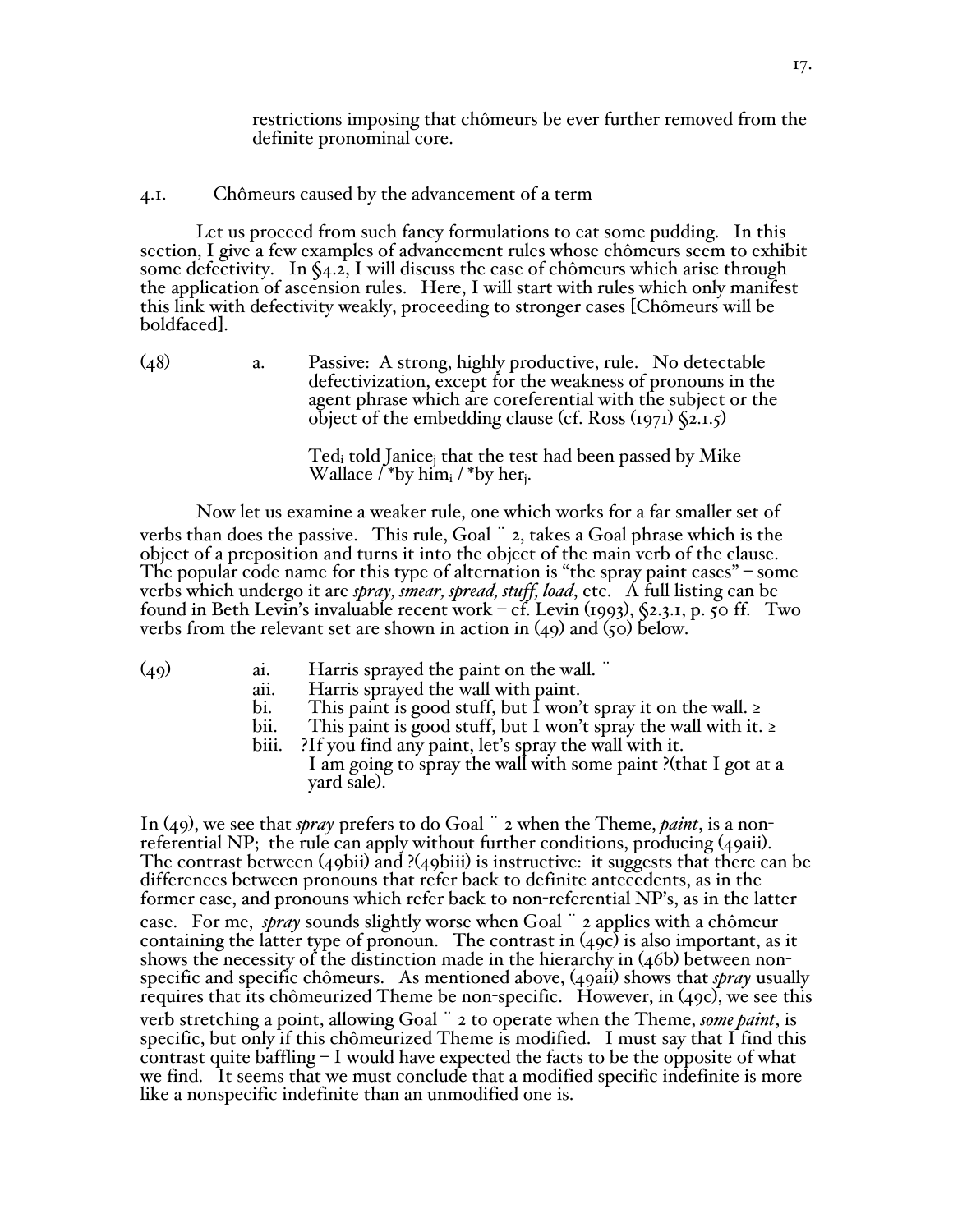| (50) | ai.   | Raimundo loaded the bullets into the gun.                      |
|------|-------|----------------------------------------------------------------|
|      | aii.  | Raimundo loaded the gun with bullets.                          |
|      | bi.   | ? These bullets are of such poor quality that Raimundo doesn't |
|      |       | want to load the gun with them. $\ge$                          |
|      | bii.  | ?* If you find some bullets, Raimundo can load the gun with    |
|      |       | them                                                           |
|      |       | Raimundo loaded every bullet into the gun. [Ambiguous = each   |
|      |       | $[+individuated]$ or all $[+totality]]$ >>                     |
|      | cii.  | * Raimundo loaded the gun with every bullet. <                 |
|      | ciii. | Raimundo loaded the gun with every bullet that he could find.  |
|      |       | [Unambiguous – only the totality reading is possible]          |
|      |       |                                                                |

In (50), we see the pattern of grammaticalities produced by another verb that undergoes the Goal  $\degree$  2 rule, but apparently not with the same alacrity with which spray does.9 The sentences in (49bii) and (49biii) are worse, for me, than are their counterparts in (50), namely (50bi) and (50bii). While the Theme of *spray* is prototypically liquid, thus a mass noun, *load*'s Theme can be either a mass noun (*load hay onto the wagon*) or a count noun, as in (50). When the Theme is a plural count noun, we find a difference in quantifiability between cases in which the Theme is a direct object, as in (50ci), and cases in which it has been chômeurized, as in (50cii and ciii). In the former case, a preceding *every* can have an individuated or a totality reading. Both of these seem impossible for me with an unmodified chômeur like the one in \*(50cii), though the totality reading survives with a modifier of "the right kind."

What this right kind might be is a matter that I have not investigated in detail, but it seems to have to do with the auxiliaries that appear in the relative clause. A verb in the simple past normally suggests a closed set, while if modals like *could*, *might*, etc. appear in the relative clause, we encounter meanings which a logician would translate with universal quantifiers, and which can make use of English determiners like *any*. Some relevant contrasts appear in (51).

- $(51)$  a. Raimundo loaded every bullet that he could find into the gun. [Ambiguous (?), though the [+individuated] reading seems favored]
	- b. Raimundo loaded every bullet that he found into the gun. [Perhaps still ambiguous, though now there is a stronger preference for the [+individuated] reading]
	- c. Raimundo loaded the gun with every bullet that he could find. [ =  $(50\text{ciii})$  – only totality
	- d. \*Raimundo loaded the gun with every bullet that he found.

Let me now turn to a rule that is even less productive  $\sim$  Source  $\cdot$  r. Three verbs which undergo it: *drip*, *leak*, and *ooze*; a full listing is given in Levin, op. cit.,  $\Im$ 1.1.3, pp.32-33. The operation of the rule is shown in  $(52)$ .

- (52) ai. Oil is leaking from this tap.
	- This tap is leaking (?that  $\overline{I}$  Ted's ) oil.
	- b. \*This oil is so viscous that I doubt that this tap will leak it.
	-
	- c. This tap is leaking the oil \*(that I pour into the barrel). d. \*This tap is leaking all oil \*(??that I pour into the barrel).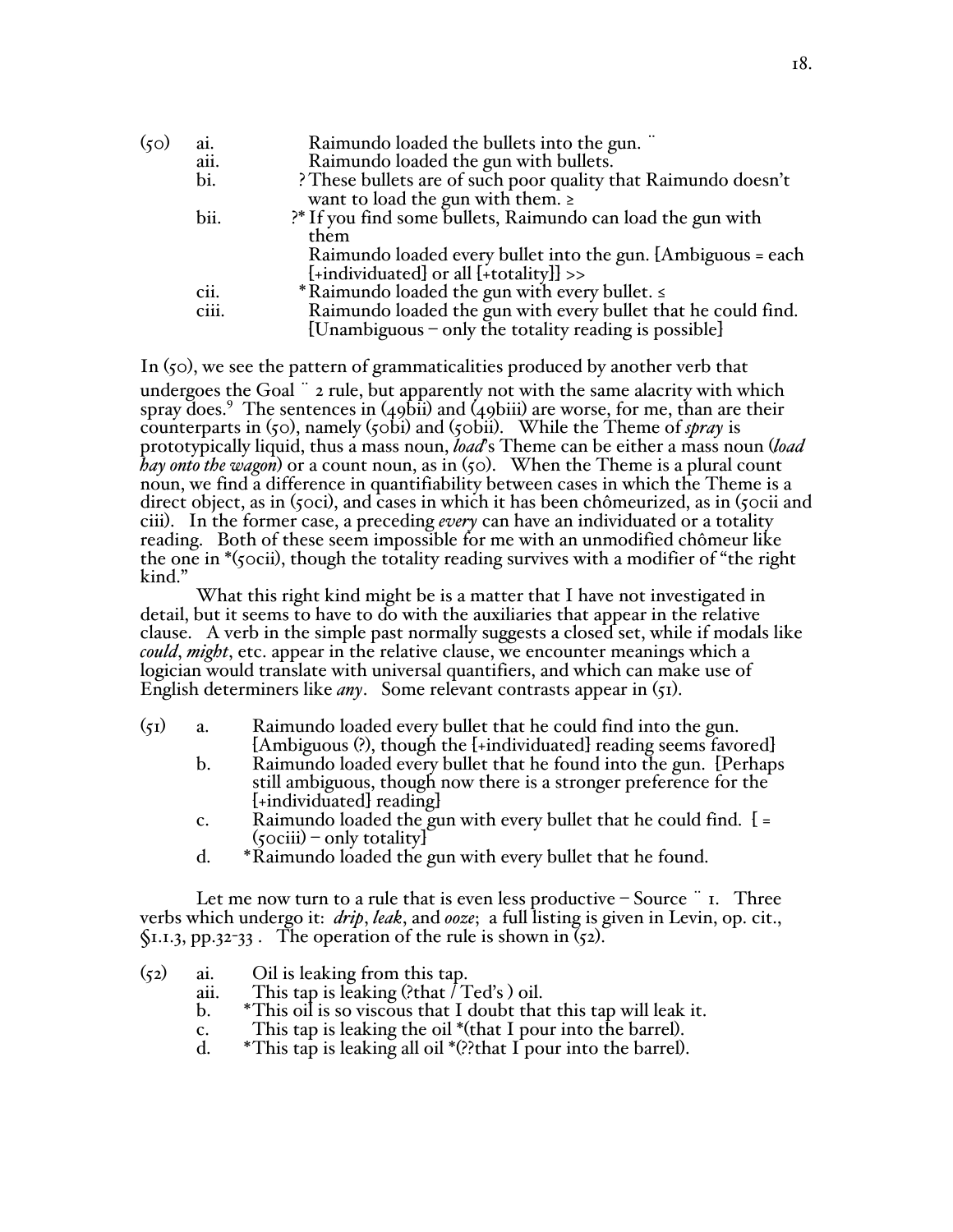It is clear that the chômeurized Theme in these examples is more defective than were the themes in the case of Goal ¨2. I think further comment is unnecessary.

I will now examine another type of rule, which also produces chômeurs – ascension rules. In such rules, a part of a subject or object rises out of its host, to take over the grammatical relation previously borne by the hos

The only ascension rule that I have found in English which is relevant is<br>Possessor Ascension. I will discuss three ascension processes, all of which involving a possessor, but I am currently unsure as to whether they should be viewed as being subcases of the same (universally available?) rule, or whether they must be treated as being distinct rules. Let us leave this matter open; I think that it is in any case<br>irrelevant for the present discussion, which concerns the link between chômage and<br>defectivity.<br>The first process converts sentences like

the chômeurs are in boldface].

| (53) | IBM's price increased.  |
|------|-------------------------|
|      | IBM increased in price. |

Some indications that *price* is indeed defective are the following. First, observe that *price* is unpronominalizable (cf. (54), and that no determiners whatsoever can precede it (cf.  $(55)$ ).

(54) a. First IBM's price<sub>i</sub> went up, and then [IBM's price<sub>i</sub> / it<sub>i</sub>] went down.<br>b. First IBM went up in price, and then IBM went down [in price / \*in First IBM went up in price<sub>i</sub> and then IBM went down [in price / $*$ in iti].

 $(55)$  Compaq went up in (?its / \*that / \*the / \*another) price.

Note also that *price* cannot be pluralized, although notionally, one would expect that this should be possible:  $(56a)$  has no plural ascended version, as we see in  $(56b)$ .

- $(56)$  a. Macintosh's and IBM's prices rose.<br>b. Macintosh and IBM rose in price(\*s)
	- Macintosh and IBM rose in price $(*_s)$ .

Nor can *price* be modified by a relative clause when it has been chômeurized; compare  $(57a)$  and  $(57b)$ :

 $(57)$  a. A company's price (?that was calculated in farthings)<sup>10</sup> began to go down. A company began to go down in price (\*that was calculated in farthings).

And ripping processes seem pretty generally unavailable – cf.  $(58)$ :

- (58) a. ? It was in price that IBM began to go down.
	- b. \*It was price that IBM began to go down in.
		- c. \*Yesterday, IBM rose in over-the-counter price what kind of price do you think it will rise in today?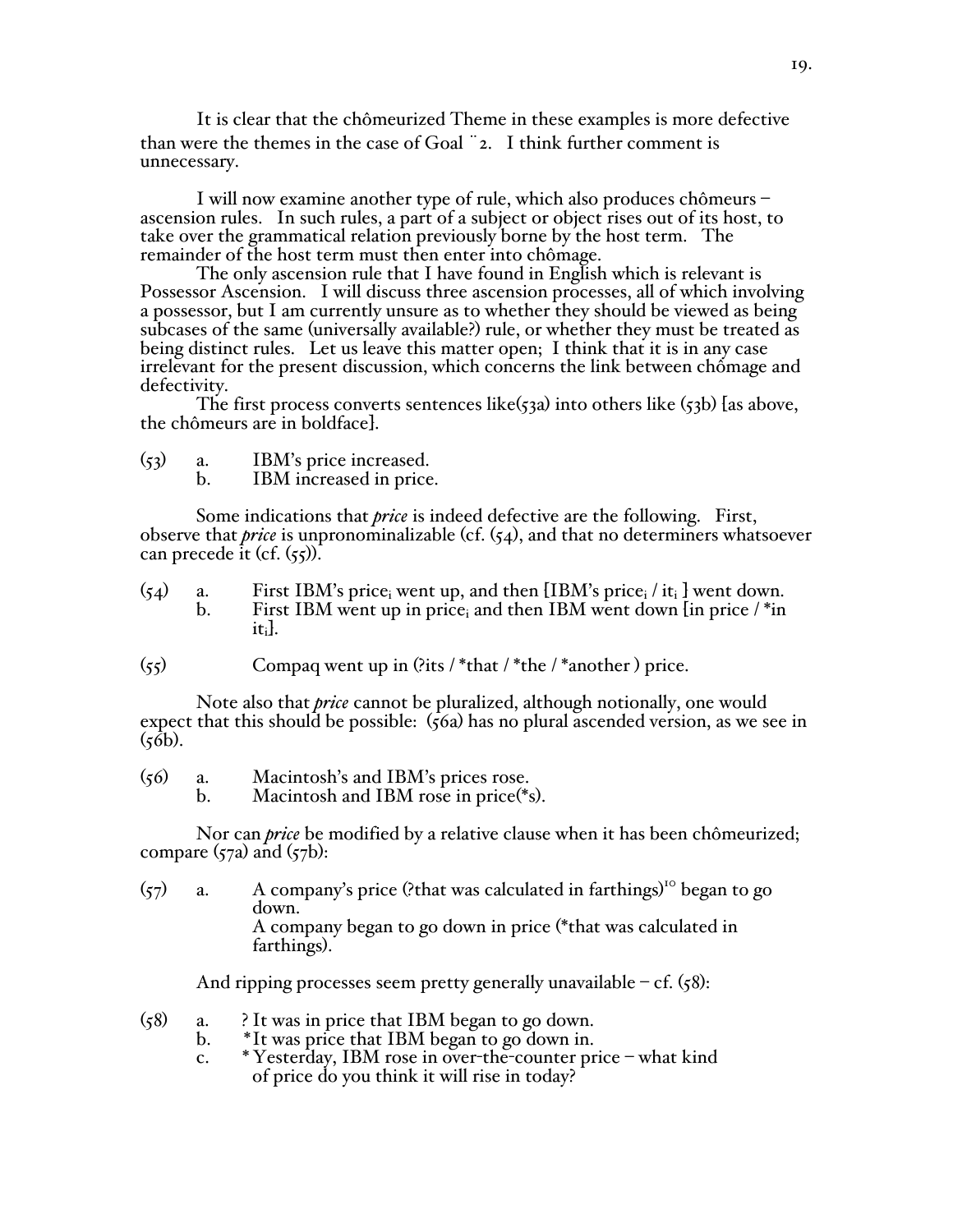It is thus clear that this kind of Possessor Ascension is linked to defectivity. Let us pass on to look at another kind, different, at least superficially. The earliest reference to it that I know of is in Postal  $(1970)$  – cf. p.89 there. Postal's example (203c), which I repeat here for convenience as (59a), would, as his discussion makes clear, be derived from (59b), by a sequence of processes he refers to as PROPERTY FACTORING, possibly those converting (59b) to (59c), and from there to (59a).

 $(59)$  a. Tom is like Bill in coloring and eyebrow texture.  $[$  = Postal's (203c)]<br>b.  $[Tom's$  {coloring and eyebrow texture}} and [Bill's {coloring and b. [Tom's {coloring and eyebrow texture}] and [Bill's {coloring and

eyebrow texture}] are (a)like.

¨ (59c) *(via* Right Node Raising of the NP *coloring and eyebrow texture*, which ends each of the two NP\* conjuncts which make up the subject of (*a)like*)

- c. [Tom's and Bill's] coloring and eyebrow texture are (a)like. ¨ (59d) (*via* Possessor Ascension of the coordinate possessor phrase[*Tom's and Bill's*], which chômeurizes the NP *coloring and eyebrow texture*, marking it with the preposition *in*, as in the analysis above of (53b) *IBM increased in price*)
- d. [Tom and Bill] are (a)like in coloring and eyebrow texture. ¨ (59e) (*via* the much-maligned [but nonetheless valid] rule of Conjunct Movement: the rightmost conjunct of the subject of (59d), namely *and Bill*, is moved to post-predicate position, as a consequence of which, the conjunction *and* is converted to the preposition *to* {cf. its presence in the nominalized form of the sentence – *Tom's likeness to Bill*}. For more details about this rule, cf. Lakoff and Peters (1969))
- e. Tom is like to Bill in coloring and eyebrow texture. ¨ (59a) (*via* a rule which deletes prepositions after predicates, exceptionally after marked adjectives)

We need not focus on all the details of this derivation; for our purposes, what is crucial is the conversion of (59c) to (59d) via Possessor Ascension, which is only possible if the NP *coloring and eyebrow texture* is defective. It is indeed defective, as I will show, simplifying the example somewhat, by removing one conjunct and performing neither Conjunct Movement nor the subsequent rule deleting *to* which converts  $(59e)$  to  $(59a)$ :

| (60) | a. | [Tom's {coloring}] and [Bill's {coloring}] are alike. " (60b)         |
|------|----|-----------------------------------------------------------------------|
|      |    | (via Right Node Raising of the N coloring, which ends each of the two |
|      |    | $NP^*$ conjuncts which make up the subject of <i>alike</i> )          |

- b.  $[Tom's]$  and  $[Bill's]$  {colorings} are alike.  $\ddot{\phantom{a}}$  (60c) (*via* Possessor Ascension of the coordinate possessor phrase[*Tom's and Bill's*], which chômeurizes the N *coloring*, marking it with the preposition *in*, and removing the plural *-s* of *colorings* in the process)
- c. [Tom] and [Bill] are alike in {coloring}.

In the examples that follow, I will contrast (60b) and (60c), putting them through the same paces that I put (53a) and (53b) through in (54)-(58) to demonstrate the defectivity of  $(53b)$ 's *price* – cf.  $(61)-(65)$ .

(61) a. At first, Tom's and Bill"s coloringsi were alike, but then Tom's and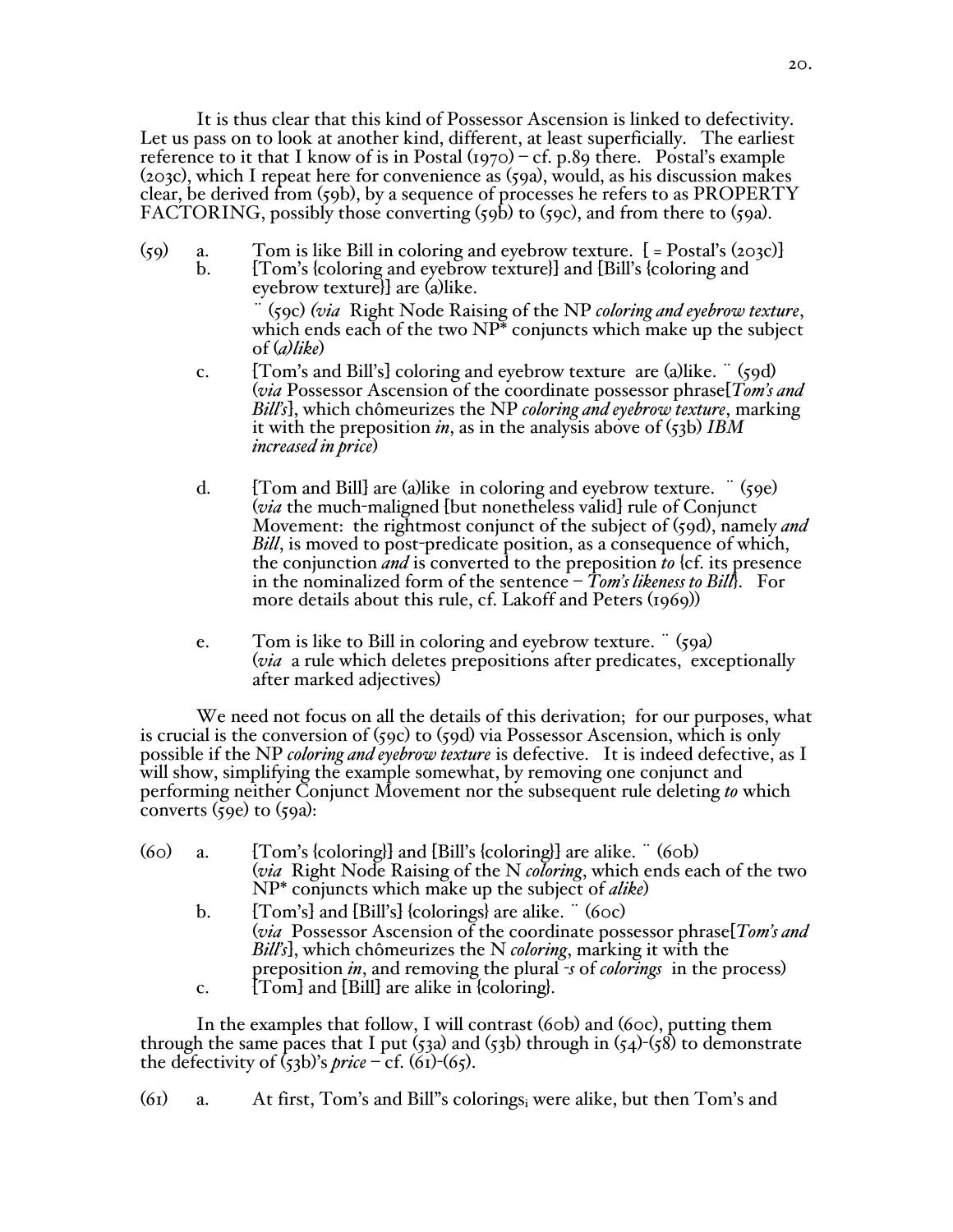Bill"s colorings<sub>i</sub> / they<sub>i</sub> began to differ.

- b. At first, Tom and Bill were alike in coloringi, but then Tom and Bill began to differ in coloring  $/$  \*in it.
- $(62)$  [Tom] and [Bill] are alike in (?their/ \*that / \*the / \*another) coloring.
- $(63)$  [Tom] and [Bill] are alike in coloring  $(*s)$ .
- (64) a. Tom's and Bill's colorings (, which tend towards olive green,) are alike.
	- b. Tom and Bill are alike in coloring (\*, which tend(s) towards olive green).
- (65) a. It is in coloring that Tom and Bill are alike.
	- b. \*It is coloring that Tom and Bill are alike in.
	- c.  $*$  At age 5, Tom and Bill were alike in eye coloring what kind of coloring do you think they will be alike in at age 6?

In passing, I must observe that the parallels between the defectivity of *price* in (53b) and *coloring* in (60b) are so great that I suspect that it will be possible one day to demonstrate that they are produced by the same process of Possessor Ascension, rather than by two functionally similar rules. I know of nothing that would argue against such an amalgamation

Let me now turn to a third ascension rule, this one apparently quite distinct from the two (or one?) that we have just seen. This rule raises an animate possessor of a body part, chômeurizing the body part after the prepositions *on* or *in*. Examples of the rule's operation, in object and in subject position, and of the necessity of restricting the raising process to animates, are found in (66) and (67), respectively:

- (66) a. Achilles kissed Helen's mouth. ¨ Achilles kissed Helen on the mouth.
	- b. Achilles kissed the skunk's mouth. ¨ Achilles kissed the skunk on the mouth.
	- c. Achilles kissed the statue's mouth. ¨ ??Achilles kissed the statue on the mouth.
- $(67)$  a. My joints are stiff.  $\ddot{\text{I}}$  am stiff in the joints.
	- b. The mannequin's joints are stiff. ¨ ?\*The mannequin is stiff in the joints.

Let us now observe the ways in which the boldfaced chômeurs are defective:

| (68) | Pronominalization |
|------|-------------------|
|      |                   |

- a. Achilles kissed Helen's mouth<sub>i</sub> and then he caressed it<sub>i</sub>.<br>b.  $\cdot$ <sup>\*</sup> Achilles kissed Helen on the mouth<sub>i</sub> and then he caress
- ?\* Achilles kissed Helen on the mouth<sub>i</sub> and then he caressed it.
- c. \* Achilles [kissed Helen's mouth $_1$  / kissed Helen on the
- mouth<sub>i</sub>, and then he caressed her on it.
- (69) Modifiability by determiner and relative clause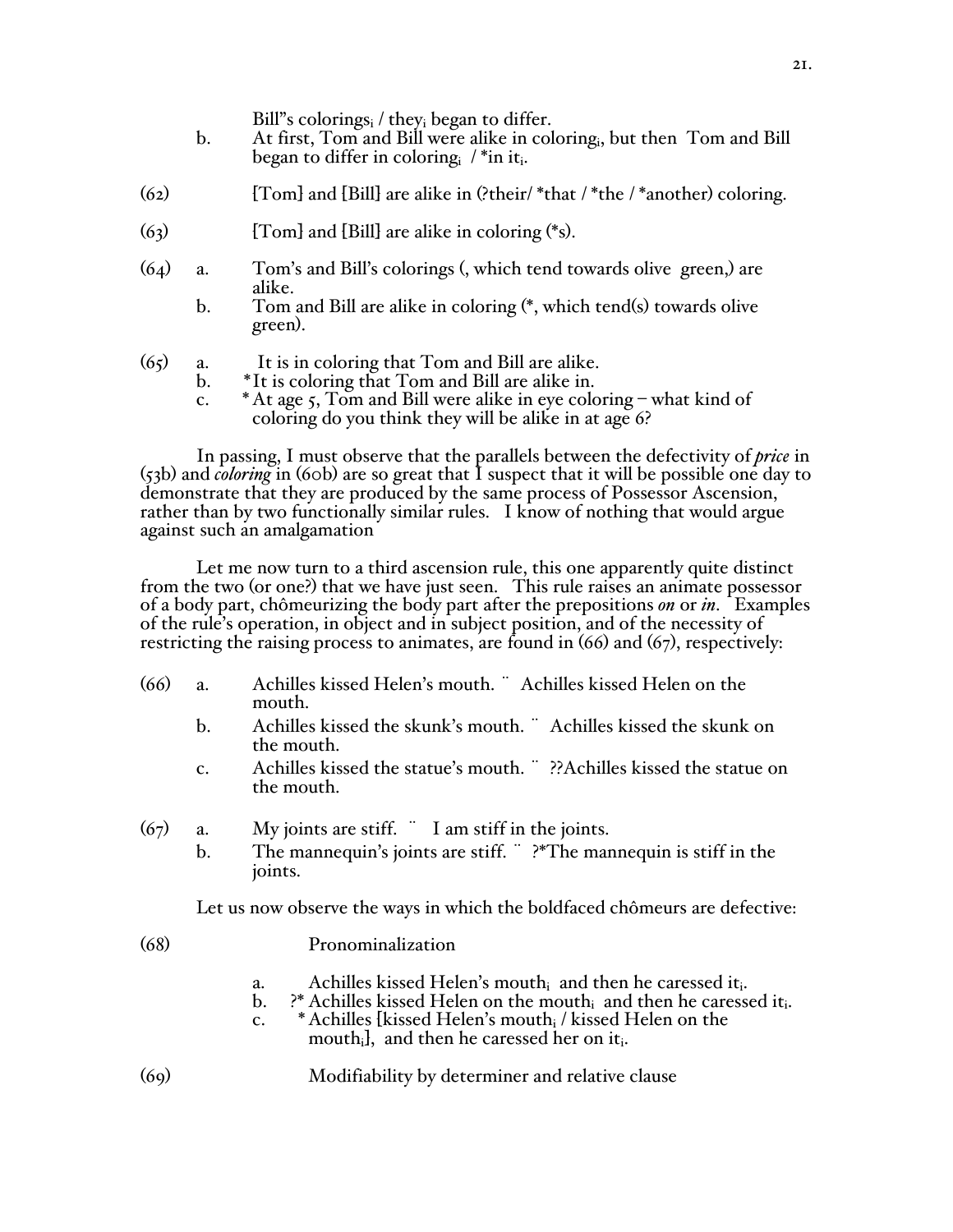|      | a.<br>b.                                           | Achilles caressed Helen on [the (other) / that (??other) / her<br>$(?other)$ / ?*an / *some] arm.<br>Helen kicked Achilles in [the (*other) / *those / *many / *three /<br>*some / *several ribs.                                                             |
|------|----------------------------------------------------|---------------------------------------------------------------------------------------------------------------------------------------------------------------------------------------------------------------------------------------------------------------|
|      | C1.<br>cii.                                        | Achilles kissed Helen's lips (, which were voluptuous).<br>Achilles kissed Helen on the lips (?*, which were voluptuous).                                                                                                                                     |
| (70) |                                                    | Pluralizability – largely unimpaired                                                                                                                                                                                                                          |
|      |                                                    | Helen hit Achilles in the ribs / on the knuckles / on the $arm(?s)$ ;<br>kicked him in the shins $\frac{1}{1}$ in the teeth $\frac{1}{1}$ on the buttocks.                                                                                                    |
| (71) |                                                    | Movement rules                                                                                                                                                                                                                                                |
|      | a.<br>$\mathbf{b}$ .<br>c.<br>$\mathbf{d}$ .<br>e. | It was in the mouth that I punched Ichabod.<br>*It was the mouth that I punched Ichabod in.<br>It was the left arm that I punched Ichabod on.<br>?? It was on the left arm that I punched Ichabod.<br>It is fun to kiss Helen's mouth. " (via Tough-Movement) |

- f. Helen's mouth is fun to kiss.
- g. It is fun to kiss Helen on the mouth. ¨ (*via Tough-* Movement)
- \*\* The mouth is fun to kiss Helen on.

Comparing the sentences in (66)-(71) with corresponding ones above for *price* (cf.  $(54)-(58)$ ) and for coloring (cf.  $(61)-(65)$ ), it appears that in general, the former type of ascension(s) is /are more restrictive. Whether this is due to the fact that the possessed nouns in the former cases are abstract, while those in the third ascension are concrete, or whether there is some other causal factor involved here, is a question for future research.

Let me change the subject and pass on to some cases in which chômeurs must pay the Supreme Penalty: these are the chômeurs that are so defective that we cannot even hear them.

# (72) Maximal defectivization – Syntactic Black Holes

These are cases in which a chômeur is so defective as to not even attain audibility. Examples are passive clauses in (I believe, though I have no data available to me at present) Serbo-Croatian and Berber and (I also believe) in many other languages, in which agent-phrases cannot be expressed. For two home-grown examples, consider the cases of Unpassive and Middle, in (73) and (74) below, whose chômeurs are only expressible with the help of generic oil [i.e., the examples are grammatical if the boldfaced chômeurs are generic indefinites, ungrammatical otherwise].

| (73) | This Ferrari is untested (*by Fangio).<br>This Ferrari is untested (?by any Formula I level driver).         |
|------|--------------------------------------------------------------------------------------------------------------|
| (74) | COBOL translates readily into Coptic (*for Jason).<br>$COMO1$ , $11$ , $11'$ , $01'$ , $01'$ , $10'$ , $10'$ |

b. COBOL translates readily into Coptic (?for any EE major).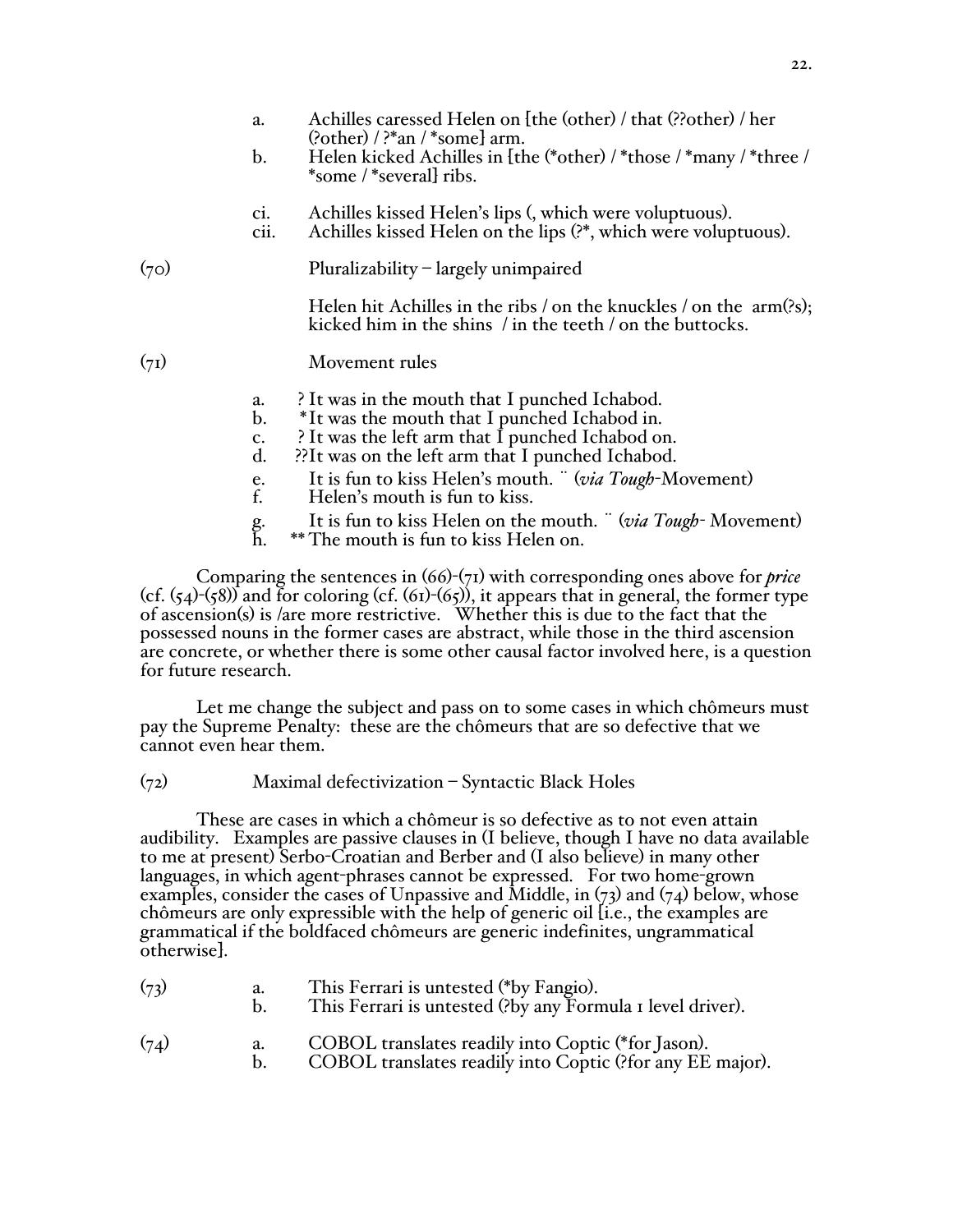To sum up, this section has documented a connection between defectivity and chômeurization, a squishy connection in which the degree of defectivity sometimes depends on the degree of productivity of the process which creates the chômeur. However, most of the variation in defectivity remains to be explained.

# 5. The case of chômeurs [Second pass] – the connection with innerness

If a term-changing rule applies to a clause, an overall drop in the viability of the clause may result. Viability is a measure of a clause's ability to tolerate syntactic strain. While two clauses may appear to be equally grammatical in isolation, it can often be shown that one will survive various syntactic processes, while the other will not. For instance, while both of the sentences in  $(75)$  have an expletive there as their subjects, and are grammatical as they stand,

(75) a. There is reason to doubt my sanity. b. There emerged a consensus.

it is easy to show that the second is a far weaker, more fragile member of the set of English sentences – cf. some of the contrasts in  $(76)$  –  $(78)$ :

- (76) a. Is there reason to doubt my sanity?
	- b. ? Did there emerge a consensus?

(77) a. Reason to doubt my sanity there is.<br>b.  $?^*$  A consensus there emerged.

- ?\* A consensus there emerged.
- $(78)$  a. They say that there is reason to doubt my sanity, and there is. b. \*They say that there emerged a consensus, and there did.

In such cases, I would say that  $(75b)$  is less viable than  $(75a)$ ; I discuss the notion of viability in some detail in Ross (1986b), and some of the differences in sentences with *there*-subjects in Ross (1974). One of the ways in which diminished viability may surface is in the defectivization of chômeurs, as exemplified in §4 above, or in the "innering" of ripping processes which involve the chômeur [For the notion of inner (islands), cf. Ross (1984), and for further discussion, in several different frameworks, see Kuno and Takami (1992, 1995), and Rizzi (!990, 1992). An innered ripping process involving a chômeur is one which will not apply "in the presence of" negative elements, in an I hope obvious understanding of this term.], or possibly in a reduction of the allowable complexity of the auxiliaries in the clause.

5.1 The innering of chômeurs produced by advancements

We have seen above that the Goal of such verbs as *spray* can advance to become a direct object (cf. (49)). This Goal can be clefted whether or not such an advancement has taken place, irrespective of the clause's negativity – cf.  $(79a)$ . However, if the Goal has been advanced, and the underlying 2, *latex paint*, has been chômeurized, then this chômeur can only be clefted in affirmative clauses, as we see from the contrast in (79b). It is important to note that it is only movement rules that affect the chômeur that are affected by negation, as we see from the good sentences in (79c) and (79d).

(79) a. It is the West wall that Harris sprayed / didn't spray the latex paint on.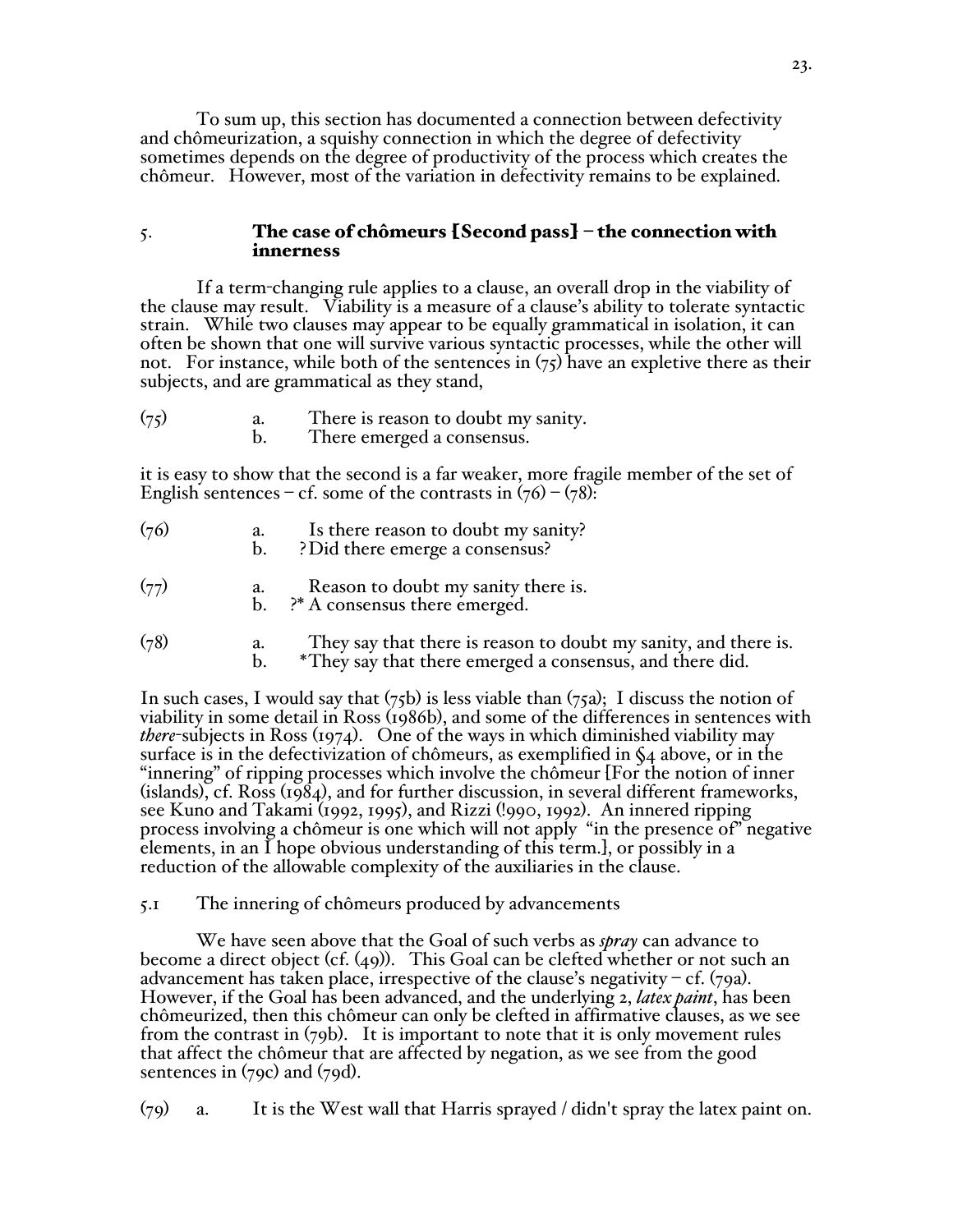- b. It is latex paint that Harris sprayed / ??didn't spray the West wall with.
- c. It was the West wall that Harris sprayed / didn't spray with latex paint.
- It was Harris that sprayed / didn't spray the West wall with latex paint.

Note too that not all movement rules are blocked, as we see in (80), in which the chômeur has been topicalized.

(80) Latex paint Harris didn't spray the West wall with.

I will have to be a bit more specific about my assessment of the grammaticality of (80), for there are two possible intonation contours that can be associated with this string of words, and to my ear, only one of them is grammatical. The first of these has a falling final contour (which I will indicate with the falling arrow symbol ' $\vee$ '), a contour with which (80) is ungrammatical, as we see in  $*(8a)$ below. By contrast, the second contour has a rising final (which I will indicate with the rising arrow symbol  $\langle \cdot, \cdot \rangle$ , a final that is coupled with contrastive intonation on some part of the topicalized constituent. In  $(81b)$ , I suggest this contrastive intonation by capitalizing the word on which it is found.

| (8 <sub>I</sub> ) | * Latex paint Harris didn't spray the West wall with. $\searrow$ |
|-------------------|------------------------------------------------------------------|
|                   | LATEX paint Harris didn't spray the West wall with.              |

Hearing (81b), one has the strong inclination to go, to supply an "elided" clause, which was what caused the intonation in the first place  $-\hat{a}$  selection of possible continuations is to be found in (82):

| (8 <sub>2</sub> ) | a. | – ACRYLIC paint he did spray it with. $\searrow$   |
|-------------------|----|----------------------------------------------------|
|                   |    | , he used ACRYLIC paint (to spray it with). $\sim$ |
|                   | C. | , ACRYLIC paint was what he used. $\sim$           |

Let us refer to the kind of topicalization that we see in (81a) as "noncontrastive topicalization," reserving the term "contrastive topicalization" for that of (81b). At present, I can only call attention to the difference in  $(81)$  in passing, but I have the impression that the ability of contrastive clauses to escape otherwise general restrictions is quite widespread, and worthy of a lot of further study.

# &&&&&&&&&&&&&&&&&&&&&&&&&&&&&&&&&&&&&&&&&&

But let us return to the matter at hand, the interaction of chômeurs and inner islands. As we saw in  $\zeta_4$ , the rule that advances Sources to subjects defectivizes the deep Theme in a number of ways (cf.  $(45)$ ); (76) shows that chômeurs of such advancements cannot be fronted in negative clauses. Again, (76c) shows us that this ban on ripping pertains only to the chômeur:

- $(76)$  a. It was tap 5 that oil was / wasn't leaking from.
	- b. It was oil that tap  $\frac{1}{2}$  was  $\frac{1}{2}$  the vertex leaking.
		- c. It was tap  $\zeta$  that was / wasn't leaking oil.

As was the case with  $(74)$ , we find that such chômeurs as those we see in  $(76b)$  can only be contrastively topicalized – cf.  $(77)$ :

$$
(77)
$$
 a. \* Oil tap 5 is not leaking.  $\rightarrow$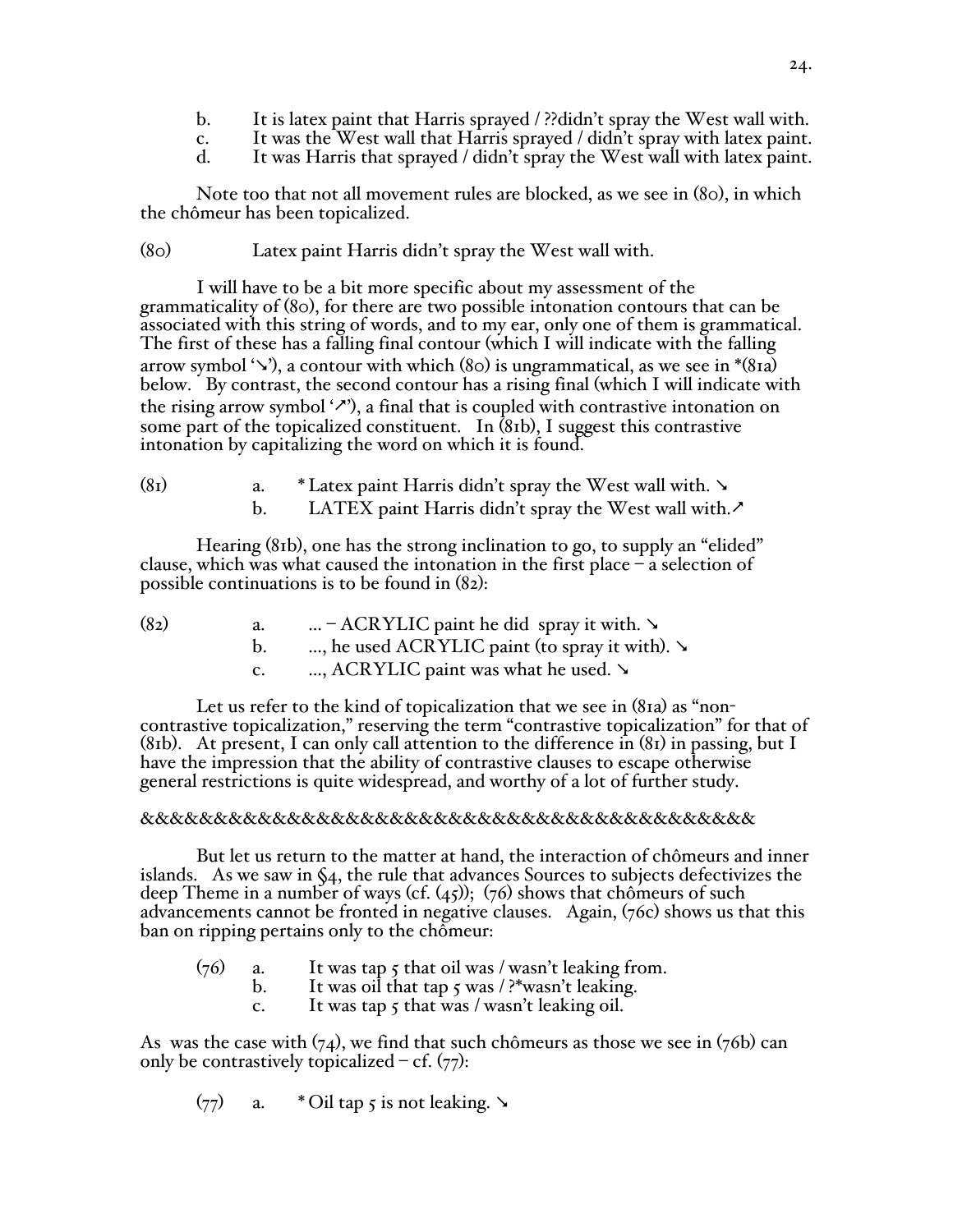# b. CRUDE oil tap  $\zeta$  is not leaking.

# 5.2. The innering of chômeurs produced by ascensions

Other things being equal, we would expect that chômeurs produced by ascension rules should also be innered. I find some evidence of such innering, though not as much as I would like to. Some relevant examples follow. The rule of Possessor Ascension is what converts (78a) to (78b) [cf. the discussion above of example (46)]; sentences (47) – (51) showed the boldfaced chômeurs to be defective, to varying degrees. It would be nice if I could report a sharp contrast in acceptability in (78d), depending on whether the boldfaced chômeur had been ripped out of a negative clause or not, but I find little contrast there at all.

- (78) a. IBM's discount price has (not) increased.
	- IBM has (not) increased in discount price.
	- c. It is IBM's discount price that has (not) increased.
	- It is in discount price that IBM has (not) increased.

In (52) and subsequent examples, I have demonstrated the operation of Postal's rule of Property Factoring, an ascension that is perhaps to be distinguished from that which converts (79a) to (79b). In (79a), which repeats (53a) for convenience, we see the source for  $(79b)$ , which repeats  $(53c)$ :

- $(79)$  a. [Tom's {coloring}] and [Bill's {coloring}] are alike.
	- b. [Tom] and [Bill] are alike in {coloring}.

Thus since in coloring is a chômeur, we might expect it to be innered:

- (80) a. It is Tom and Bill who are (not) alike in coloring.
	- It is in coloring that Tom and Bill are ((?)not) alike.

But I am not sure that there is any distinction whatsoever between the affirmative and negative versions of (80b).

It is only when we examine the last type of ascension rule that I discussed above, the one involved in the process in  $(81)$ , which repeats  $(59a)$ ,

(81) Achilles kissed Helen's mouth. fi Achilles kissed Helen on the mouth.

that I find there to be an appreciable amount of innering in the predicted direction – cf.  $?*(82b)$ :

- $(82)$  a. It was on the mouth that Achilles kissed Helen.<br>b.  $?*$  It was on the mouth that Achilles did not kiss H
	- ?\* It was on the mouth that Achilles did not kiss Helen.

I thus leave the field here in disarray. On the one hand, it does seem to be the case that advancement chômeurs are reliably innered (as attested by the weakness of the negative versions of (72b) and (76b)), but ascension chômeurs seem in general not to be, a fact that is especially embarrassing to anyone like me who is attempting to link defectivity to innering.

# 6.0 Innerness and DNP's not produced by chômeurization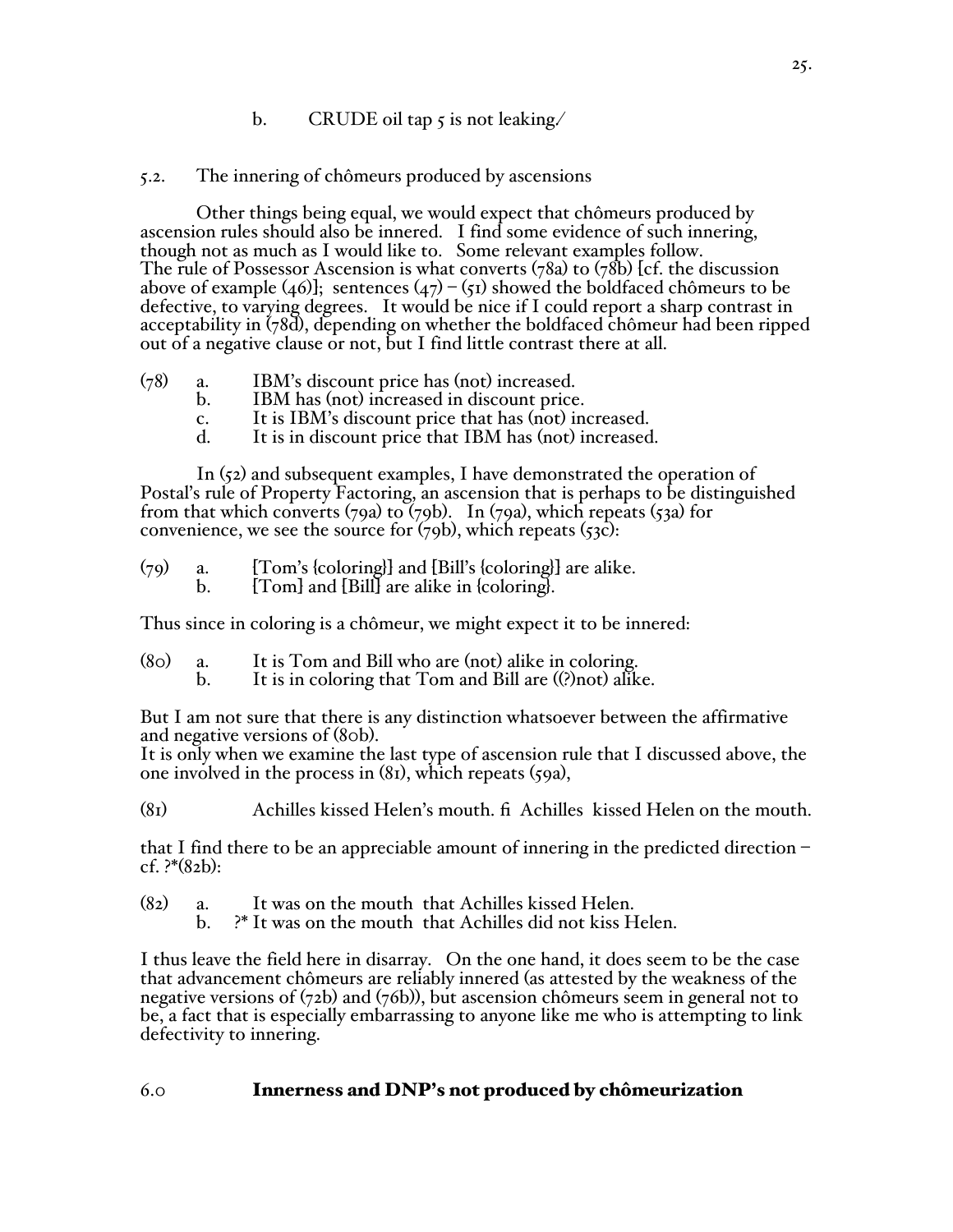Since we have seen (in  $\Im(4)$  that chômeurs are (variably) defective, and (in  $\Im(5)$  that advancement chômeurs are innered, it is natural to enquire as to whether DNP's that are not chômeurs are also innered. With one class of exceptions, and sporadic exceptions in the class of idioms, all of the types of DNP's which we examined in §2 are innered, as is evident from inspection of sentences  $(8<sub>3</sub>) - (86)$ , and  $(88)$ , below:

| А.                |                      | Measure phrases (MP's)                                                                                                       |
|-------------------|----------------------|------------------------------------------------------------------------------------------------------------------------------|
| (8 <sub>3</sub> ) | a.<br>$\mathbf{b}$ . | What did (*n't) the penguin cost?<br>It was \$205.46 that the penguin (*didn't) cost.                                        |
| Β.                |                      | Predicate nominals                                                                                                           |
| (8 <sub>4</sub> ) | a.<br>b.             | What is (*n't) Maxine?<br>It is a real friend in need that Clyde has (*n't) been.                                            |
| C.                |                      | Inner objects                                                                                                                |
| (85)              | a.<br>$\mathbf{b}$ . | How many dreams did(*n't) Sandy dream?<br>It was a horrible dream that Selma [dreamt /*didn't dream].                        |
| D.                |                      | Idiom chunks                                                                                                                 |
|                   | I.                   | Postverbal                                                                                                                   |
| (86)              | a.                   | It is remarkably significant headway that Barbara has (*n't) made on<br>her dissertation.                                    |
|                   | $\mathbf{b}$ .       | It is very careful track that I am asking you (*not) to keep on these<br>pigeons.                                            |
|                   |                      | I note that there are some idiom chunks that are not innered – the noun tack<br>in take a tack on X seems to be such a case: |

 $(87)$  It is this tack that you should (never) take on that explosive issue.

 In Ross (1973), where I discuss a number of postverbal idiom chunks in some detail, attempting to array them in the form of a squish, I note that tack is the least restricted of all of those that I consider. I would bet my bottom monetary unit that this "not really very much of an idiom at all" status of tack is also what is behind the unexpected grammaticality of (87), though I have no proof of this idea as of yet.

- 2. Articlelessness in the objects of prepositions
- (88) It is Sunday school that she goes to every weekend / ?\*doesn't go to every weekend.

In (5) above, I noted that articleless nouns generally do not prepose; thus there are few examples like (88) that can be checked. I believe that all are innered.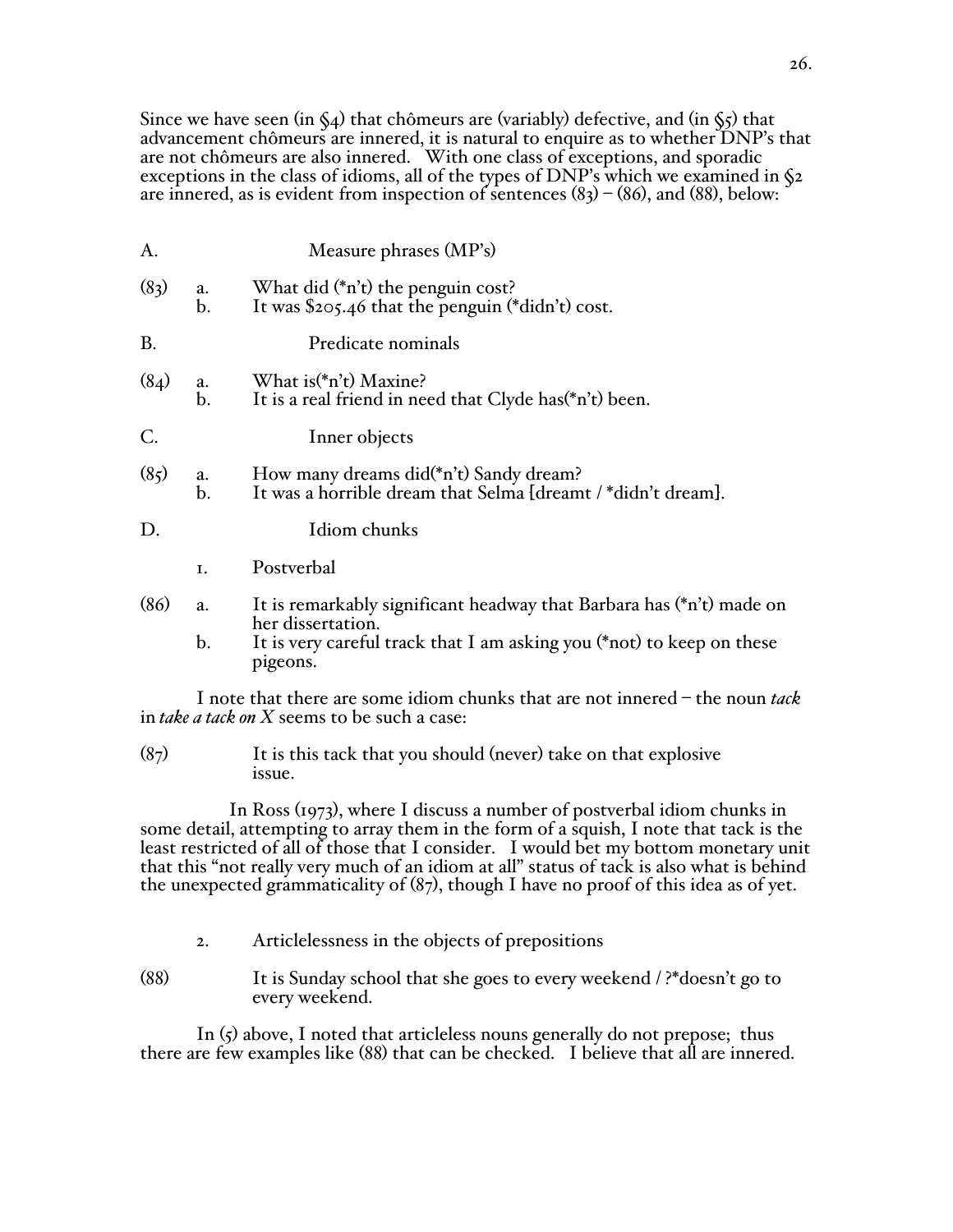E. Locatives – I believe that locatives are not constrained by innerness, for reasons that presently elude me, and will doubtless continue to.

To sum up sections 5 and 6, it would seem that there are significant connections between defectivity and innering, but it also seems that almost nothing can presently be said with much certainty about these connections. They will thus be expediently fobbed off on a later generation of thinkers in this murky area.

# 7. The "Two" Dislocations

DNP's can only be dislocated by Deictic Dislocation, not by the more familiar Left Dislocation. The former rule produces such famous surface structures as that in (89b), while the latter produces more routine surface structures such as that in (90b)

| (89) | [To be or not to be], is the question.                    |
|------|-----------------------------------------------------------|
|      | [To be or not to be] <sub>i</sub> – that, is the question |

 $(90)$  a. I detest treacle<sub>i</sub>. b. Treacle<sub>i</sub>, I detest it<sub>i</sub>.

Typically, purebred NP's will allow the operation of either type of dislocative process, as we see in (91):

(91)  $\$\mathbf{24_i}, \mathbf{I} \text{ will pay that } \mathbf{i} \times \mathbf{I} \text{ to Owen tomorrow.}$ 

However, we by this time will not be surprised to find that NP's that we have seen reason to believe to be defective in other respects manifest a distinction here too: while defective noun phrases can be dislocated deictically, they cannot undergo garden-variety Left Dislocation, as we see in  $(q_2) - (q_4)$ , which exemplify this restriction for measure phrases, predicate nominals, and idiom chunks, respectively.

- $(92)$  \$24i, the banana shouldn't cost thati /\*iti.
- (93) A griper<sub>i</sub>, Susan has never been that  $/$  \*it.
- (94) Significant headway<sub>i</sub> we never made that  $/$  \*it<sub>i</sub> on phonology.

I refer to the new rule I am proposing as Deictic Dislocation, because it leaves in the place of the copied element either a distal deictic that or a proximal this. In (95), I show the operation of Deictic Dislocation, both to the left and to the right, starting from (95a), a non-topicalized structure, and in (96), I show its operation starting from (96a), a topicalized version of (95a), which some deictic dislocations with this seem to prefer, for opaque reasons.

| a. | I'd like to have [Tony's Eclipse].                                                                                                                                                                                                                                                                                                                                                               |
|----|--------------------------------------------------------------------------------------------------------------------------------------------------------------------------------------------------------------------------------------------------------------------------------------------------------------------------------------------------------------------------------------------------|
| b. | [Tony's Eclipse] <sub>i</sub> – I'd like to have that $\le$                                                                                                                                                                                                                                                                                                                                      |
| c. | ? I'd like to have that $-[Tom's Eclipse]$ .                                                                                                                                                                                                                                                                                                                                                     |
| d. | $\{Tom\$ 's Eclipse] <sub>i</sub> – I'd like to have this.                                                                                                                                                                                                                                                                                                                                       |
| e. | ? I'd like to have this. - [Tony's Eclipse].                                                                                                                                                                                                                                                                                                                                                     |
| a. | [Tony's Eclipse], I'd like to have.<br>$\mathbf{F} \mathbf{T} \mathbf{F}$ , $\mathbf{F} \mathbf{F}$ , $\mathbf{F} \mathbf{F}$ , $\mathbf{F} \mathbf{F}$ , $\mathbf{F} \mathbf{F}$ , $\mathbf{F} \mathbf{F}$ , $\mathbf{F} \mathbf{F}$ , $\mathbf{F} \mathbf{F}$ , $\mathbf{F} \mathbf{F}$ , $\mathbf{F} \mathbf{F}$ , $\mathbf{F} \mathbf{F}$ , $\mathbf{F} \mathbf{F}$ , $\mathbf{F} \mathbf{F$ |
|    |                                                                                                                                                                                                                                                                                                                                                                                                  |

b. [Tony's Eclipse] $_i$  – that I'd like to have.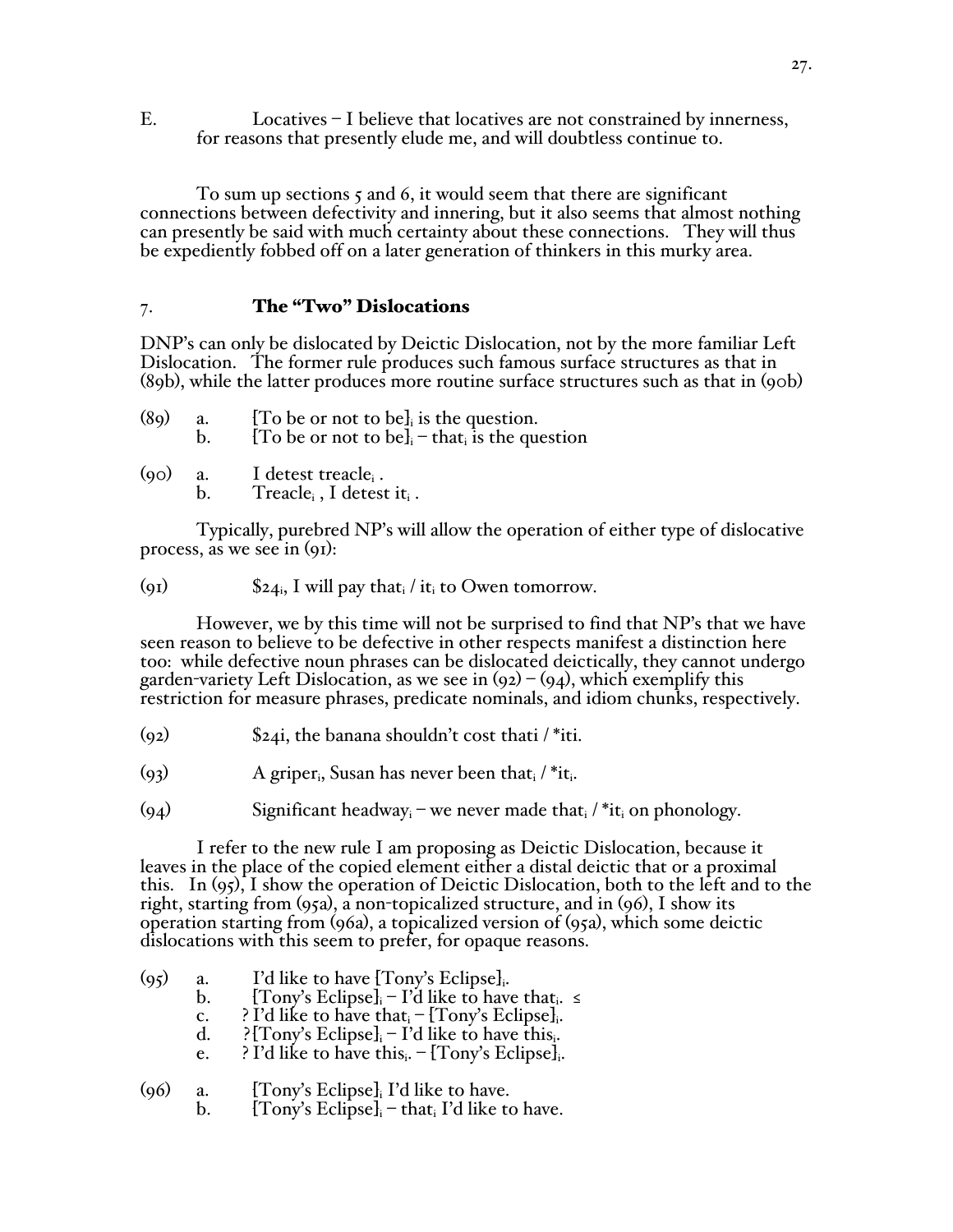- c. Thati I'd like to have  $[Tom\text{'s}$  Eclipse]<sub>i</sub>.<br>d.  $[Tom\text{'s}$  Eclipse]<sub>i</sub> this, I'd like to have.
- [Tony's Eclipse] $_i$  this $_i$  I'd like to have. (compare with ?(97d))
- e. ? This I'd like to have  $-$  [Tony's Eclipse].

I will end this brief discussion of all of these dislocations by noting the absurdity of believing for a minute that there could be more than one process involved. How could there be? "Both" rules work in both directions, "both" dislike non-specific indefinites (cf. (97)),

 $(97)$  a. \* [Nothing / everything / something from Arkansas], he brought [it. that $_i$  / this $_i$  to class yesterday.

and so on. Nonetheless, many differences are also to be found:

(98) [War and Peace]<sub>i</sub>,  $\left[\text{this}_i / \text{that}_i / \text{*} \text{it}_i\right]$  I want to read.

What we currently lack, it seems to me, is any theoretical perspective which would allow us to both have and eat this cake.

Nonetheless, improvements on any of the above rough characterizations of the "two" rules will have to wait. For now, let me close this section by noting the expected correlation of the defectivity of the object of *consist of* (cf. (99a)), the fact that it can only undergo Deictic Dislocation (cf. \*(99b)), and the fact of its being innered (cf.  $*(qqc)$ ):

- (99) a. Motor parts should not consist of  $[{(*the) / (*your)}]$  styrofoam.
	- b. Styrofoam<sub>i</sub>, motor parts should not consist of  $\text{that}_i / \text{at}_i$ .
	- c. It is styrofoam<sub>i</sub> that motor parts should  $(*not)$  consist of.

### 8. The Law of Relatives

At this juncture, I would like to call attention to a very strange phenomenon, which links the restrictive / non-restrictive clause distinction with two types of DNP's.<sup>11</sup> The two halves of the generalization in question appear in (100) and (101):

(100) If the target NP in a relative clause construction is defective, in that only indefinites are allowed in the position from which it is ripped, that clause can only be used as a restrictive relative.

Environment allowing only indefinite NP's: / *consist of* \_\_\_

a. This icing consists largely of (\*the) bat guano.

b. The bat guano which this icing consists largely of was packed only last week.

c. \* The bat guano, which this icing consists largely of, was packed only last week.

(101) If the target NP in a relative clause construction is defective, in that only specific NP's are allowed in the position from which it is ripped, that clause can only be used as a non-restrictive relative.

Environment allowing only specific NP's: / *five of* \_\_\_

a. We bought five of some books \*(that we had seen at the gallery).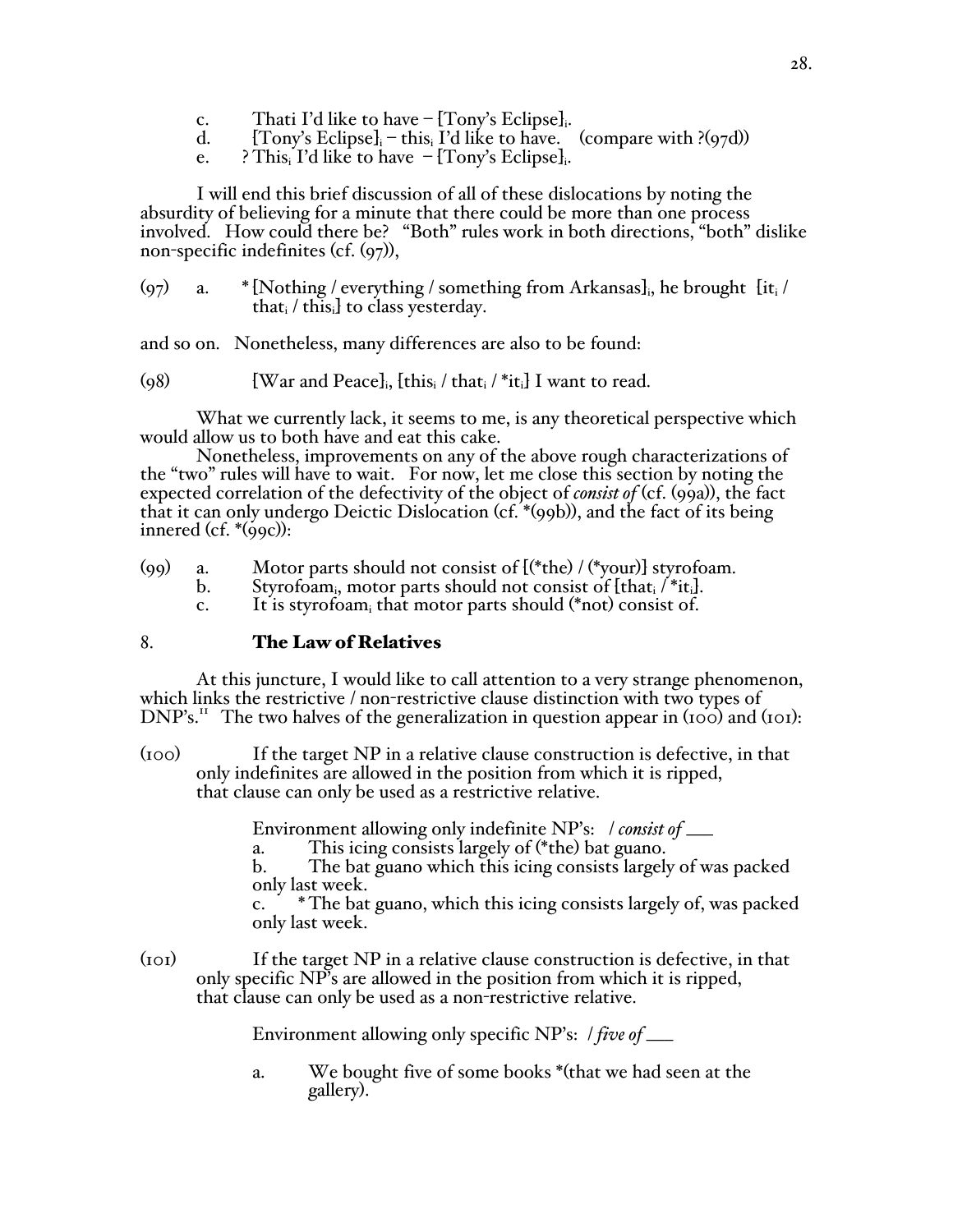- b. Maxwell will read some books, which we bought five of, to the gila monsters.
- c. \*Maxwell will read some books which we bought five of to the gila monsters.

I hold no brief on this correlation, which I find extremely bizarre. I mention it here in this context simply because it may be that future researchers on defective noun phrases may find it a useful tool.

# 9. The Syntactic Outback

Lehmann (1973) notes some parallels between clauses and syllables. Let me add to his observations the fact that it in syllables, the consonants in the coda are always at greater phonetic risk than are those in the onset. The syntactic parallel of this fact is that in clauses, it is post-verbal NP's that are defective. It is in the caboose of the clause that we find such syntactic sports as: direct quotes, Siamese words (like *clickety-clack*, *higgledy-piggledy*, etc., etc.), onomatopoeia (e. g., *bow-wow*, *putt-putt-putt*, etc., even gestures – the primal ooze out of which real words may arise if they behave.

Below, in (102), I show a partial array of data which indicate a non-parallel between indirect quotes, which behave more or less as purebred NP's do – they topicalize (102b), passivize (102c), and undergo (long) Tough Movement (102d). And none of these expected behaviors is manifested by direct quotes.<sup>12</sup>

- (102) a. Jed never said [that he was hungry / "I'm hungry."]<br>b. [That he was hungry / \* "I'm hungry"] Ied never said
	- b. [That he was hungry / \*"I'm hungry"] Jed never said.
		- c. [That he was hungry / \*"I'm hungry"] was never said.
		- d. [That he was hungry / \*"I'm hungry"] is tough for me to imagine Jed never saying.

Note that in the same contexts we do not find onomatopoetic expressions:

- (103) a. The toaster doesn't go "skrrrronnnnngg" anymore.
	- b. \*"Skrrrronnnnngg" the toaster doesn't go anymore.
	- c. [We are not surprised to find no passives here *go* is generally a poor candidate for passivization.]
	- d. \*"Skrrrronnnnngg" is tough for me to imagine the toaster (not) going.

I have not had the time to investigate whether it is the case that in non-SVO languages, there are shared behaviors and distributions of DNP's and such things as direct quotes, onomatopoetic words, and gestures. I must confess to not being sanguine at this point. I will be both pleasantly and also fantastically surprised should it turn out that all, or even lots of languages make the same move as English does, in putting all of these syntactic oddfellows in (roughly) the same places in their clauses. But I do think that it may be a locally choosable option  $-$  that is, it may be that such parallels to DNP's as we have seen in ( $102$ ) and ( $103$ ) are significant in a language when they show up. As I said at the outset, this whole area seems pretty trackless to me now. I think that we will have to do a lot more crashing around in the bush before we will get much of an idea as to where we are in this forest.

# 10. (The) Good Stuff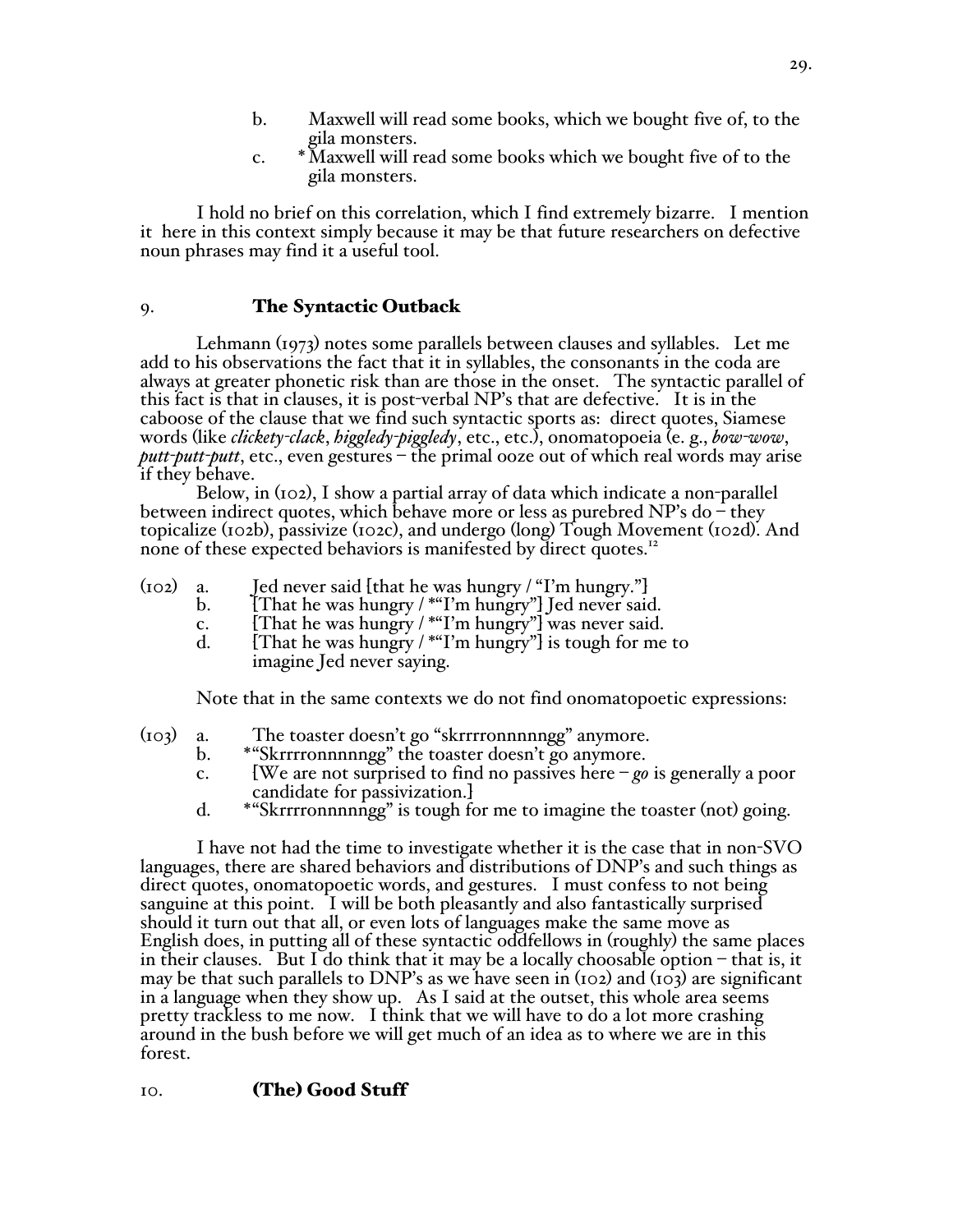I am coming to the end of my perorations. Before the great Schlußakkord, however, let me mention a couple of mysteries, some of which I have been wondering about, off and on, for many years. Let us start with the contrast in (104) and blend in the fact of the parallel contrast in Deictic Dislocation in (105).

- (104) a. What she married was a cosmonaut.
	- b. \*What married her was a cosmonaut.
- (105) a. A cosmonaut<sub>i</sub> that<sub>i</sub> she would never marry. ≥
	- b.  $\lambda$  cosmonaut<sub>i</sub> she would never marry that.
	- c.  $* A constant_i = that_i$  would never marry her.

I hope that the discussion above has suggested the general line I would try to take to account for the contrast between (105a) [and ?(105b)] on the one hand, and \*(105c) on the other. I would like to be able to say that in *X married Y*, Y is more defective than X, and that therefore, even though *marry* selects human NP's for both<br>subjects and objects, the (trace) defectivity of its object allows this object to be pronominalized by *what* and *that*. Note however, that merely being an object (of *marry*, e.g.) is not enough: the object, if it is to be *what*ted or *that*ted, should also be something like non-specific (usually – there are, however, contrasts like those in (106) which make me nervous . . . I would be less jittery if I were sure that ?(106b) and ?\*(106c) were totally out.).

- $(106)$  a. What she wants to marry is a cosmonaut. ≥
	- b. ?What she succeeded in marrying is a cosmonaut.
	- c. <sup>2\*</sup>What she wants to marry is the cosmonaut.<br>d. \*What she married was Jethro.
	- \*What she married was Jethro.

I will leave these mysteries to turn to different ones, this time involving the verbs *be* and *have*. We have already seen above that the objects of *be* can be defective (cf. (2)); that the inalienable objects of *have* are also defective is shown in  $(107)$ .

 $(107)$  I have [\*the / \*those / \*some] [two brothers / \*both brothers].

Two other indications of defectivity: first, the inalienable object of have cannot be questioned with *who*, as we might expect for a human noun like *sister* – rather, we must use *what*:

 $(108)$  [What /\*Who] would you like to have – a brother or a sister?

And secondly, the inalienable objects of *have* cannot freely undergo the fronting associated with *Tough*-Movement:

(109) a. It would be tough for me to imagine you having two brothers.<br>b. ? Two brothers would be tough for me to imagine you having.

b. ?Two brothers would be tough for me to imagine you having.

Moreover, however good such sentences as (109b) may sound, observe what happens to them if their main verbs are changed to finite ones:

(110) Two brothers [?is / \*are] tough for me to imagine you having.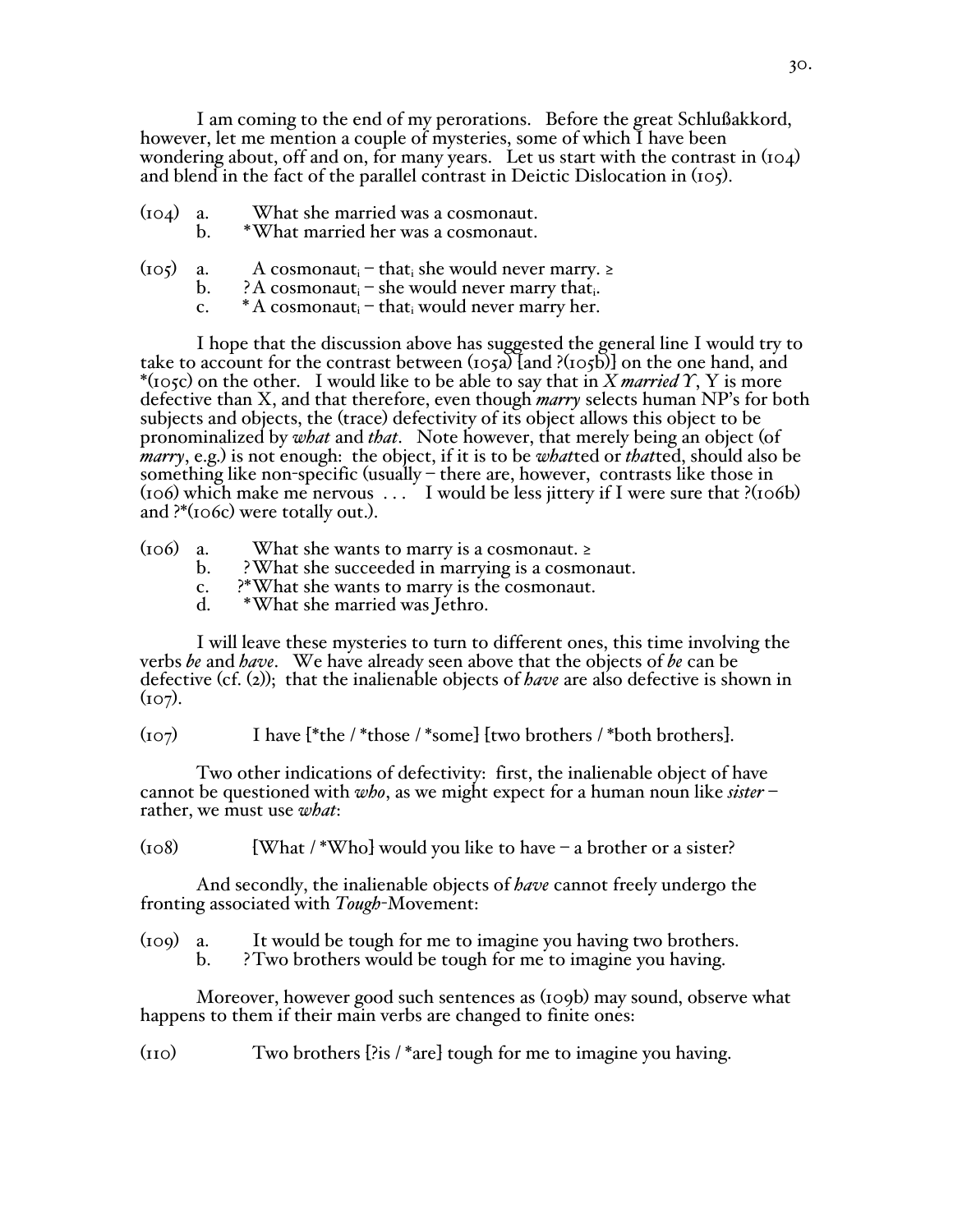Such clauses, in which verbal disagreement seems to be the best option, remind us of the fact that another type of DNP, namely, measure phrases, also takes singular agreement, as I pointed out in connection with ( $\text{rc}$ ) and  $\text{tr}(-\text{tr})$  above:

 $(TII)$  Two dollars  $[is \rightarrow > ?]$  what it cost.

And there are two other types of construction involving defectives in which we find a superficial plural favoring a singular element that is coreferential with it: consider first the deictic dislocations of such sentences as (112a), or of the more complex copula-switched pseudo-cleft version of the same sentence in (112c):

- (112) a. They want to be spies.
	- b. Spies<sub>i</sub> [that<sub>i</sub> / \*\*those<sub>i</sub>] they want to be.
	- c. Spies is what they want to be.<br>d. Spies [that. is /\*\*those.] are v
	- $\text{Spies}_{i}$  [that<sub>i</sub> is /\*\*those<sub>i</sub>] are what they want to be.

The second construction involves the phenomenon of "plural places" which was discussed above in connection with  $(6c)$  – the locational nouns which are grammatically plural (like *the Barbados*, *the Straits of Magellan*, *the grounds of the Lollypop Foundation*, *the Pleiades*, etc.) – and which resist pronominalization when in adverbial contexts, as we saw from  $(6c)$  and can see in addition from  $(113)$ :

 $(n_1)$  The Barbados<sub>i</sub> are lovely – they<sub>i</sub> have an Old World charm that makes me want to visit (?them<sub>i</sub>) and build a shopping mall (\*on them<sub>i</sub>).

Such plural place NP's can trigger plural deictic dislocations  $= cf. (114)$ :

 $(i_{I4})$  The Straits of Magellan<sub>i</sub> – those<sub>i</sub> have to be navigated by day.

but when they appear in copula-switched pseudo-clefts, we again find only singular deictic proforms to be able to refer to them:

- (115) a. The Straits of Magellan might also be where we could establish a chain of floating Taco Buenos.
	- b. The Straits of Magellan<sub>i</sub> [that<sub>i</sub> / \*those<sub>i</sub>] might also be where we could establish a chain of floating Taco Buenos.

We thus see another property of DNP's here: not only do they resist being pluralized, even when they do surface as plurals, they do so half-heartedly, and can sometimes be shown to be singular neuter nouns hiding in plural sheep's clothing.

Let us now return to our discussion of inalienable have. Since this verb has a defective object, we might expect that it would be innered, but it does not appear to be:

(116) I hope you have the brothers that I (never) had.

Nonetheless, there is something rather remarkable about the relative clausoids that can modify the objects of *have*: the target NP in such clausoids must also be the object of inalienable have, as we see from the contrast in  $(117)$ :

 $(n_7)$  a. I have the legs that I need to [have / \* exercise] to play pro ball. b. Belinda [had / \*flexed] the legs that her daughter has.

We can stop here, to draw a general conclusion.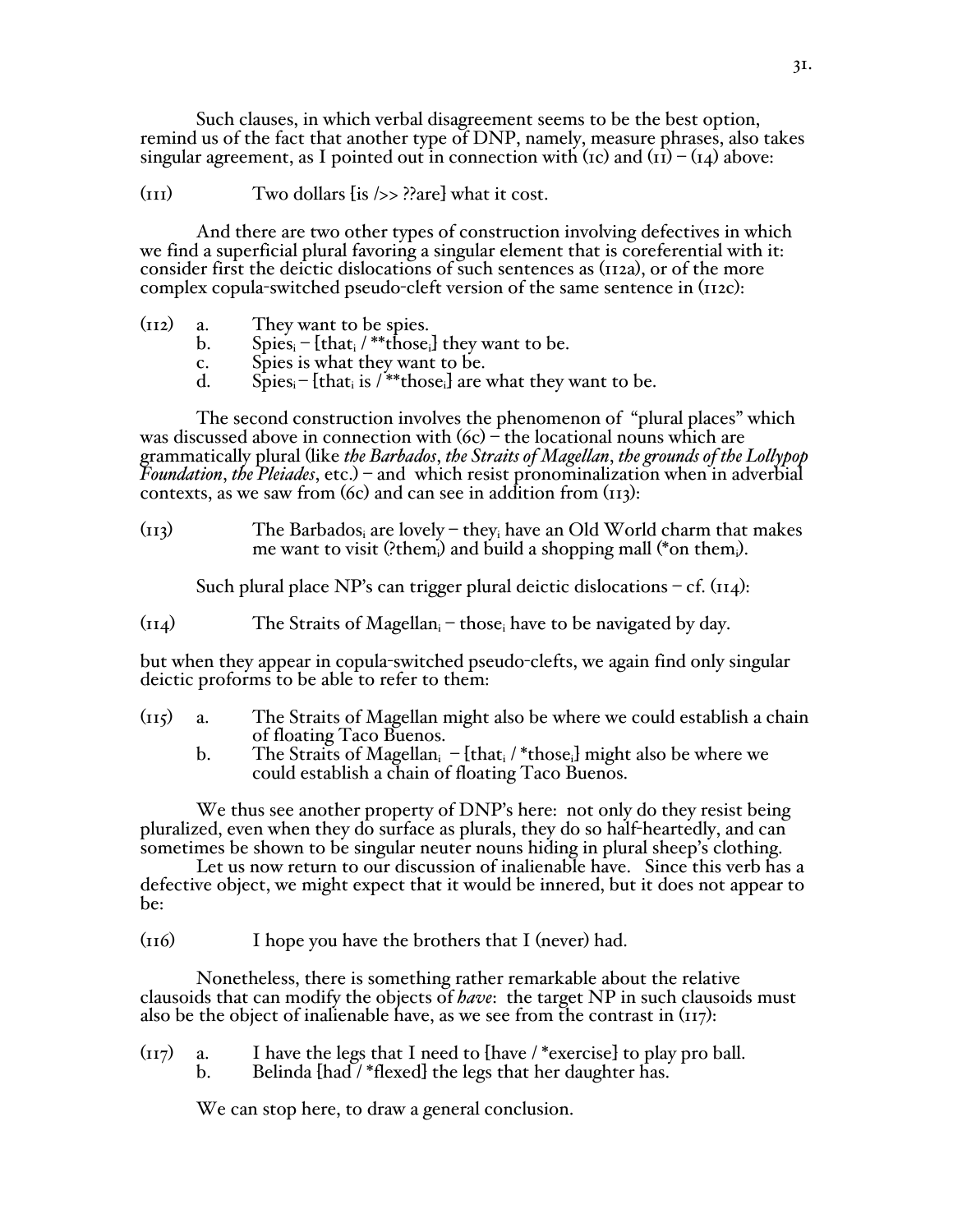(118) The "If it's one thing, it's probably also another" Tendency

It is rare for NP's to be defective in only one respect.

This is of course an extremely unhappy conclusion; what we want is to know what the causal connections are between defectivities in one area and those in another. But  $(\pi 8)$  is the best that I have been able to come up with in the present vastnesses of my ignorance.

Let me go on to present another case of defectivity which I believe to be related to the one we have just seen involving inalienable *have*. It involves *be*, which we have seen above to be defective (cf. §2A). As has been recognized since Emmon Bach's pioneering work (cf. Bach (1967)), be is closely related to *have*. What is interesting is that the particular kind of defectivity which we found with inalienable *have* – namely, that the target NP of any relative clause modifying the object of *have* must also be an object of *have* (cf. (117) above) is also manifested in relative clauses modifying the predicate nominal objects of *be*. As we see in (119), a cognate restriction obtains for *be*:

- (119) a. Janice is \*(twice) the doctor [that her father [was / \*photographed] / \*that kissed me].
	- b. Janice was \*(twice) the doctor [that her father had been / \*that had kissed me].

Just to dot these i's, we see in (120) that these relative clauses obey inner island constraints:

 $(120)$  Janice is half the doctor that her father was(\*n't).

While it is reassuring to find that *be* shares the weirdness that *have* manifests in (117), one would like to know a bit more as to what in tunket is going on with them . . .

There is one last assorted observation about defectivity which I shall not resist the temptation to read into the record. Above, we have seen that fronted constituents tend not to be defective; below, I will show one case in which an NP contained in a fronted constituent is more purebred than it would have been in its unfronted position. Consider (121):

- $(121)$  a. The Flame School, is the best in Denton children can follow their own inclinations [there<sub>i</sub> / ?\*at it<sub>i</sub>].
	- b.. The Flame School, is the best in Denton [there,  $/$  ?at it, ], children can follow their own inclinations.

What we see in (121a) is that *the Flame School*, the object of the spatial preposition *at*, is defective with respect to pronominalizability, as long as the entire *at*-phrase remains in a postverbal position. I cited similar cases above, in (6b), so (121a) should come as no surprise: locative and temporal noun phrases are typically defective with respect to pronominalization. What is unusual about  $(i21)$  is that the choice to front the *at*-phrase should make any difference. Normally, I believe, pronouns are as bad in fronted adverbial PP's as in PP's which have stayed in the post-verbal nest. Thus (122), which manifests no difference in grammaticality between post-verbal and fronted cases, is the default case.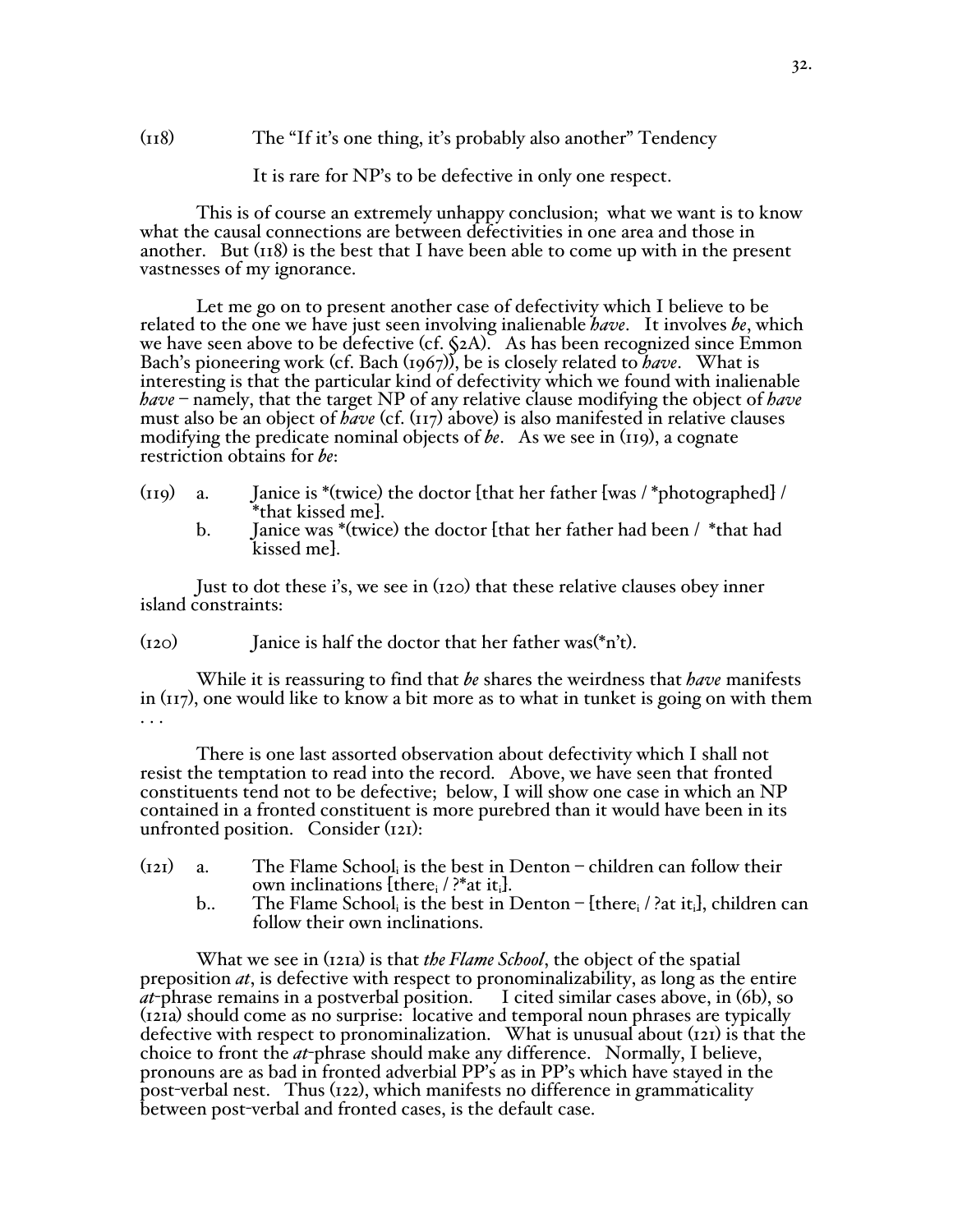| $(i22)$ a. | The beach, is wonderful – I love to relax [there, $\ell$ ?on it,] every day. |
|------------|------------------------------------------------------------------------------|
|            | The beach, is wonderful – [there, $/$ ?on it,] I love to relax every day.    |

I hope it is clear that I consider myself to have barely scratched the surface of the restrictions involving such sentences as  $(6)$ ,  $(113)-(115)$ , and  $(121)-(122)$ . They will continue to be good stuff for years to come.

#### 11. Der Rausschmeißer

It is time to sum up. It is clear that the above observations are no theory of what defective noun phrases are, or of what might be the causes of defectivity. In connection with this latter issue, I would like to thank my friend and colleague Bernd Heine for suggesting<sup>13</sup> that the following, at least, should be seen as being among the probable causes of defectivity:

- $(123)$  a. Discourse salience the less salient a NP is in discourse, the more likely it is to be(come) defective.
	- b. Conventionalization the more conventionalized a  $NP$ , the more likely it is to be(come) defective.
	- c. Idiomaticity the more idiomatic an NP, the more likely it is to be(come) defective.
	- d. Distance from the prototype the further from nominal prototypicality an NP is, the more likely it is to be(come) defective.
	- e. Ontological category the less an NP denotes an object or a thing, the more likely it is to be(come) defective.

I think that these are all excellent suggestions, and I offer the considerations that I have described above as further guesses as to the things that will one day have to constrain any theory of nominal defectivity. We have seen above that there are various ways in which the left-right order of the elements in a clause interacts with defectivity; if it is true in English that the further to the left in a clause a NP is, the more salient it is in the discourse, we would have the beginnings of an explanation for the defectivity of chômeurs (which are always ordered to the right), as well as for the various difficulties that we have encountered in moving DNP's to the left, by various processes.

It is not clear to me that any of Heine's causal factors addresses the issue as to why DNP's should be innered. I am wondering whether we can attempt an explanation based on markedness for these facts. It is clear that negative clauses are more marked than are affirmative ones, and I suspect that defectivity is a marked state for NP's too, though if the analogy to syllables is correct, lenited variants of consonants in codal position are unmarked, not marked. I have been seeing DNP's a bit like "lenited NP's," so if that is correct, it would seem that they cannot be simultaneously seen as marked. That being the case, it would not be possible to claim that the general incompatibility of DNP's and innered processes is due to an excess of markedness in a clause. All of which is just to say that I currently have no explanation in hand or sight for the link between innering and defectivity.

There is one fact about the distribution of DNP's in clauses that I have thus far not mentioned, as there has been no convenient place to put it. It is this: there is never more than one DNP in a nuclear clause. By including the modifier here, I mean to exclude optional adverbs of place, which we have seen contain DNP's, and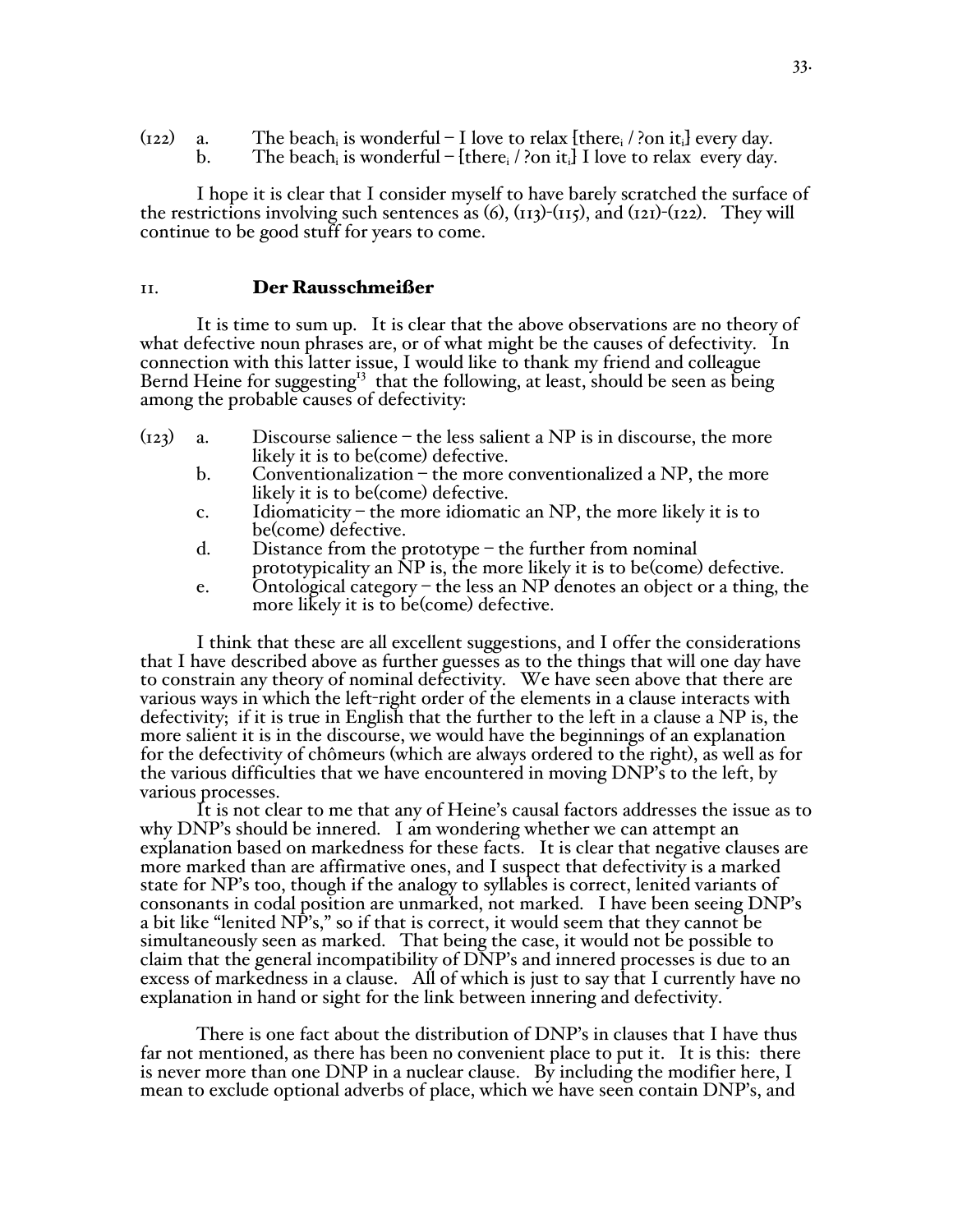which would therefore allow there to be more than one DNP in clauses like  $(r_{24})$ , where the two DNP's have been underlined:

(124) I made headway on my thesis in Martinique.

But if we do not count *Martinique* as belonging to the same nuclear clause as *headway*, then the generalization stands: no nuclear clause will contain more than one DNP. Furthermore, the generalization in  $(125)$  comes tantalizingly close to being able to be maintained:

(125) No purebred NP is ever required to come later in a clause than a DNP.

The exceptions to (125) that come to mind are the objects of idioms with post-verbal idiom chunks, like *make headway on*, which would present a clause structure like the following, in which the boldfaced purebred NP is ordered after the underlined DNP:

# $(126)$  Felix made headway on his plan.

There are many such idioms, and I have no way to wiggle out of them, at present. Thus  $(125)$  must be counted as false, though not by much. It may be an interesting enough falsehood to merit mention.

And another interesting thing: DNP's are always locally caused, or locally licensed. What does this mean? Simply that for each DNP in a structure, there is a trigger – an element with which it is connected, which either forces it or enables it to become defective, and that the DNP and the trigger must always be clausemates. Let us examine the DNP's that we have encountered thus far, to see what their triggers are:

(127) Triggers and DNP's

|               | Type              | Trigger           | DNP                        |
|---------------|-------------------|-------------------|----------------------------|
| a.            | MР                | cost, weigh, etc. | $$200, 2$ lbs.             |
| $\mathbf b$ . | PN                | be, become, etc.  |                            |
| c.            | Idiom chunk       | make              | president, e.g.<br>headway |
| d.            | Articleless N     | ın                | bed                        |
| e.            | locative/temporal | depart            | Chicago                    |

The claim that I want to make is simply the following: consider the articleless DNP *college* which can follow the trigger *attend* – *Max attended college for four minutes*. What is impossible for DNP's are cases of long-distance triggering. Thus we will never find any complement-taking verb, like *doubt*, say, which would allow a DNP like *college*, say with a locative meaning, to appear in the object complement of *doubt*, as in (128):

(128) Jessica doubts that Max is working hard college.

I think that it is important to emphasize the fact that DNP's can only be locally triggered, because of the existence of negative polarity items, like *any* and *budge*, which can be triggered by elements in higher clauses – cf. (129), where the higher trigger is the verb *denied*:

(129) Telemann denied that anyone had budged an inch.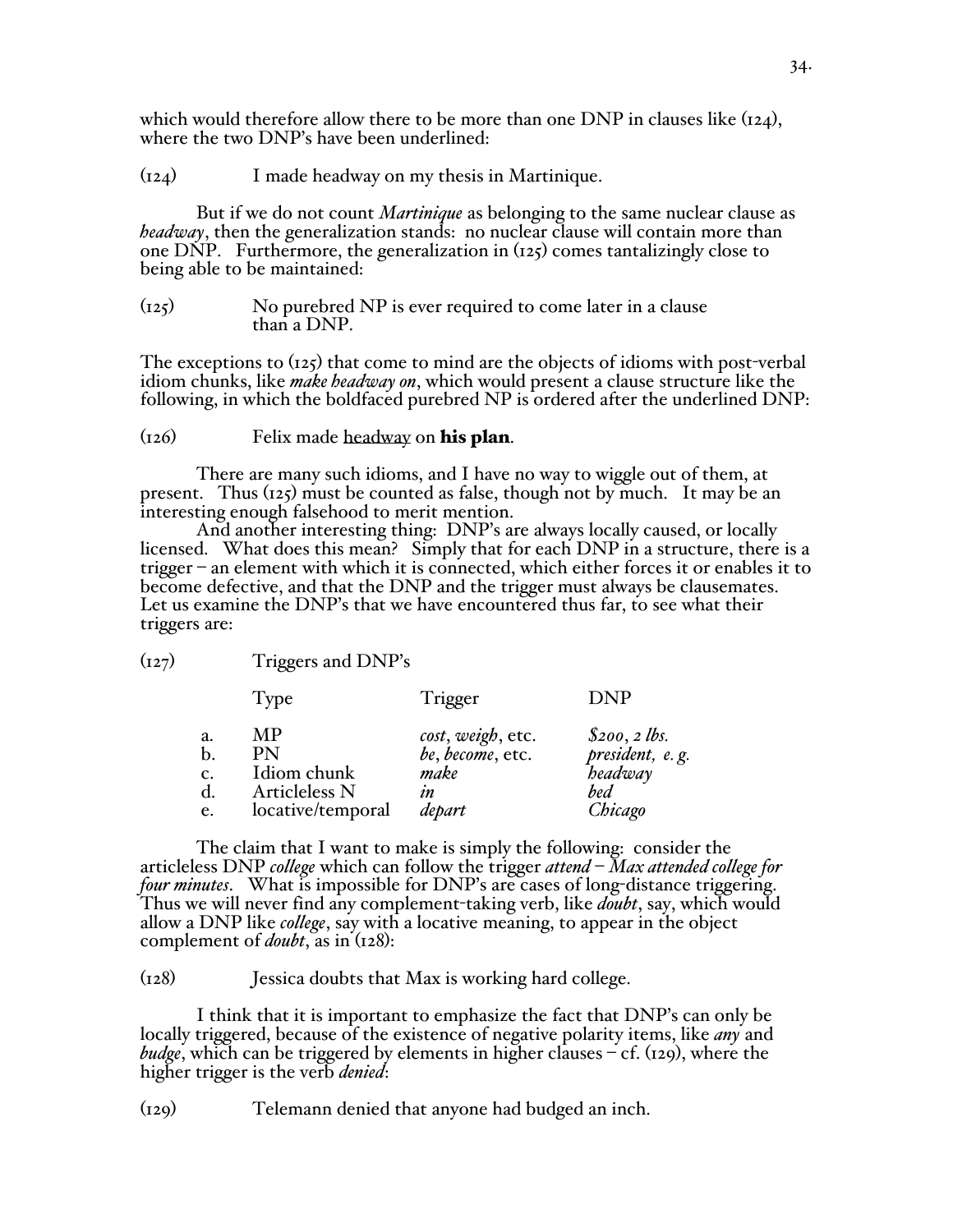This means, too, that whatever mechanism is responsible for triggering DNP's is weaker than the mechanisms that handle idioms, for there are idioms that extend over two clauses, one being the one shown in (130):

(130) Who do you think (??that) you are, anyway?

I think that before I end these musings, it would be well to say what I feel are the weakest points in the observations that I have made.

•

The first is a killer, only slightly less impertinent than "So what?" It is just this: what guarantee is there that the five types of construction that I list in  $\Im$  are all instances of one phenomenon? My weak rejoinder is: well, they all occur postverbally; other than that, I have no indication that they do belong together. In particular, I wonder a lot as to whether articlelessness is really not a horse of a different color, since most articleless nouns are so completely inert syntactically. And the only reason for thinking that chômeurs may also fit in with the five types of DNP's in §2 is again their post-verbality. There is a ray of light in this general gloom – the hypotheses in (39) – (40). But I have not been able to look at enough cases of chômeuric defectivity to find out whether the proposed hierarchy can be confirmed. If it can be sustained for chômeurs, and if it should turn out that it holds also for the constructions in §2, in some version or another, then some answer to the impertinent question might emerge.

The kind of data that will be of the greatest interest in connection with this principal hypothesis of my paper – namely, that there is some connection between the defectivity of an NP and its position in its clause – will be the study of DNP's in languages whose basic order is anything but SVO. For any given language, is there one place in the clause in which all chômeurs are placed? And if such a syntactic graveyard exists, is it there that DNP's are also found?

In a way, it is embarrassing to be able to ask these questions, but to have no idea how they are going to turn out. However, on the other hand, they are wonderful questions to have to look at, because they are almost guaranteed to have important answers. Only in the worst case, which would be if there were no systematic connection between the positioning of chômeurs and the location of DNP's, would we not learn much about language. But if there is anything stronger that links DNP's and chômeurs [such as: they are, miraculously enough, always in the same place in a language's clauses; or, less strongly, a language can elect to have them in the same place – this is a local option that a language can elect], then we will have found out something about language that I think will have deep consequences.

# *Acknowledgements*

Let me at the outset say what it was that started me thinking about defective noun phrases. It was a paper, called I now believe "Restrictive relative clauses and other matters," written around 1965 as a term paper at MIT, by my friend and fellow student Yuki Kuroda [This is the same paper which I thought was called "A note on English relativization," which I referred to in Ross (1986a), pp. 132-133]. As far as I know, Yuki has never published this one, which is a shame, I feel, because of the indelibility of some of the sentences: \**Bill disappeared in an interesting manner, and Tom*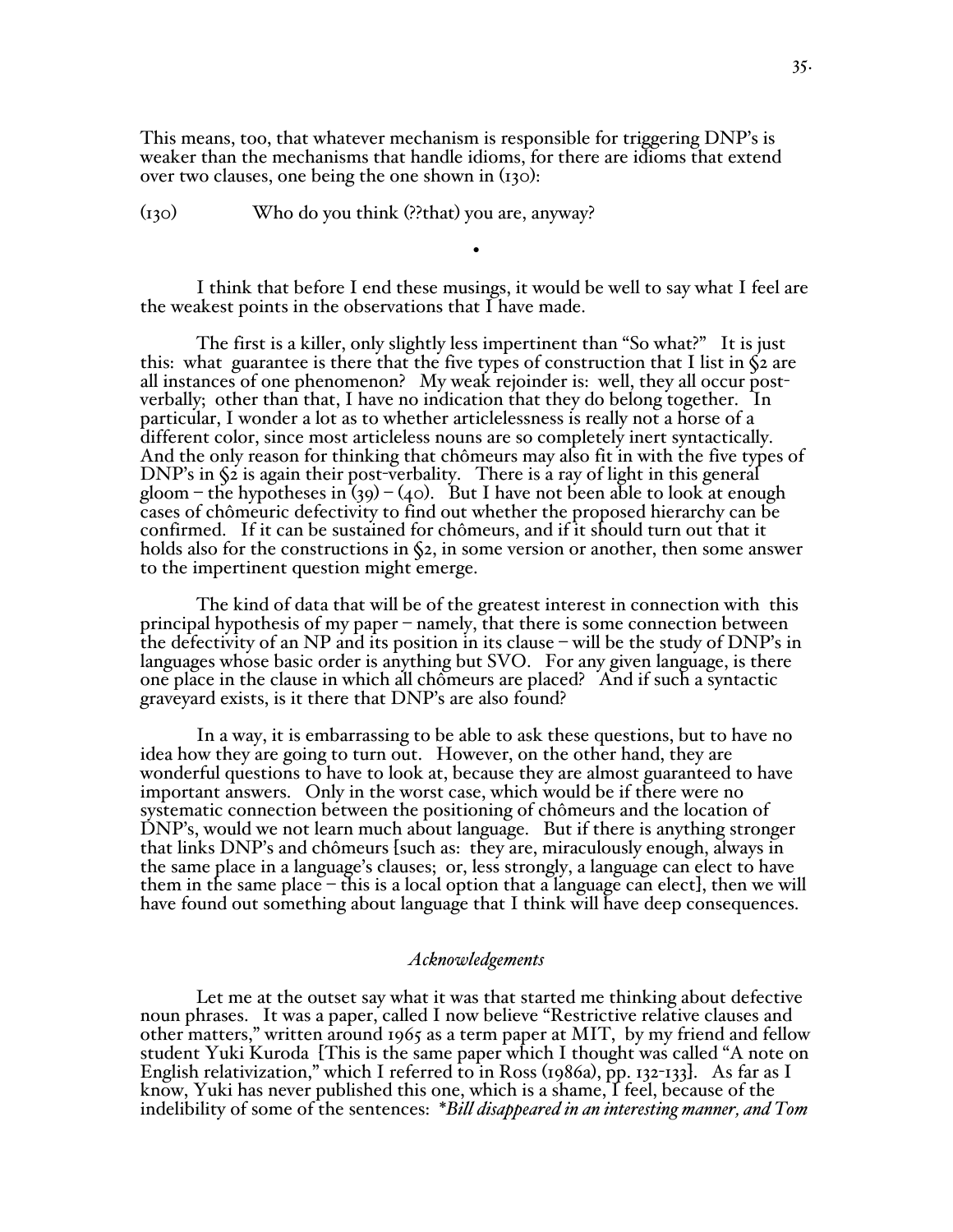*disappeared in another one. \*Janet was offended to a surprising extent, but Sarah was not offended to it*. Thirty years ago, these sentences were like artifacts from some unknown vanished civilization, sitting in a case by themselves in an anthropological museum, unlabeled, no clue as to how they might fit in to what. They fascinated me then, they continue to today. The present paper can be seen as a (pretty vain) attempt to link them up with wider classes of phenomena, to pull the web of causally connected fact that grammarians have woven over nearer to them, so that we may one day understand what they are trying to tell us about language. Meanwhile, I thank Yuki for addicting me to them.

I have been helped immeasurably by talking with or thinking about the work of the following scholars and friends, and many others, too many to name you all:

Pete Becker, Dwight Bolinger, Jack Du Bois, Rosália Dutra, Patricia Donegan, Rich Frankl, John Goldsmith, Yara Goulart, Ken Hale, Bernd Heine, Rich Hilliard, Paul Hopper, Bill Labov, George Lakoff, John Lawler, Win Lehmann, Paul Postal, Charles Pyle, Nicolas Ruwet, Harvey Sacks, Manny Schegloff, Dave Stampe, Sandy Thompson, . . .

They know whose doorstep the many inadequacies of the present work are to be laid at. Paul Postal helped me a lot with detailed criticisms of an earlier draft. To all of him and to all of you, *snachailya*, the Carrier word which best translates "thank you." It does so in a great way – it says literally: You honor me (by doing what you did).

#### *Footnotes*

1. Quoted in Ferguson  $(1982)$ , pp.  $15 - 16$ .

2. Jim McCawley has cautioned me that the ability to be modified by an appositive clause is a property that is not obviously restricted to only NP's, given the existence of such sentences as the following, after each of which I indicate the modified constituent type:

| (i)   | Jenkins was on the field, which Hammersley was not. [PP] |                                    |
|-------|----------------------------------------------------------|------------------------------------|
| (ii)  | Freen was mad at Zix, which Droft was not.               | $^{\mathsf{r}}$ AP $_{\mathsf{L}}$ |
| (iii) | Al is vice-president, which Bill is not.                 | [Pred Nom]                         |
| (iv)  | Batman was fighting crime, which Riddler was not.        | [``VP"]                            |
| (v)   | It's hailing, which is a bummer.                         |                                    |

I believe that it can be maintained that each of these underlined constituents, except for (iii), which I do not understand, should be dominated by a higher NP, and that the fact that a constituent can be modified by an appositive does argue for its being analyzed as an NP, but to go beyond this profession of faith would be a tail that would wag the dog of this paper, which I will therefore abandon any attempt at doing.

 Pending the honoring of this IOU, therefore, I will defer making any argument rest upon the certainly questionable claim that modifiability by appositives is an indication of nounphrasiness.

3. Jim McCawley has informed me (personal communication) that he finds (1aiii) pretty good with *for those hours*, and perfect with *for those two hours*. I agree with his perception of the difference in acceptability, which is why I have used the symbol '≤' in (1aiii), but for me neither variant is perfect.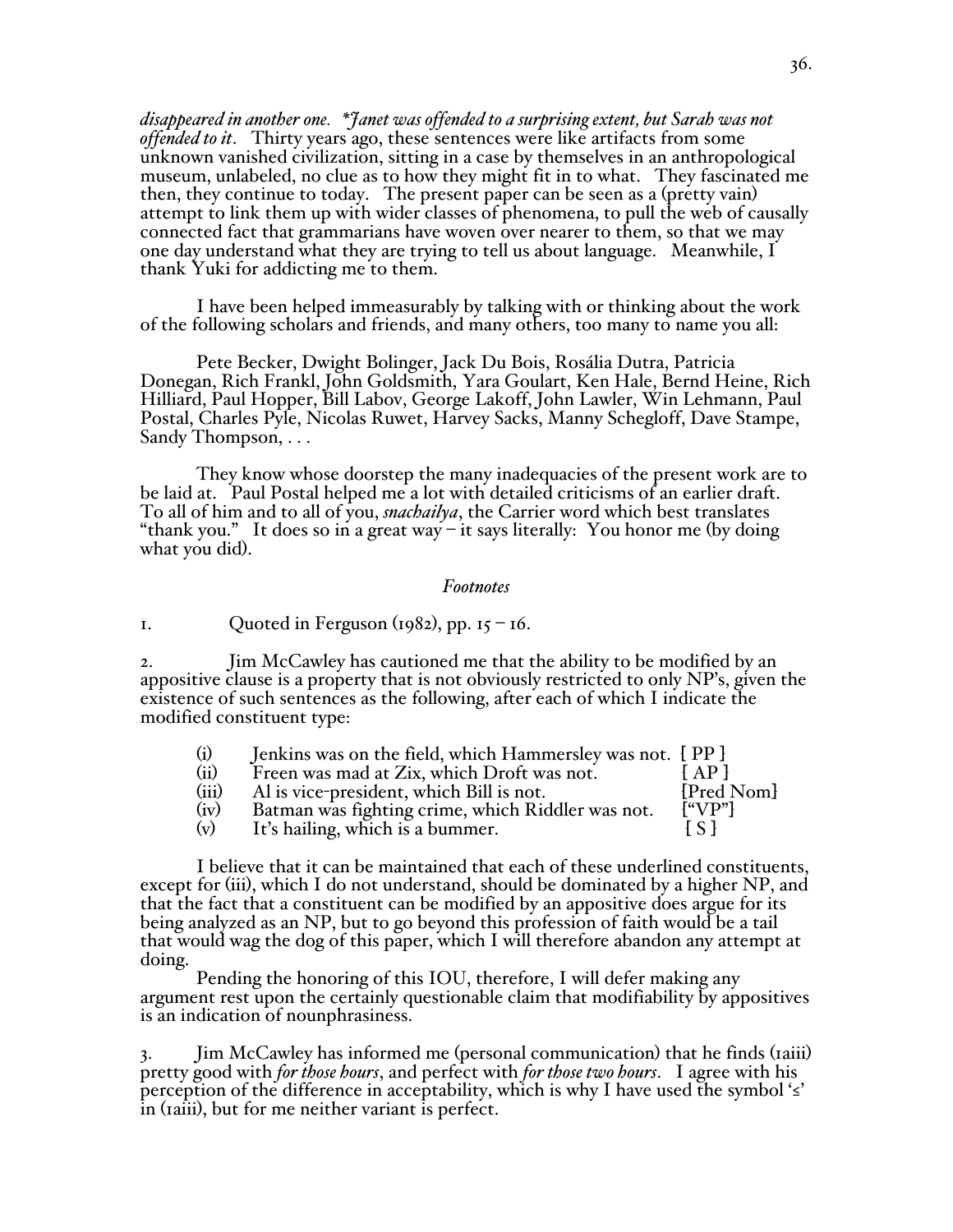4. Jim McCawley has pointed out ((the same wonderful) p.c.) that there are two types of predicate nominals, those that denote entities, and those that denote predicates, or properties, and that they even have different proforms: *I'm glad I'm not him / that*. I have not investigated the entity type of PN yet; almost all the examples below will be of the property-specifying type of PN. I would expect that the entityspecifying type might be slightly defective, but would expect it to be less so than the property-specifying one. Whether this hunch will turn out to be confirmed must await further research.

 Following up on McCawley's observation, we note that though \*(2ai) is hopeless when the inbound proform is the entity-specifying *them*, when we substitute for it the predicate-specifying *that*, the sentence improves marginally:

(2) ai'.  $?^*My$  cousins are not yet drunkards<sub>i</sub> but will soon be that.

For me this type of inbound pronominalization can be rescued completely, if the proform is contrastively stressed and topicalized:

(2) ai''. My cousins are not yet drunkards but  $THAT_i$  they soon will be.

 For an extensive discussion of non-referential NP's, including both predicate nominals and others, and including detailed investigation of how pronominalization interacts with such NP's, see Kuno (1970).

5. I am grateful to Beatrice Santorini for calling my attention to this point in the discussion of the oral version of this paper. Her example was the idiom *on the verge*  of –  $cf$ . \*Martha was on the verge<sub>i</sub> of resigning, but I was never on it<sub>i</sub>.

6. I will not present the facts for temporal expressions, with their associated problems involving the conditions under which *then*ning is possible. The interested reader can find sentences like *Christmas is my favorite time of year – I hope that my thesis is finished by [then / \*it]* which will parallel (6) in a temporal way.

7. This matter is discussed in some detail in Ross (1995a)

8. It seems reasonable to assume that constituents which contain an incorporated negative can also be fronted by the rule of Topicalization. Thus (i) can become (ii).

(i) Natasha will fool nobody in that costume.

(ii) Nobody will Natasha fool in that costume.

This is a clear counterexample to my hypothesis that only specific NP's can be preposed.

9. It is no accident that the Goal ¨ 2 rule is metonymically associated with *spray*, which is probably its best customer, nor that in any discussion of this process, we will find first examples with *spray*, and only later with lesser luminaries like *load* or *smear*. The same is true in countless discussions of Raising, all of which use, in examples, *seem* for verbs, and *likely* for adjectives. Why so few examples with *prove* or *certain*? As soon as the question is asked, the answer is obvious: syntacticians don't like to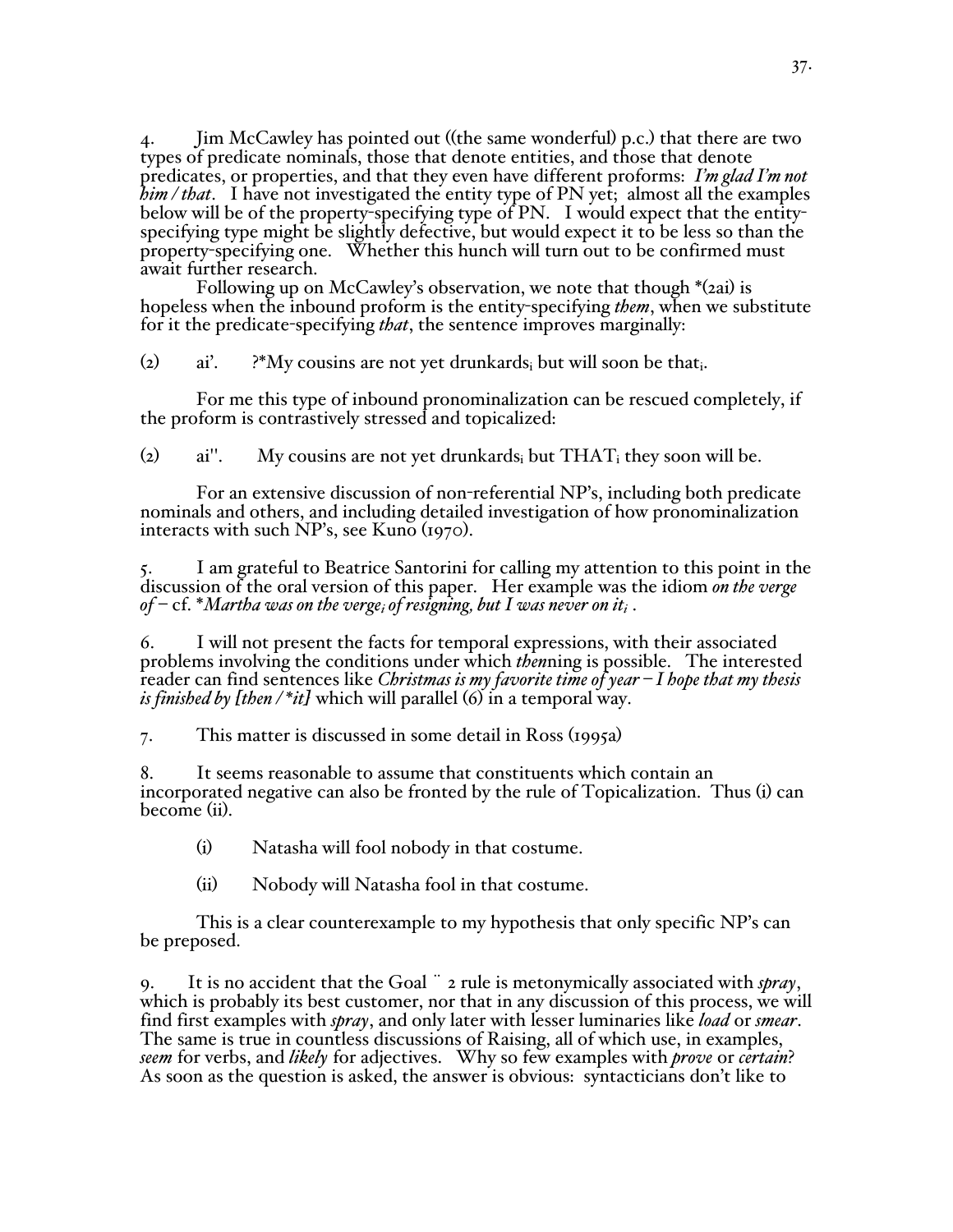have their data self-destruct for irrelevant reasons, so they will go with the most robust lexical undergoers of a rule that they are studying. No harm in that, surely?

There would indeed be little harm if we remained aware of these automatic choices, and knew that most governed rules display a gamut of "alacrities" for undergoing the process in question on the part of the lexical items which the rule affects. We would then naturally move to the thorny question as to how some notion such as *coefficient of alacrity* might be formalized, and how it might be integrated into the difficult but apparently unavoidable calculus of viability (cf. Ross (1986b)).

But if we always stick to the prototypical examples, we are riding for a fall. In this preliminary work, I have only the time to compare *spray* and *load*, and that very cursorily at best. A more adequate treatment might devote a monograph to expanding the fragmentary comments I make in distinguishing  $(42)$  and  $(43)$  to include all of the verbs that undergo Goal ¨ 2 [cf. Levin, op. cit., pp. 50-51], studying the doubtless myriad ways in which the notion of nominal defectivity could be understood just by looking at what the undergoers of Goal ¨ 2 require of their chômeurs. I would love to see such a study carried out, even by myself, but we all must crawl before we can walk, a task to which I now, grumpily, return.

10. Modification of *price* by a restrictive relative clause here is not so hot, because possessivized NP's prefer appositive clauses. But even with appositives, we encounter the same contrast – chômeurs of Possessor Ascension are not modifiable by any type of relative clause:

> A company's price (,which was calculated in farthings, ) began to go down.

(ii) A company began to go down in price (\*, which was calculated in farthings).

11. I would like to thank my friend and colleague Yara Goulart for many discussions which helped to let this phenomenon become visible.

12. I am greatly indebted to Rosália Dutra for many discussions about the multiple strangenesses of direct quotes, which led directly to the discovery of such facts as those cited in (102).

13. In a letter to me of September 19, 1995.

# *Bibliography*

Bach, Emmon, '*Have* and *be* in English syntax," *Language* 43, pp. 462 – 485. (1967)

- Ferguson, Marilyn, "Karl Pribram's changing reality," in Ken Wilber (ed.), *The Holographic Paradigm and Other Paradoxes – Exploring the Leading Edge of Science*, Shambhala, Boulder, Colorado. pp. 15 – 26. (1982)
- Heine, Bernd, Ulrike Claudi, and Friederike Hünnemeyer, *Grammaticalization: A Conceptual Framework*, University of Chicago Press, Chicago, Illinois. (1991)

Hopper, Paul J., and Elizabeth Closs Traugott, *Grammaticalization*, Cambridge University Press, Cambridge, England (1993)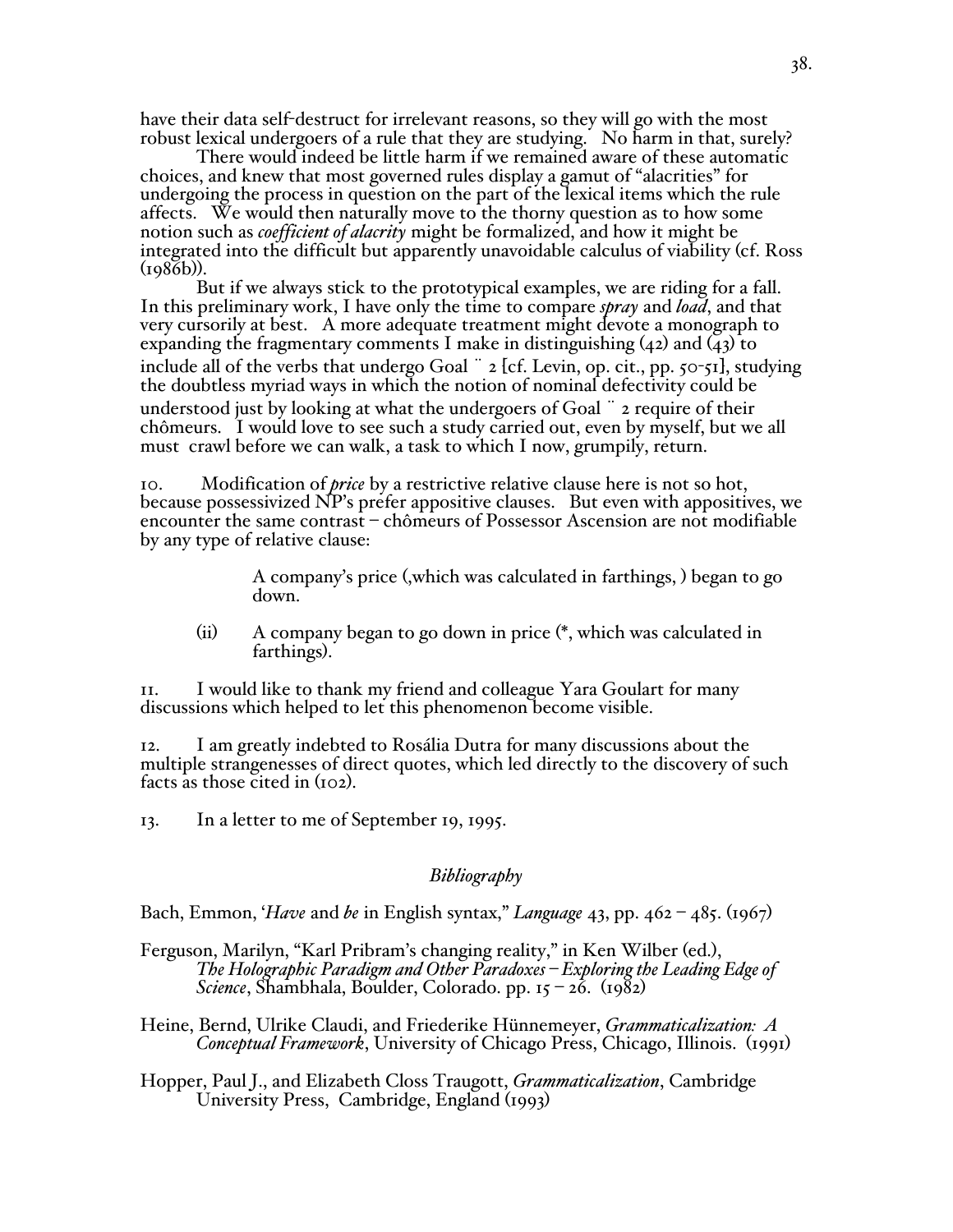Hopper, Paul J., and Sandra A. Thompson, "Transitivity in grammar and discourse," *Language* 56, pp. 251 – 299. (1980)

\_\_\_\_\_\_\_\_\_\_\_\_\_\_\_\_\_\_\_\_\_\_\_\_\_\_\_\_\_\_\_\_\_\_, "The discourse basis for lexical categories in universal grammar," *Language* 60.4, pp. 703 – 752. (1984)

- Jakobson, Roman, and Shigeo Kawamoto, (eds.) *Studies in General and Oriental Linguistics – presented to Shirô Hattori on the Occasion of His Sixtieth Birthday*, The TEC Corporation for Language and Educational research, Tokyo, Japan.  $(1970)$
- Johnson, David E., and Paul M. Postal, *Arc Pair Grammar*, Princeton University Press, Princeton, New Jersey. (1980)
- Kuno, Susumu, "Some properties of non-referential noun phrases," in Jakobson and Kawamoto (eds.), pp. 348 – 373. (1970)

\_\_\_\_\_\_\_\_\_\_\_\_, and Ken-ichi Takami, "Negation and extraction," in Mary Andronis, Erin Debenport, Anne Pycha, and Keiko Yoshimura (eds.) *Proceedings of the Twenty-eighth Regional Meeting of the Chicago Linguistic Society, Volume I*, pp. 297  $-317.$  (1992)

\_\_\_\_\_\_\_\_\_\_\_\_\_\_\_\_\_\_\_\_\_\_\_\_\_\_\_\_\_\_, "Remarks on negative islands," unpublished manuscript, Department of Linguistics, Harvard University, Cambridge, Massachusetts. (1995)

- Lakoff, George P., and P. Stanley Peters, "Phrasal conjunction and symmetric predicates," in David A. Reibel and Sanford A. Schane (eds.), *Modern Studies in English*, Prentice-Hall, Englewood Cliffs, New Jersey, pp. 113 – 142. (1969)
- Lawler, John M., "Lexical semantics in the Commercial Transaction Frame: *Value*, *worth*, *cost*, and *price*," *Michigan Working Papers in Linguistics*, Department of Linguistics, University of Michigan, Ann Arbor, Michigan, pp.  $1 - 12.$  (Summer) (1989)
- Levin, Beth, *English Verb Classes and Alternations – A Preliminary Investigation*, University of Chicago Press, Chicago, Illinois. (1993)
- Perlmutter, David M. (ed.), *Studies in Relational Grammar 1*, University of Chicago Press, Chicago, Illinois. (1983)
- Postal, Paul M., "On the Surface Verb *Remind*," *Linguistic Inquiry* 1.1, pp. 37 –120.  $(1970)$
- Rizzi, Luigi, *Relativized Minimality*, MIT Press, Cambridge, Massachusetts. (1990)

\_\_\_\_\_\_\_\_\_\_, "Argument/adjunct (a)symmetries," in *Proceedings of the North-East Linguistic Society* 21. (1992)

Ross, John Robert, "On declarative sentences," in Roderick A.Jacobs and Peter S. Rosenbaum (eds.), *Readings in English Transformational Grammar*, Blaisdell Publishing Company, Waltham, Massachusetts, pp. 222 – 272, (1971).